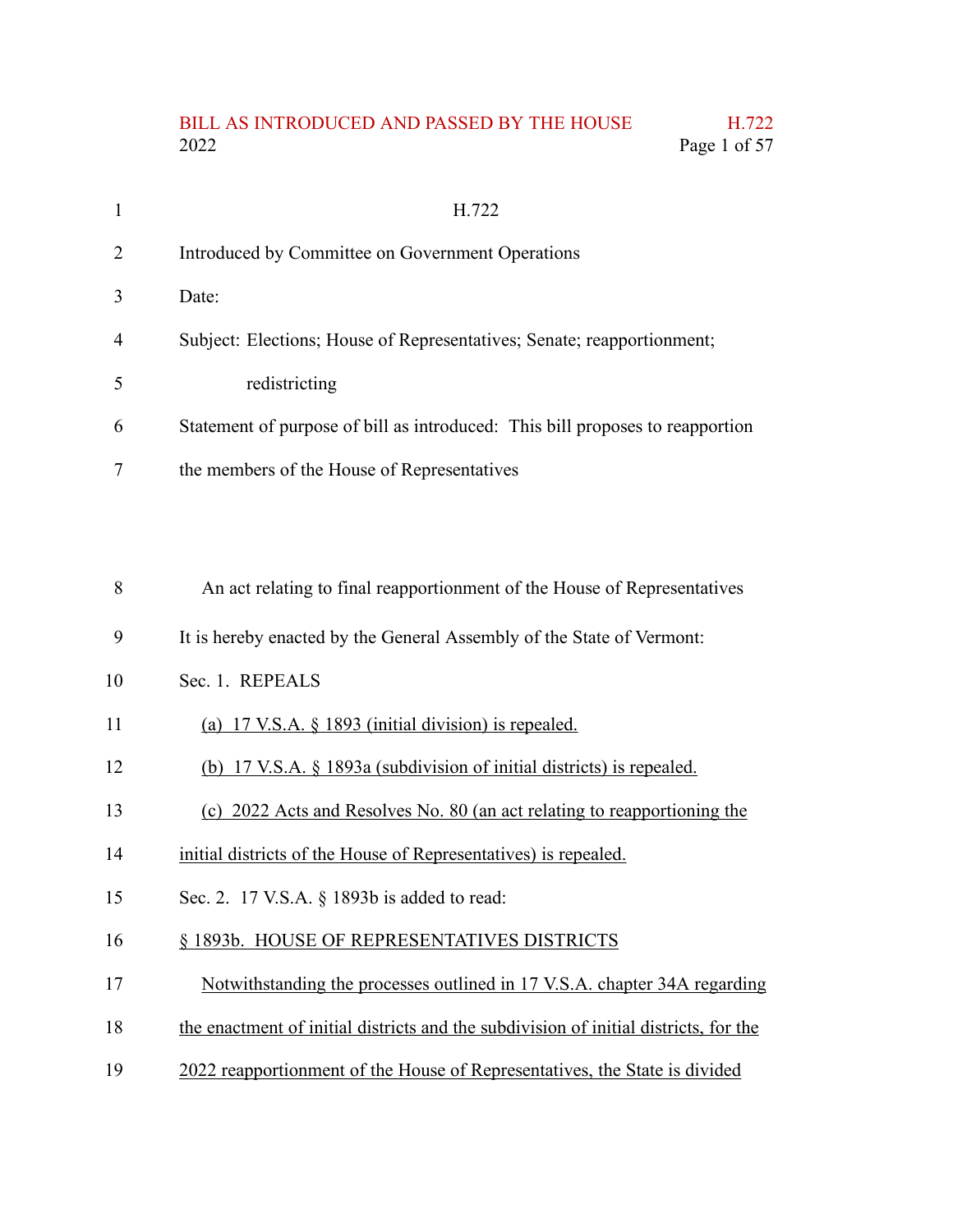# BILL AS INTRODUCED AND PASSED BY THE HOUSE H.722<br>2022 Page 2 of 57 Page 2 of 57

| $\mathbf{1}$   |                  | into the following districts for the House of Representatives, each of which |                 |
|----------------|------------------|------------------------------------------------------------------------------|-----------------|
| $\overline{2}$ |                  | shall be entitled to the indicated number of Representatives:                |                 |
| 3              | District         | Towns and Cities                                                             | Representatives |
| $\overline{4}$ | <b>ADDISON-1</b> | That portion of the town of Middlebury encompassed                           |                 |
| 5              |                  | within a boundary beginning at the point where the                           |                 |
| 6              |                  | northern boundary line of Middlebury intersects with                         |                 |
| 7              |                  | U.S. Route 7; then southerly along the eastern side of                       |                 |
| 8              |                  | the centerline of U.S. Route 7 to the intersection of                        |                 |
| 9              |                  | Main Street; then southwesterly along the southeastern                       |                 |
| 10             |                  | side of the centerline of Main Street to the traffic circle;                 |                 |
| 11             |                  | then along the southeastern side of the centerline of the                    |                 |
| 12             |                  | northwestern section of the traffic circle to the                            |                 |
| 13             |                  | beginning of College Street; then westerly along the                         |                 |
| 14             |                  | southern side of the centerline of College Street to the                     |                 |
| 15             |                  | intersection of Weybridge Street; then northwesterly                         |                 |
| 16             |                  | along the southwestern side of the centerline of                             |                 |
| 17             |                  | Weybridge Street to the boundary of the town of                              |                 |
| 18             |                  | Weybridge; then westerly along the town line of                              |                 |
| 19             |                  | Weybridge to the boundary of the town of Cornwall;                           |                 |
| 20             |                  | then southerly along the town line of Cornwall to the                        |                 |
| 21             |                  | boundary of the town of Salisbury; then easterly along                       |                 |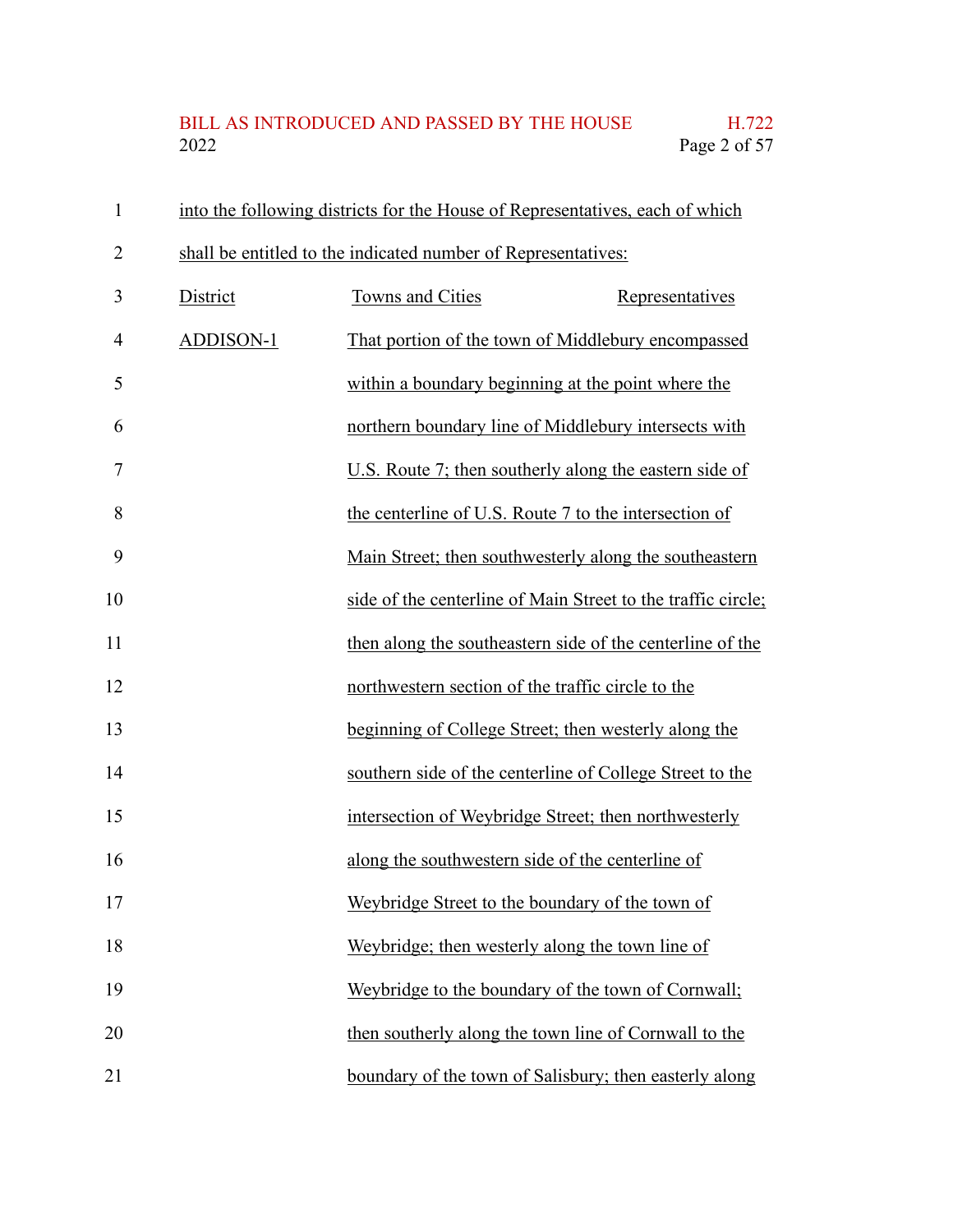## BILL AS INTRODUCED AND PASSED BY THE HOUSE H.722<br>2022 Page 3 of 57 Page 3 of 57

| $\mathbf{1}$   |           | the town line of Salisbury to the boundary of the town        |
|----------------|-----------|---------------------------------------------------------------|
| $\overline{2}$ |           | of Ripton; then northerly along the town line of Ripton       |
| 3              |           | to the boundary of Bristol; then northerly then westerly      |
| $\overline{4}$ |           | along the town line of Bristol to the boundary of the         |
| 5              |           | town of New Haven; then westerly along the town line          |
| 6              |           | of New Haven to the point of beginning<br>$\overline{2}$      |
| $\overline{7}$ | ADDISON-2 | Cornwall, Goshen, Leicester, Ripton, and Salisbury<br>$\perp$ |
| 8              | ADDISON-3 | Addison, Ferrisburgh, Panton, Vergennes, Waltham and          |
| 9              |           | that portion of the town of New Haven encompassed             |
| 10             |           | within a boundary beginning at the point where the            |
| 11             |           | northeastern boundary line of New Haven intersects            |
| 12             |           | with the Mud Creek tributary running parallel to Lime         |
| 13             |           | Kiln Road; then southerly along the western side of the       |
| 14             |           | Mud Creek tributary running parallel to Lime Kiln Road        |
| 15             |           | to where the Mud Creek tributary intersects with U.S.         |
| 16             |           | Route 7; then southerly along the western side of the         |
| 17             |           | centerline of U.S. Route 7 to where it intersects with the    |
| 18             |           | New Haven River; then westerly along the northern side        |
| 19             |           | of the New Haven River to where it intersects with the        |
| 20             |           | Otter Creek; then westerly along the northern side of the     |
| 21             |           | Otter Creek to where it intersects with Morgan Horse          |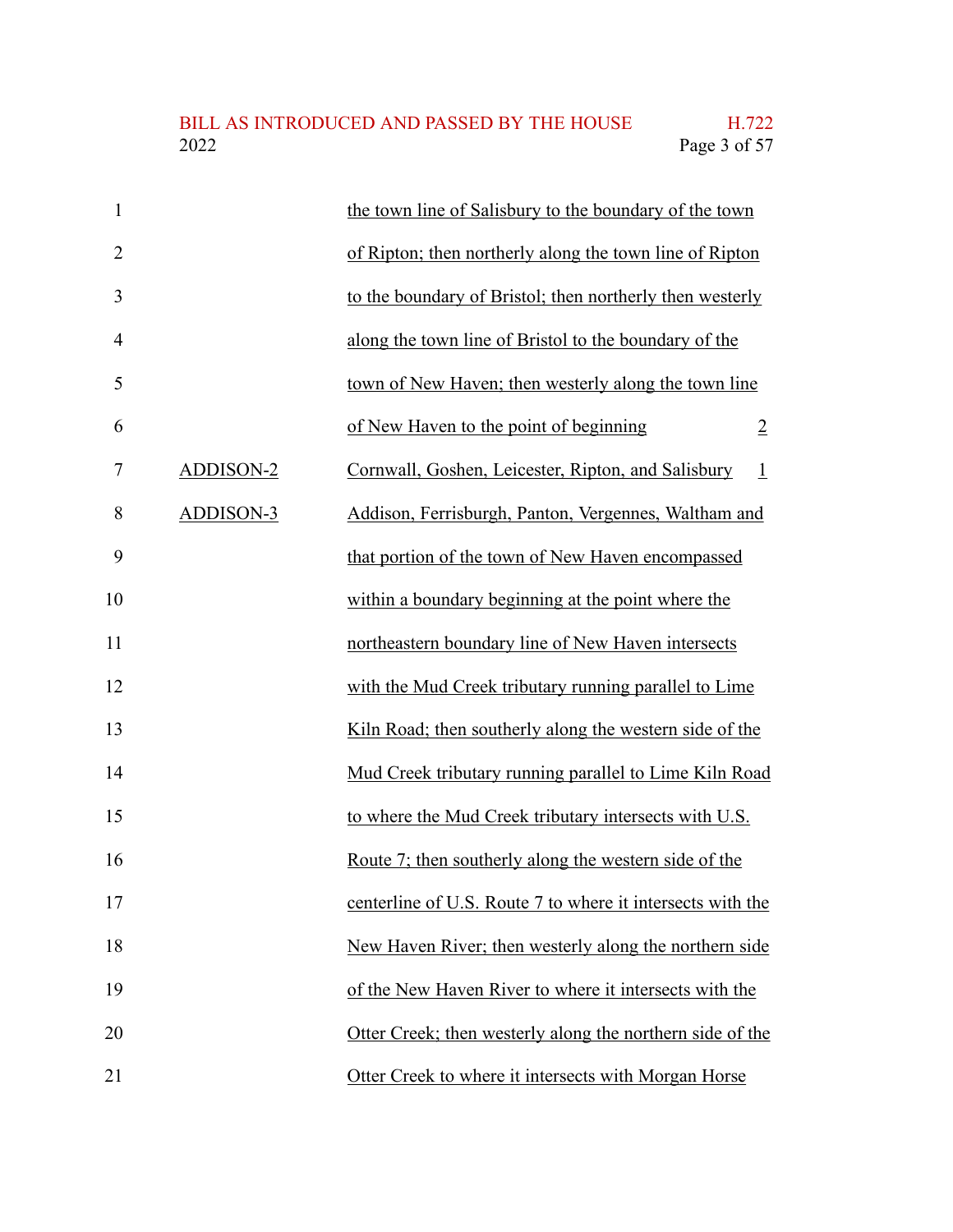## BILL AS INTRODUCED AND PASSED BY THE HOUSE H.722<br>2022 Page 4 of 57 Page 4 of 57

| $\mathbf{1}$   |                     | Farm Road and the boundary of the town of Weybridge;        |
|----------------|---------------------|-------------------------------------------------------------|
| $\overline{2}$ |                     | then westerly along the town line of Weybridge to the       |
| 3              |                     | boundary of the town of Waltham; then easterly then         |
| $\overline{4}$ |                     | northerly along the town line of Waltham to the             |
| 5              |                     | boundary of the town of Ferrisburgh; then easterly along    |
| 6              |                     | the town line of Ferrisburgh to the point of beginning 2    |
| 7              | ADDISON-4           | Bristol, Lincoln, Monkton, and Starksboro<br>$\overline{2}$ |
| 8              | ADDISON-5           | Bridport, Weybridge, that portion of the town of            |
| 9              |                     | Middlebury not included in ADDISON-1, and that              |
| 10             |                     | portion of the town of New Haven not included in            |
| 11             |                     | <b>ADDISON-3</b><br>$\perp$                                 |
| 12             | ADDISON-            |                                                             |
| 13             | <b>RUTLAND</b>      | Hubbardton, Orwell, Shoreham, Sudbury, and Whiting          |
| 14             |                     | $\perp$                                                     |
| 15             | <b>BENNINGTON-1</b> | Readsboro, Searsburg, Stamford, Woodford, and that          |
| 16             |                     | portion of the town of Pownal encompassed within a          |
| 17             |                     | boundary beginning at the point where the northern          |
| 18             |                     | boundary line of the town of Pownal intersects with VT      |
| 19             |                     | Route 7; then southerly along the western side of the       |
| 20             |                     | centerline of VT Route 7 to the intersection of Barber      |
| 21             |                     | Pond Road; then easterly along the southern side of the     |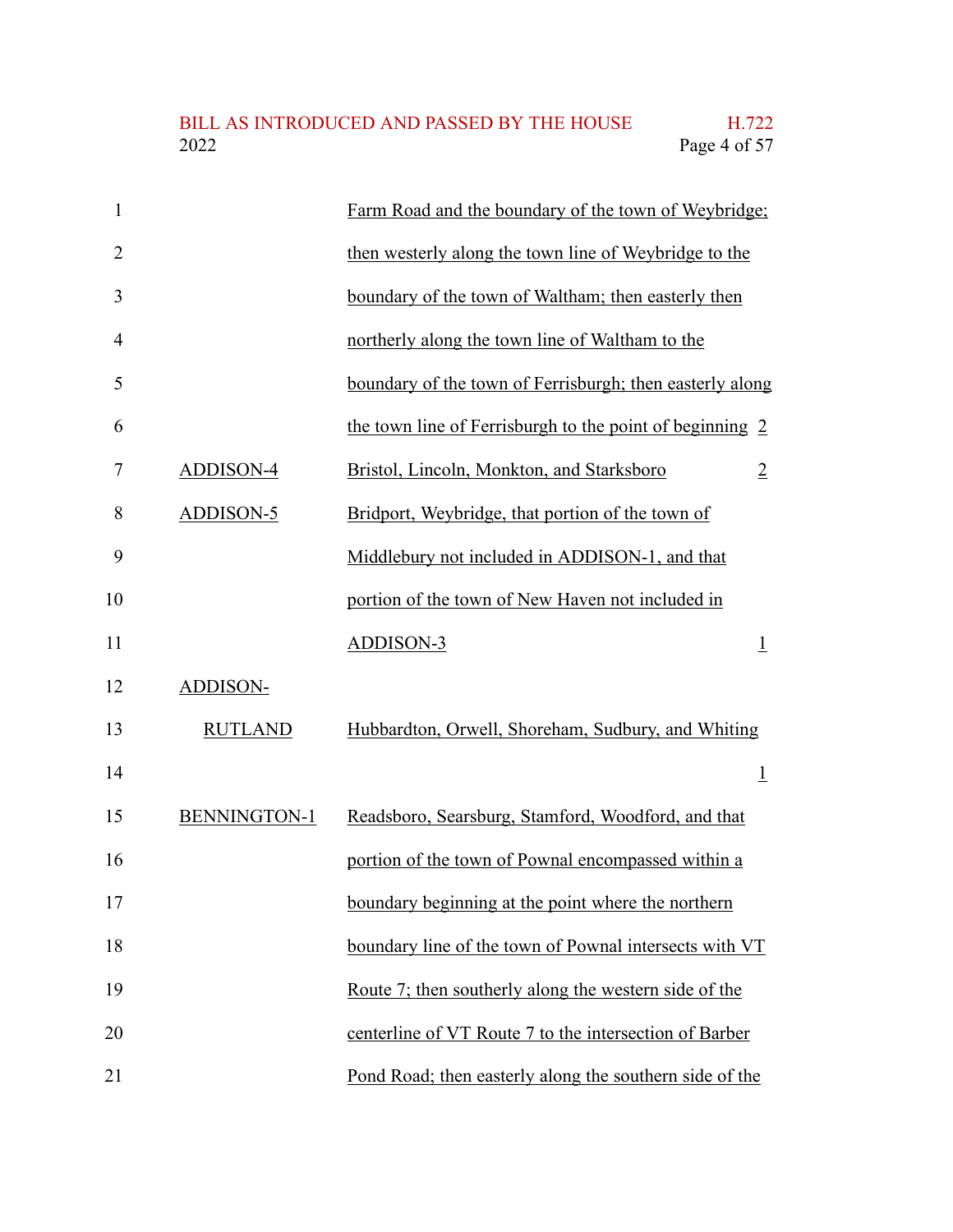# BILL AS INTRODUCED AND PASSED BY THE HOUSE H.722<br>2022 Page 5 of 57 Page 5 of 57

| $\mathbf{1}$   |                     | centerline of Barber Pond Road to the intersection of     |
|----------------|---------------------|-----------------------------------------------------------|
| $\overline{2}$ |                     | South Stream Road; then easterly along the south side of  |
| 3              |                     | the centerline of South Stream Road to where it           |
| $\overline{4}$ |                     | intersects with the power lines after 620 South Stream    |
| 5              |                     | Road and before 802 South Stream Road; then easterly      |
| 6              |                     | along the southern side of the power lines to where the   |
| 7              |                     | power lines intersect with the boundary of the town of    |
| 8              |                     | Stamford approximately one mile north of County           |
| 9              |                     | Road; then southerly along the town line of Stamford to   |
| 10             |                     | the state border of Massachusetts; then easterly along    |
| 11             |                     | the state border of Massachusetts to the state border of  |
| 12             |                     | New York; then northerly along the state border of New    |
| 13             |                     | York to the boundary of the town of Bennington; then      |
| 14             |                     | easterly along the town line of Bennington to the point   |
| 15             |                     | of beginning<br>$\perp$                                   |
| 16             | <b>BENNINGTON-2</b> | That portion of the town of Bennington encompassed        |
| 17             |                     | within a boundary beginning at the point where the        |
| 18             |                     | eastern boundary line of the town of Bennington           |
| 19             |                     | intersects with VT Route 9; then westerly along the       |
| 20             |                     | northern side of the centerline of VT Route 9 to where it |
| 21             |                     | intersects with Roaring Branch; then easterly along the   |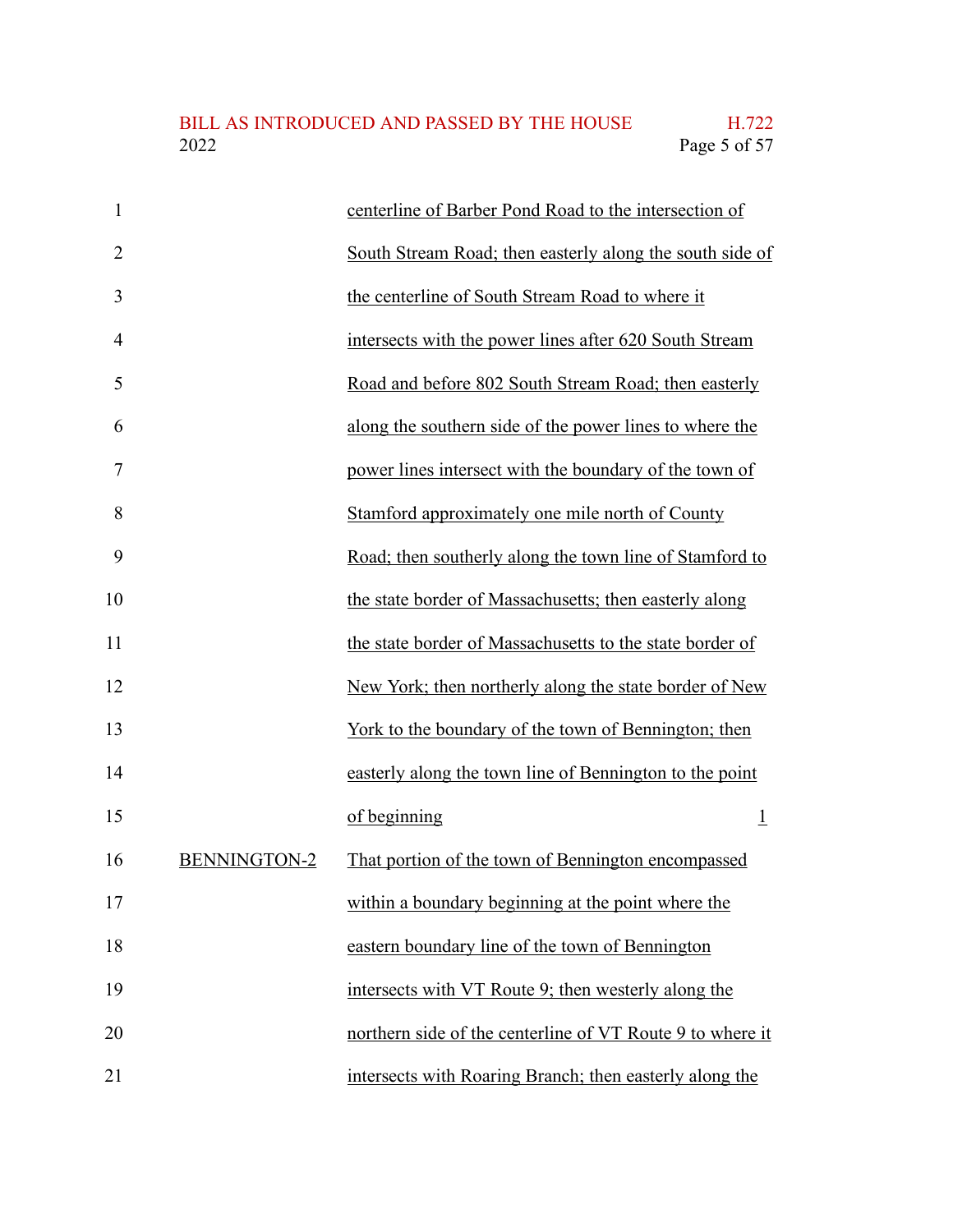### BILL AS INTRODUCED AND PASSED BY THE HOUSE H.722<br>2022 Page 6 of 57 Page 6 of 57

| $\mathbf{1}$   | northern side of Roaring Branch to where it intersects     |
|----------------|------------------------------------------------------------|
| $\overline{2}$ | with Park Street; then southerly along the western side    |
| 3              | of the centerline of Park Street to the intersection of    |
| $\overline{4}$ | Gage Street; then westerly along the northern side of the  |
| 5              | centerline of Gage Street to the intersection of North     |
| 6              | Street; then southerly along the western side of the       |
| 7              | centerline of North Street to the intersection of Main     |
| 8              | Street; then northwesterly along the northern side of the  |
| 9              | centerline of Main Street to the intersection of Dewey     |
| 10             | Street; then southerly along the western side of the       |
| 11             | centerline of Dewey Street to the intersection of          |
| 12             | Monument Avenue Extension; then southerly along the        |
| 13             | western side of Monument Avenue Extension to the           |
| 14             | intersection of Carpenter Hill Road; then briefly easterly |
| 15             | along the southern side of the centerline of Carpenter     |
| 16             | Hill Road to the intersection of U.S. Route 7; then        |
| 17             | southerly along the western side of the centerline of      |
| 18             | U.S. Route 7 to the boundary of the town of Pownal;        |
| 19             | then westerly along the town line of Pownal to the state   |
| 20             | border of New York; then northerly along the state         |
| 21             | border of New York to the boundary of the town of          |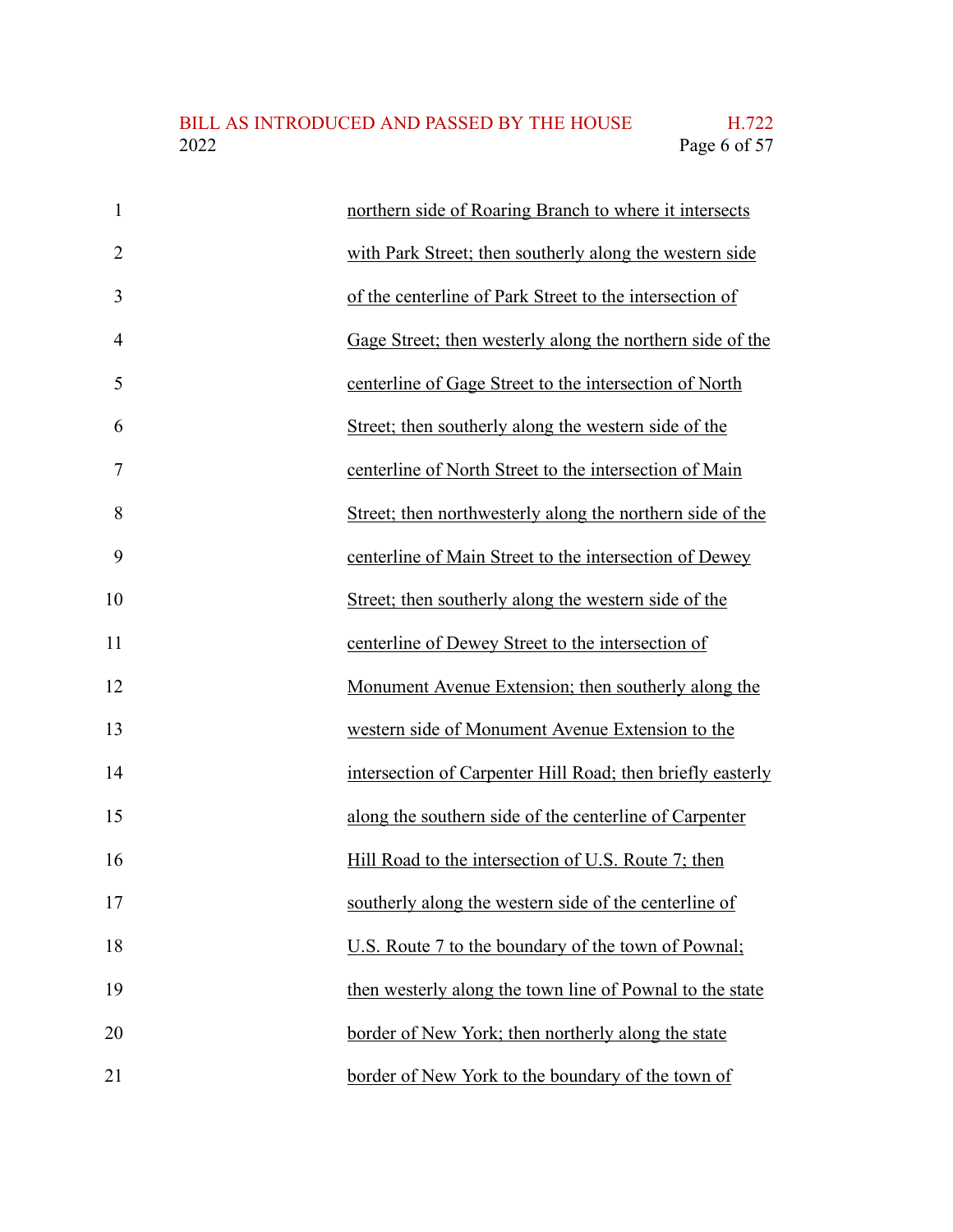### BILL AS INTRODUCED AND PASSED BY THE HOUSE H.722<br>2022 Page 7 of 57 Page 7 of 57

| $\mathbf{1}$   |                     | Shaftsbury; then easterly along the town line of          |
|----------------|---------------------|-----------------------------------------------------------|
| $\overline{2}$ |                     | Shaftsbury to the boundary of the town of Woodford;       |
| 3              |                     | then southerly along the town line of Woodford to the     |
| $\overline{4}$ |                     | point of beginning<br>$\overline{2}$                      |
| 5              | <b>BENNINGTON-3</b> | Glastenbury, Shaftsbury, and that portion of the town of  |
| 6              |                     | Sunderland encompassed within a boundary beginning        |
| 7              |                     | at the point where the northern boundary line of the      |
| 8              |                     | town of Sunderland intersects with the Batten Kill        |
| 9              |                     | River; then southwesterly along the eastern side of the   |
| 10             |                     | Batten Kill River to where it intersects with Sunderland  |
| 11             |                     | Hill Road; then westerly along the southern side of the   |
| 12             |                     | centerline of Sunderland Hill Road to the intersection of |
| 13             |                     | Borough Road; then southerly along the eastern side of    |
| 14             |                     | the centerline of Borough Road to the intersection of     |
| 15             |                     | North Road; then southerly along the eastern side of the  |
| 16             |                     | centerline of North Road to the intersection of Shady     |
| 17             |                     | Pines; then southwesterly along the eastern side of the   |
| 18             |                     | centerline of Shady Pines to the intersection of Kesick   |
| 19             |                     | Swamp Road; then easterly along the northern side of      |
| 20             |                     | the centerline of Kesick Swamp Road to the intersection   |
| 21             |                     | of North Road; then briefly southerly along the eastern   |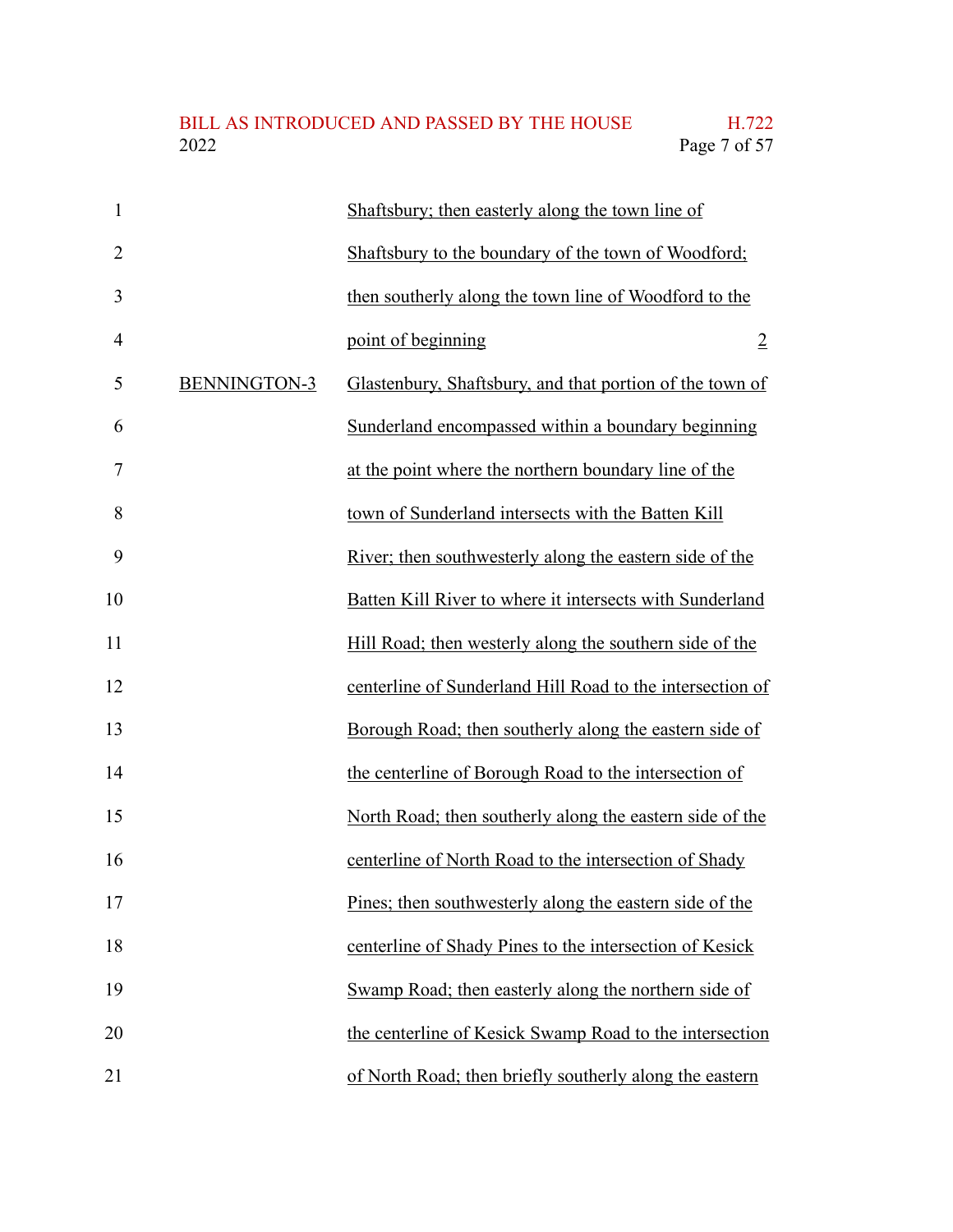### BILL AS INTRODUCED AND PASSED BY THE HOUSE H.722<br>2022 Page 8 of 57 Page 8 of 57

| $\mathbf{1}$   |                     | side of the centerline of North Road to the intersection  |
|----------------|---------------------|-----------------------------------------------------------|
| $\overline{2}$ |                     | of U.S. Route 7; then southerly along the eastern side of |
| 3              |                     | the centerline of U.S. Route 7 to the intersection of     |
| 4              |                     | Kansas Road; then westerly along the southern side of     |
| 5              |                     | the centerline of Kansas Road to the boundary of the      |
| 6              |                     | town of Arlington; then southerly along the town line of  |
| 7              |                     | Arlington to the boundary of the town of Glastenbury;     |
| 8              |                     | then easterly along the town line of Glastenbury to the   |
| 9              |                     | boundary of the town of Somerset; then northerly along    |
| 10             |                     | the town line of Somerset to the boundary of the town     |
| 11             |                     | of Stratton; then northerly along the town line of        |
| 12             |                     | Stratton to the boundary of the town of Winhall; then     |
| 13             |                     | westerly along the town line of Winhall to the boundary   |
| 14             |                     | of the town of Manchester; then westerly along the town   |
| 15             |                     | line of Manchester to the point of beginning<br>$\perp$   |
| 16             | <b>BENNINGTON-4</b> | Arlington, Manchester, Sandgate, and that portion of the  |
| 17             |                     | town of Sunderland not included in BENNINGTON-3           |
| 18             |                     | $\overline{2}$                                            |
| 19             | BENNINGTON-5        | That portion of the town of Bennington not included in    |
| 20             |                     | BENNINGTON-2 and that portion of the town of              |
| 21             |                     | Pownal not included in BENNINGTON-1<br>$\overline{2}$     |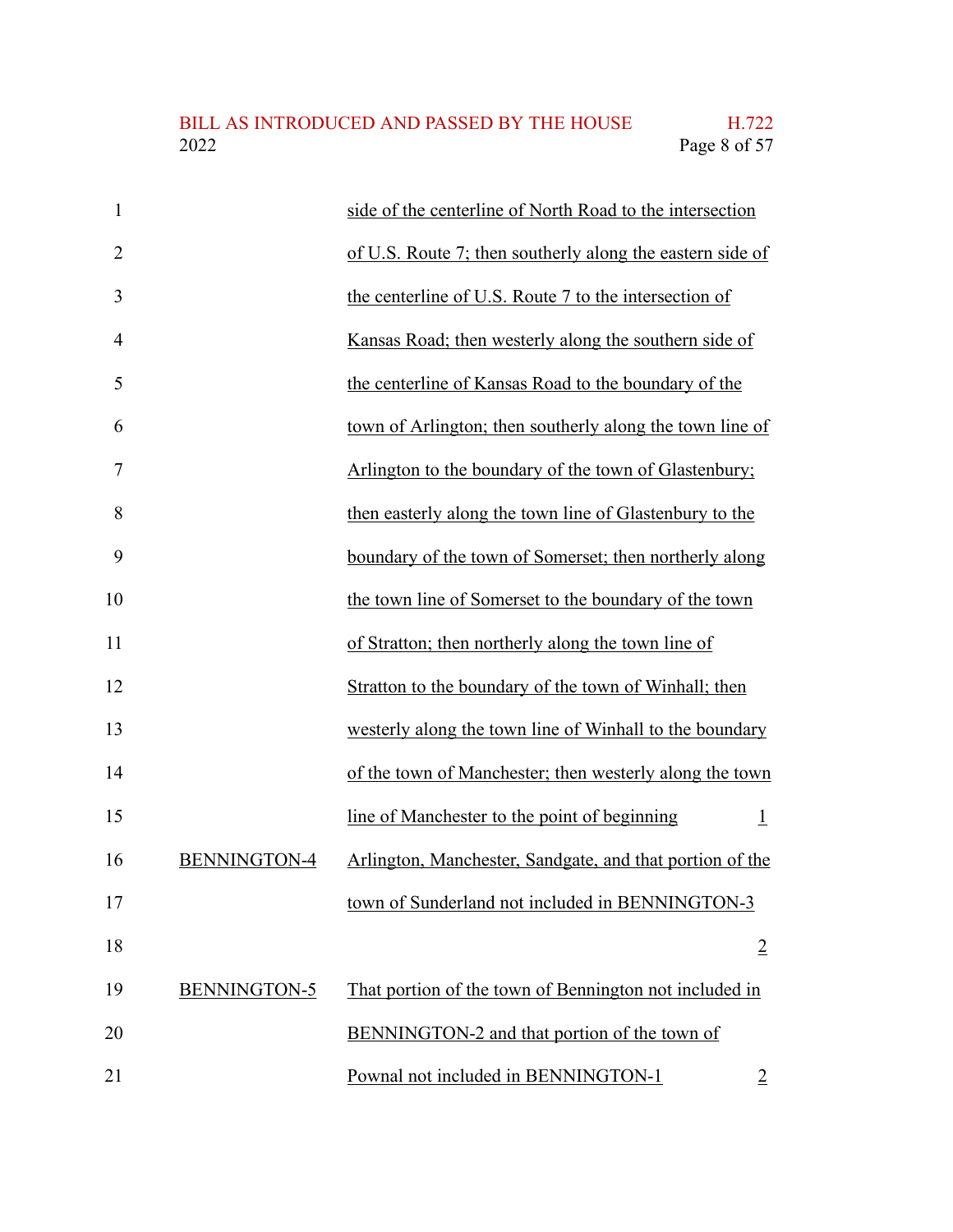BENNINGTON-1

| $\overline{2}$ | <b>RUTLAND</b>      | Danby, Dorset, Landgrove, Mount Tabor, and Peru         | $\perp$            |
|----------------|---------------------|---------------------------------------------------------|--------------------|
| 3              | <b>CALEDONIA-1</b>  | Barnet, Ryegate, and Waterford                          | $\overline{1}$     |
| 4              | CALEDONIA-2         | Hardwick, Stannard, and Walden                          | $\perp$            |
| 5              | CALEDONIA-3         | Lyndon, Newark, Sheffield, Sutton, and Wheelock         | $\overline{2}$     |
| 6              | <b>CALEDONIA-</b>   |                                                         |                    |
| 7              | <b>ESSEX</b>        | Concord, Kirby, and St. Johnsbury                       | $\overline{2}$     |
| 8              | CALEDONIA-          |                                                         |                    |
| 9              | <b>WASHINGTON</b>   | Cabot, Danville, and Peacham                            | $\overline{1}$     |
| 10             | <b>CHITTENDEN-1</b> | Richmond                                                | $\overline{\perp}$ |
| 11             | <b>CHITTENDEN-2</b> | That portion of the town of Williston encompassed       |                    |
| 12             |                     | within a boundary beginning at the point where the      |                    |
| 13             |                     | southern boundary line of the town of Williston         |                    |
| 14             |                     | intersects with Oak Hill Road; then northerly along the |                    |
| 15             |                     | eastern side of the centerline of Oak Hill Road to the  |                    |
| 16             |                     | intersection of Old Creamery Road; then westerly along  |                    |
| 17             |                     | the northern side of the centerline of Old Creamery     |                    |
| 18             |                     | Road to the intersection of VT Route 2A; then northerly |                    |
| 19             |                     | along the eastern side of the centerline of VT Route 2A |                    |
| 20             |                     | to where it intersects with the southbound lane of      |                    |
| 21             |                     | Interstate 89; then westerly along the northern side of |                    |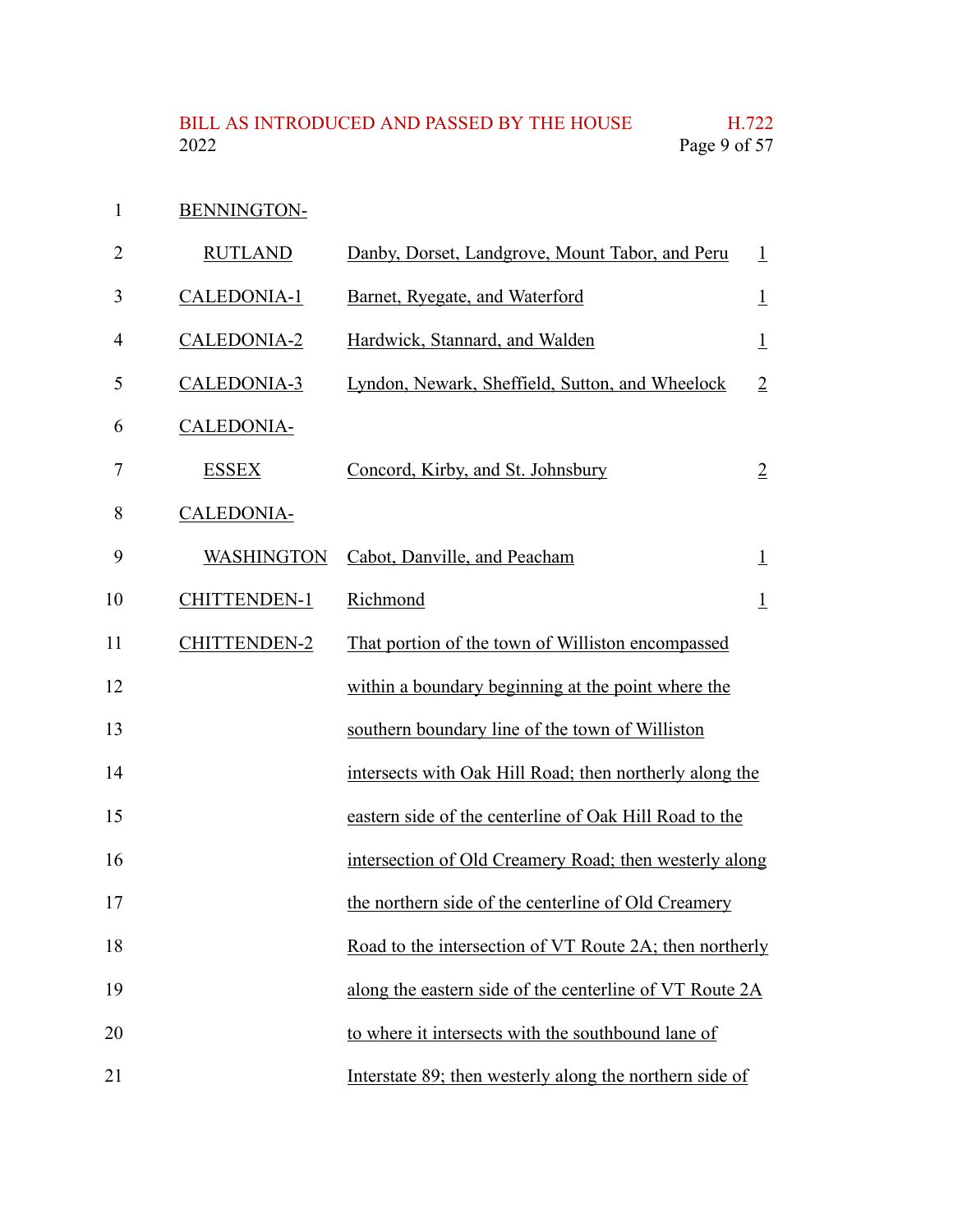### BILL AS INTRODUCED AND PASSED BY THE HOUSE H.722<br>2022 Page 10 of 57 Page 10 of 57

| $\mathbf{1}$ |                     | the southbound lane of Interstate 89 to the boundary of   |                |
|--------------|---------------------|-----------------------------------------------------------|----------------|
| 2            |                     | the city of South Burlington; then northerly along the    |                |
| 3            |                     | city line of South Burlington to the boundary of the      |                |
| 4            |                     | town of Essex; then easterly along the town line of       |                |
| 5            |                     | Essex to the boundary of the town of Jericho; then        |                |
| 6            |                     | southerly along the town line of Jericho to the boundary  |                |
| 7            |                     | of the town of Richmond; then southwesterly along the     |                |
| 8            |                     | town line of Jericho to the boundary of the town of       |                |
| 9            |                     | Hinesburg; then westerly along the town line of           |                |
| 10           |                     | Hinesburg to the boundary of the town of St. George;      |                |
| 11           |                     | then briefly northwesterly along the town line of St.     |                |
| 12           |                     | George to the point of beginning                          | $\overline{2}$ |
| 13           | <b>CHITTENDEN-3</b> | Jericho and Underhill                                     | $\overline{2}$ |
| 14           | <b>CHITTENDEN-4</b> | That portion of the town of Hinesburg not included in     |                |
| 15           |                     | <b>CHITTENDEN-5</b>                                       | $\overline{1}$ |
| 16           | CHITTENDEN-5        | Charlotte and that portion of the town of Hinesburg       |                |
| 17           |                     | encompassed within a boundary beginning at the point      |                |
| 18           |                     | where the western boundary line of the town of            |                |
| 19           |                     | Hinesburg intersects with Burritt Road; then              |                |
| 20           |                     | northeasterly along the southeastern side of the          |                |
| 21           |                     | centerline of Burritt Road to the intersection of Baldwin |                |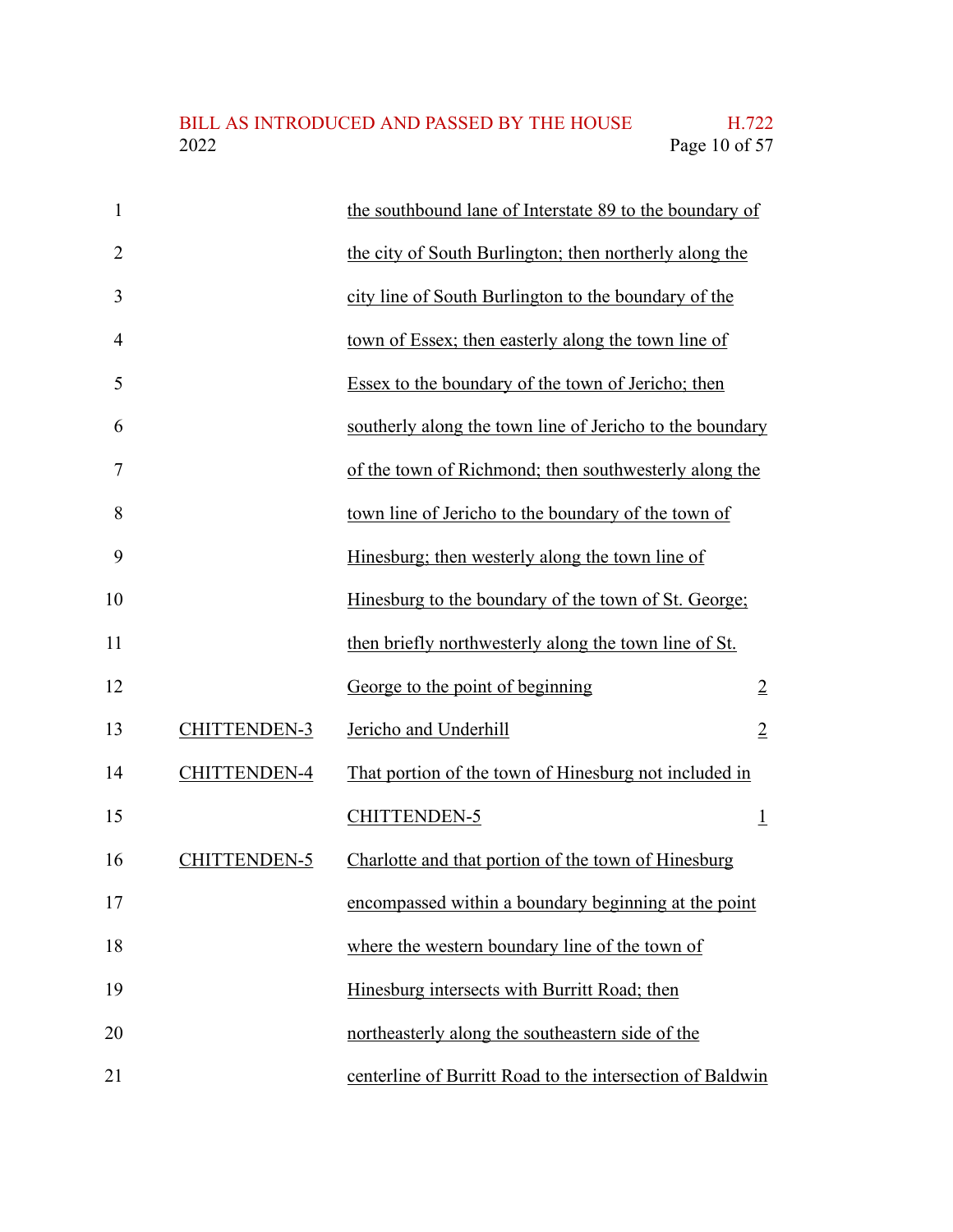### BILL AS INTRODUCED AND PASSED BY THE HOUSE H.722<br>2022 Page 11 of 57 Page 11 of 57

| $\mathbf{1}$   |                     | Road; then southerly along the western side of the         |         |
|----------------|---------------------|------------------------------------------------------------|---------|
| $\overline{2}$ |                     | centerline of Baldwin Road to the boundary of the town     |         |
| 3              |                     | of Monkton; then westerly along the town line of           |         |
| 4              |                     | Monkton to the boundary of the town of Charlotte; then     |         |
| 5              |                     | northerly along the town line of Charlotte to the point of |         |
| 6              |                     | beginning                                                  | $\perp$ |
| 7              | <b>CHITTENDEN-6</b> | That portion of the town of Shelburne encompassed          |         |
| 8              |                     | within a boundary beginning at the point where the         |         |
| 9              |                     | boundary line of Shelburne and the town of Charlotte       |         |
| 10             |                     | intersects with the shore of Lake Champlain; then          |         |
| 11             |                     | northerly along the shore of Lake Champlain to the         |         |
| 12             |                     | mouth of Munroe Brook, including all of the lake that is   |         |
| 13             |                     | part of the town of Shelburne; then upstream along the     |         |
| 14             |                     | western side of the centerline of Munroe Brook to the      |         |
| 15             |                     | intersection with Spear Street; then southerly along the   |         |
| 16             |                     | western side of the centerline of Spear Street to the      |         |
| 17             |                     | boundary of Charlotte; then westerly along the Charlotte   |         |
| 18             |                     | town line to the point of beginning                        | $\perp$ |
| 19             | <b>CHITTENDEN-7</b> | St. George and that portion of the town of Shelburne not   |         |
| 20             |                     | included in CHITTENDEN-6                                   | $\perp$ |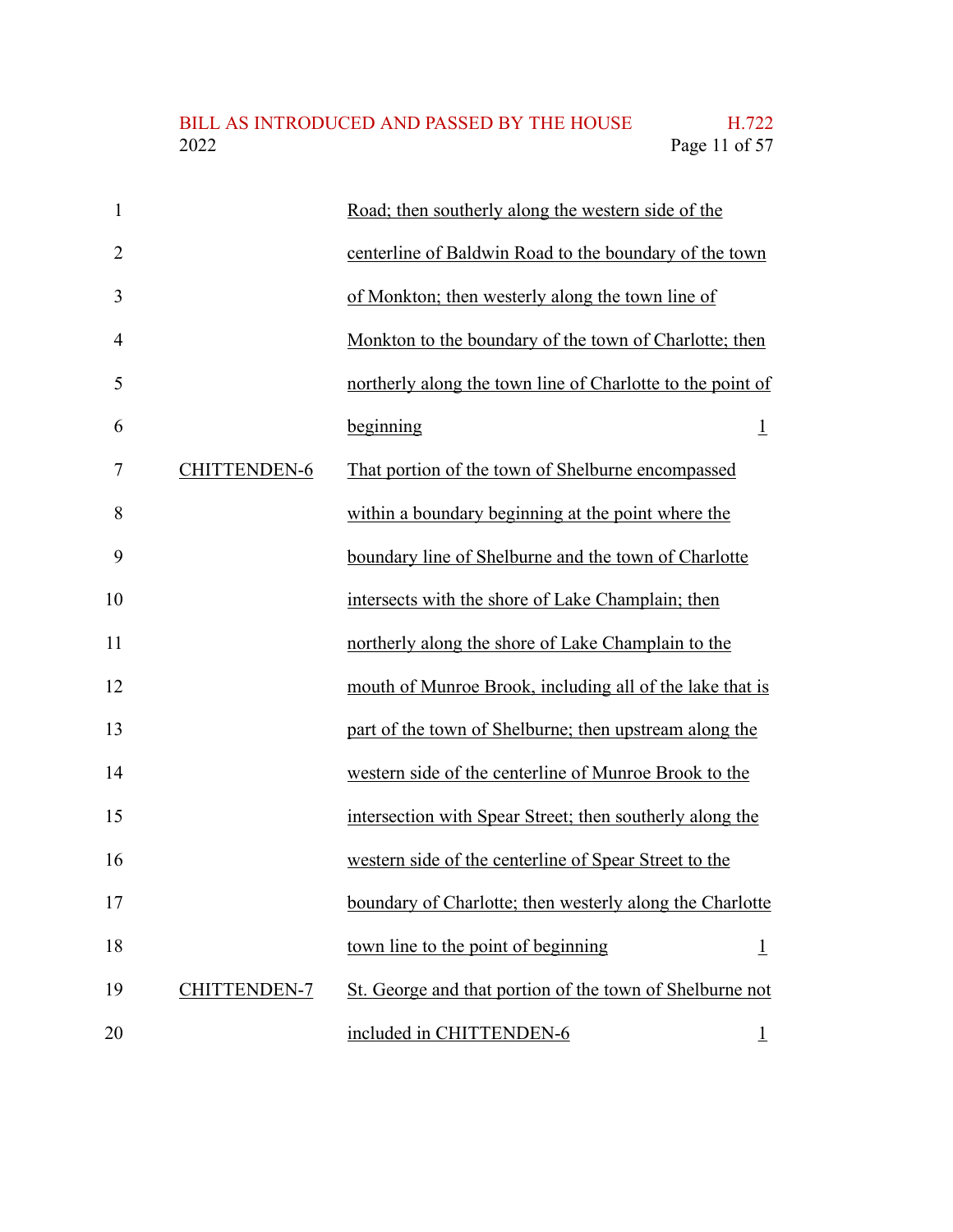### BILL AS INTRODUCED AND PASSED BY THE HOUSE H.722<br>2022 Page 12 of 57 Page 12 of 57

| 1              | <b>CHITTENDEN-8</b> | That portion of the town of Williston not included in      |
|----------------|---------------------|------------------------------------------------------------|
| $\overline{2}$ |                     | CHITTENDEN-2 and that portion of the city of South         |
| 3              |                     | Burlington not included in CHITTENDEN-9,                   |
| $\overline{4}$ |                     | CHITTENDEN-10, CHITTENDEN-11, or                           |
| 5              |                     | <b>CHITTENDEN-12</b><br>$\perp$                            |
| 6              | <b>CHITTENDEN-9</b> | That portion of the city of South Burlington               |
| $\overline{7}$ |                     | encompassed within a boundary beginning at the point       |
| 8              |                     | where the eastern boundary line of the city of South       |
| 9              |                     | Burlington intersects with U.S. Route 2; then westerly     |
| 10             |                     | along the southern side of the centerline of U.S. Route 2  |
| 11             |                     | to the intersection of Hinesburg Road; then southerly      |
| 12             |                     | along the eastern side of the centerline of Hinesburg      |
| 13             |                     | Road to the intersection of Kennedy Drive; then            |
| 14             |                     | westerly along the southern side of the centerline of      |
| 15             |                     | Kennedy Drive to the intersection of Dorset Street; then   |
| 16             |                     | southerly along the eastern side of the centerline of      |
| 17             |                     | Dorset Street to the intersection of Park Road; then       |
| 18             |                     | easterly along the northern side of the centerline of Park |
| 19             |                     | Road to where it intersects with Tributary 7 of the        |
| 20             |                     | Potash Brook before Golf Course Road; then                 |
| 21             |                     | northeasterly along the northwestern side of Tributary 7   |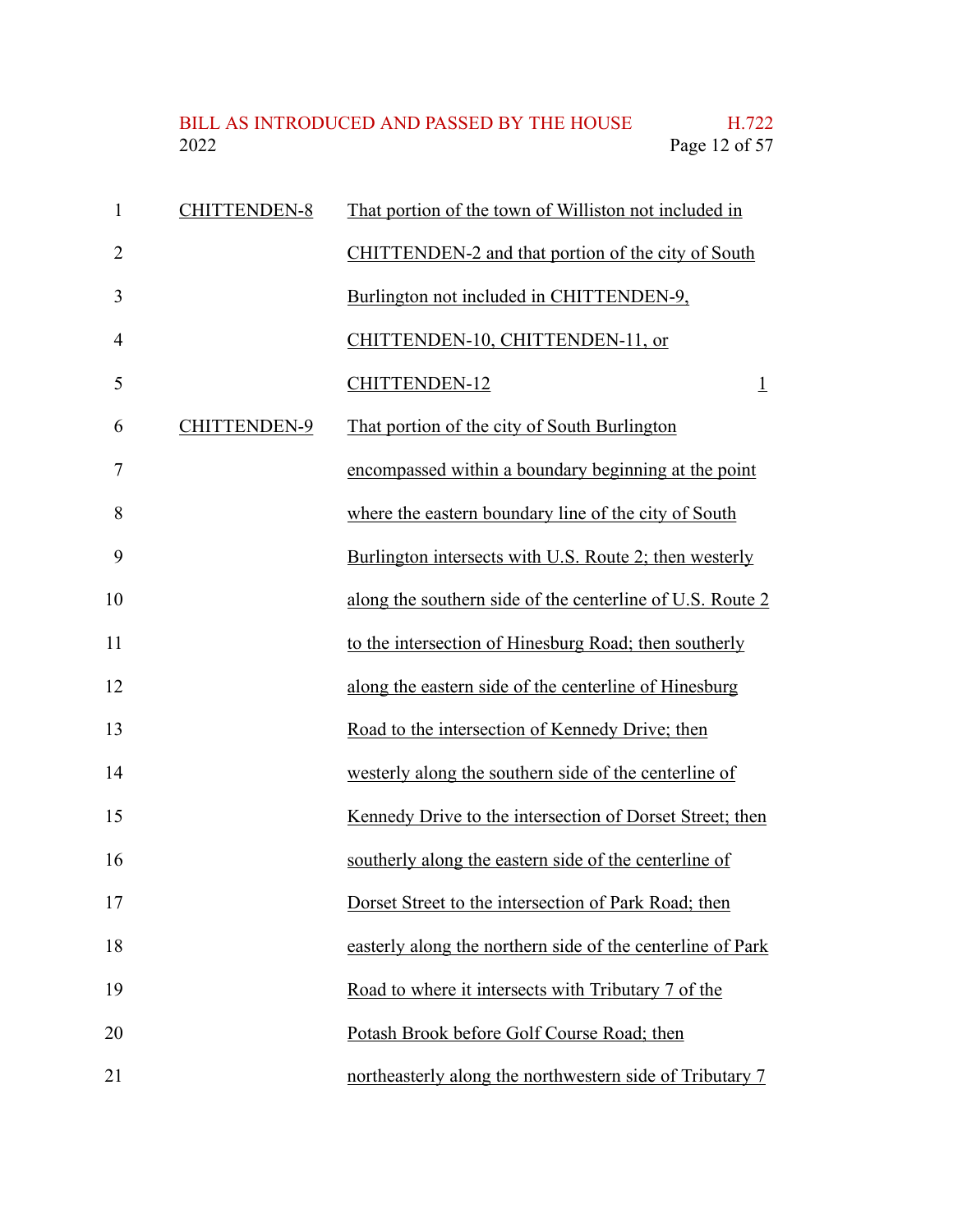### BILL AS INTRODUCED AND PASSED BY THE HOUSE H.722<br>2022 Page 13 of 57 Page 13 of 57

| $\mathbf{1}$   | of the Potash Brook to where it connects to a second       |
|----------------|------------------------------------------------------------|
| $\overline{2}$ | branch of Tributary 7 of the Potash Brook east of the      |
| 3              | Wheeler Park Trail Head at the southeast corner of         |
| 4              | Brand Farm Drive; then southeasterly along the             |
| 5              | northwestern side of the second branch of Tributary 7 of   |
| 6              | the Potash Brook to where it intersects with Moss Glen     |
| 7              | Lane; then briefly easterly along the northern side of the |
| 8              | centerline of Moss Glen Lane to the intersection of Mill   |
| 9              | Pond Lane; the northeasterly along the northwestern        |
| 10             | side of the centerline of Mill Pond Lane to the            |
| 11             | intersection of Oak Creek Drive; then southerly along      |
| 12             | the eastern side of Oak Creek Drive to the intersection    |
| 13             | of Butler Drive; then easterly along the northern side of  |
| 14             | Butler Drive to the intersection of Hinesburg Road; then   |
| 15             | northerly along the western side of Hinesburg Road to      |
| 16             | where it intersects with the southbound lane of Interstate |
| 17             | 89; then easterly along the northern side of the           |
| 18             | southbound lane of Interstate 89 to the boundary of the    |
| 19             | town of Williston; then northerly along the town line of   |
| 20             | Williston to the point of beginning<br>$\overline{1}$      |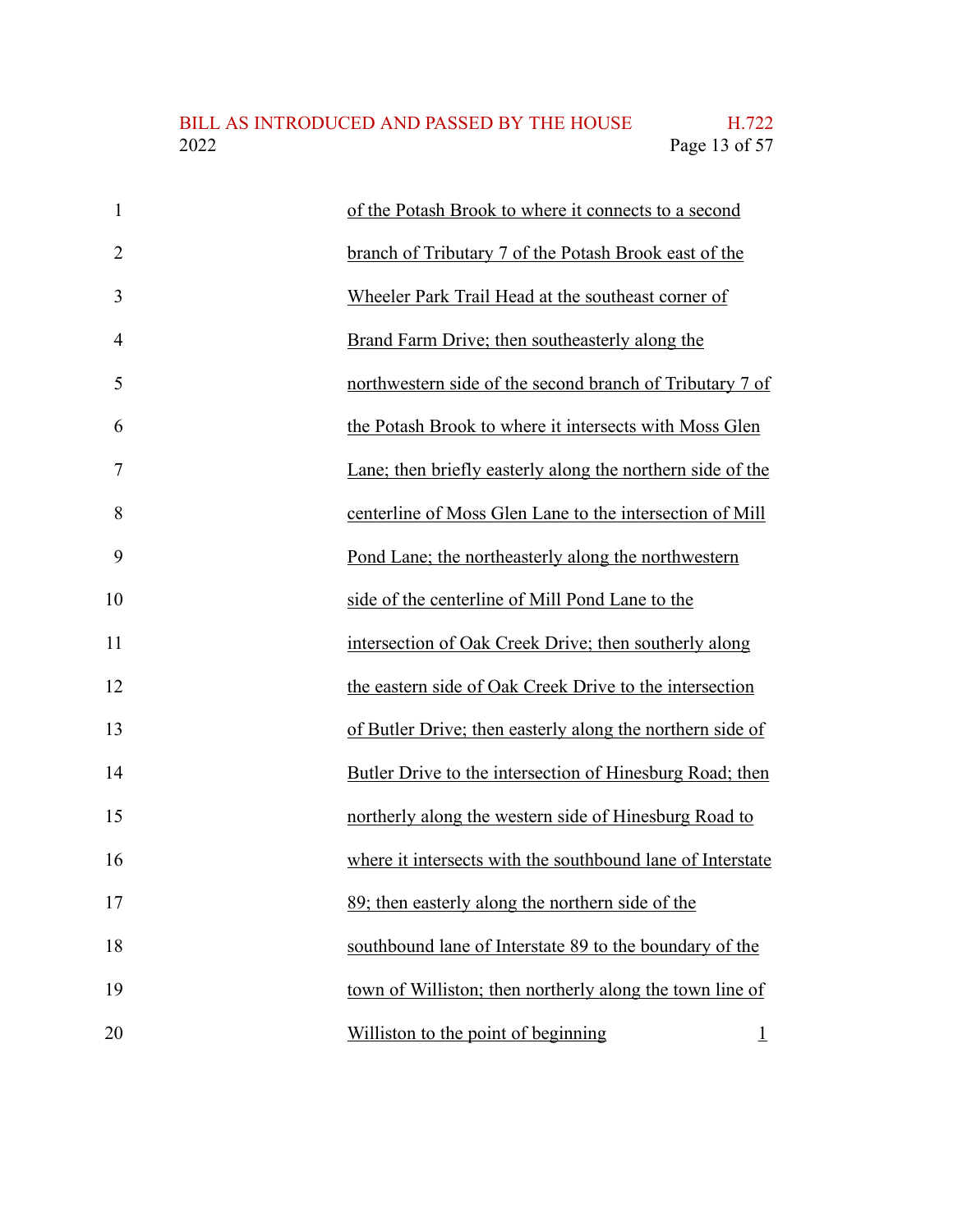### BILL AS INTRODUCED AND PASSED BY THE HOUSE H.722<br>2022 Page 14 of 57 Page 14 of 57

| 1              | CHITTENDEN-10 | That portion of the city of South Burlington               |
|----------------|---------------|------------------------------------------------------------|
| $\overline{2}$ |               | encompassed within a boundary beginning at the point       |
| 3              |               | where the eastern boundary line of the city of South       |
| $\overline{4}$ |               | Burlington intersects with Williston Road; then westerly   |
| 5              |               | along the northern side of the centerline of Williston     |
| 6              |               | Road to the intersection of Hinesburg Road; then           |
| 7              |               | southerly along the western side of the centerline of      |
| 8              |               | Hinesburg Road to the intersection of Kennedy Drive;       |
| 9              |               | then westerly along the northern side of the centerline of |
| 10             |               | Kennedy Drive to the intersection of Dorset Street; then   |
| 11             |               | northerly along the eastern side of the centerline of      |
| 12             |               | Dorset Street to the intersection of Williston Road; then  |
| 13             |               | westerly along the northern side of the centerline of      |
| 14             |               | Williston Road to the boundary of the city of              |
| 15             |               | Burlington; then northeasterly along the city line of      |
| 16             |               | Burlington to the boundary of the city of Winooski; then   |
| 17             |               | northeasterly along the city line of Winooski to the       |
| 18             |               | boundary of the town of Colchester; then easterly along    |
| 19             |               | the town line of Colchester to the boundary of the town    |
| 20             |               | of Essex; then easterly along the town line of Essex to    |
| 21             |               | the boundary of the town of Williston; then southerly      |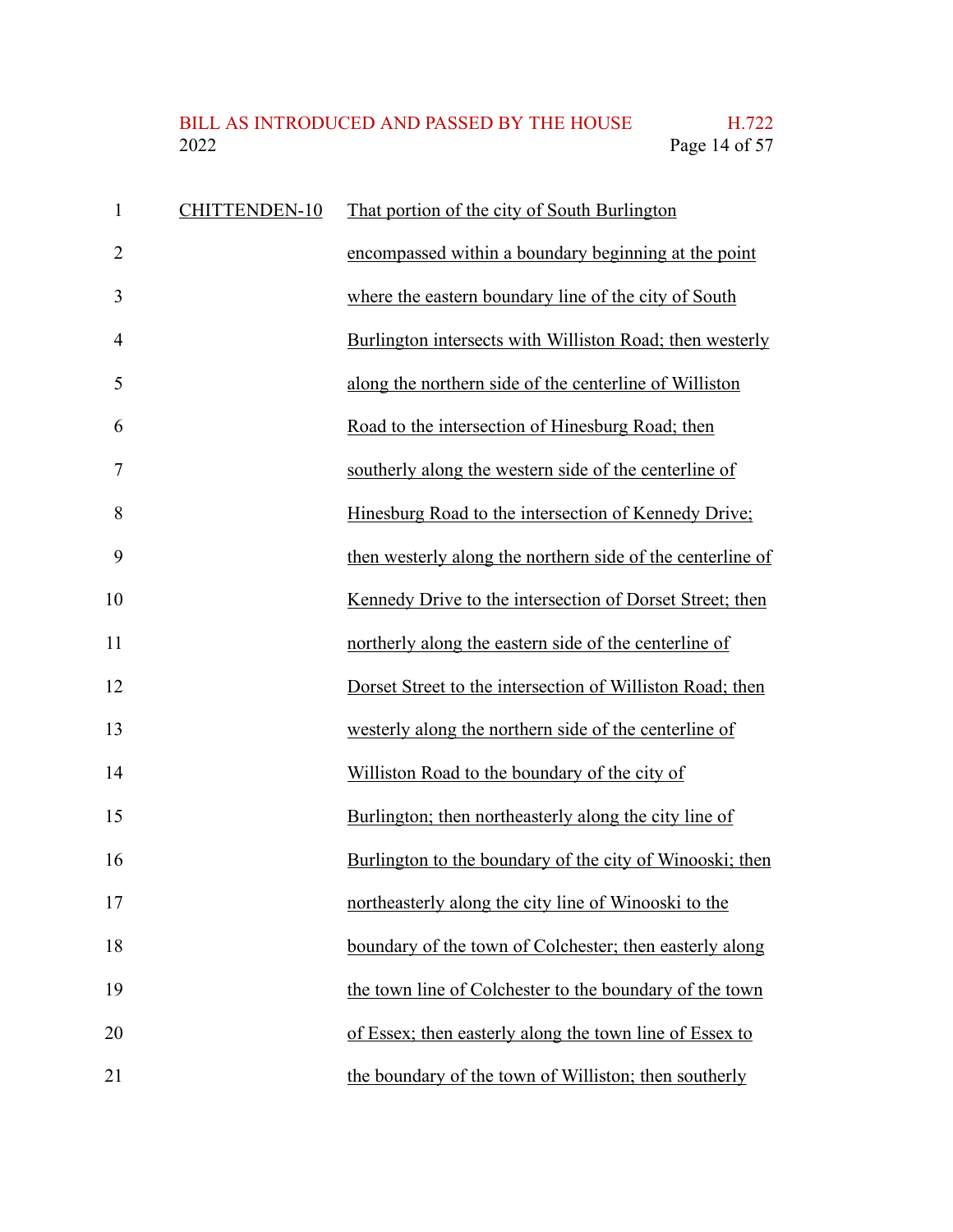### BILL AS INTRODUCED AND PASSED BY THE HOUSE H.722<br>2022 Page 15 of 57 Page 15 of 57

| $\mathbf{1}$   |                      | along the town line of Williston to the point of           |
|----------------|----------------------|------------------------------------------------------------|
| $\overline{2}$ |                      | beginning<br>$\perp$                                       |
| 3              | <b>CHITTENDEN-11</b> | That portion of the city of South Burlington               |
| $\overline{4}$ |                      | encompassed within a boundary beginning at the point       |
| 5              |                      | where the northern boundary line of the city of South      |
| 6              |                      | Burlington intersects with Williston Road; then            |
| 7              |                      | southeasterly along the southern side of the centerline of |
| 8              |                      | Williston Road to the intersection of Dorset Street; then  |
| 9              |                      | southerly along the western side of the centerline of      |
| 10             |                      | Dorset Street to the intersection of Swift Street; then    |
| 11             |                      | westerly along the northern side of the centerline of      |
| 12             |                      | Swift Street to the boundary of the city of Burlington at  |
| 13             |                      | U.S. Route 7; then northerly along the city line of        |
| 14             |                      | Burlington, then follow the city line of Burlington to the |
| 15             |                      | point of beginning<br>$\perp$                              |
| 16             | CHITTENDEN-12        | That portion of the city of South Burlington               |
| 17             |                      | encompassed within a boundary beginning at the point       |
| 18             |                      | where the western boundary line of the city of South       |
| 19             |                      | Burlington intersects with Swift Street at the             |
| 20             |                      | intersection of Swift Street and U.S. Route 7; then        |
| 21             |                      | easterly along the southern side of the centerline of      |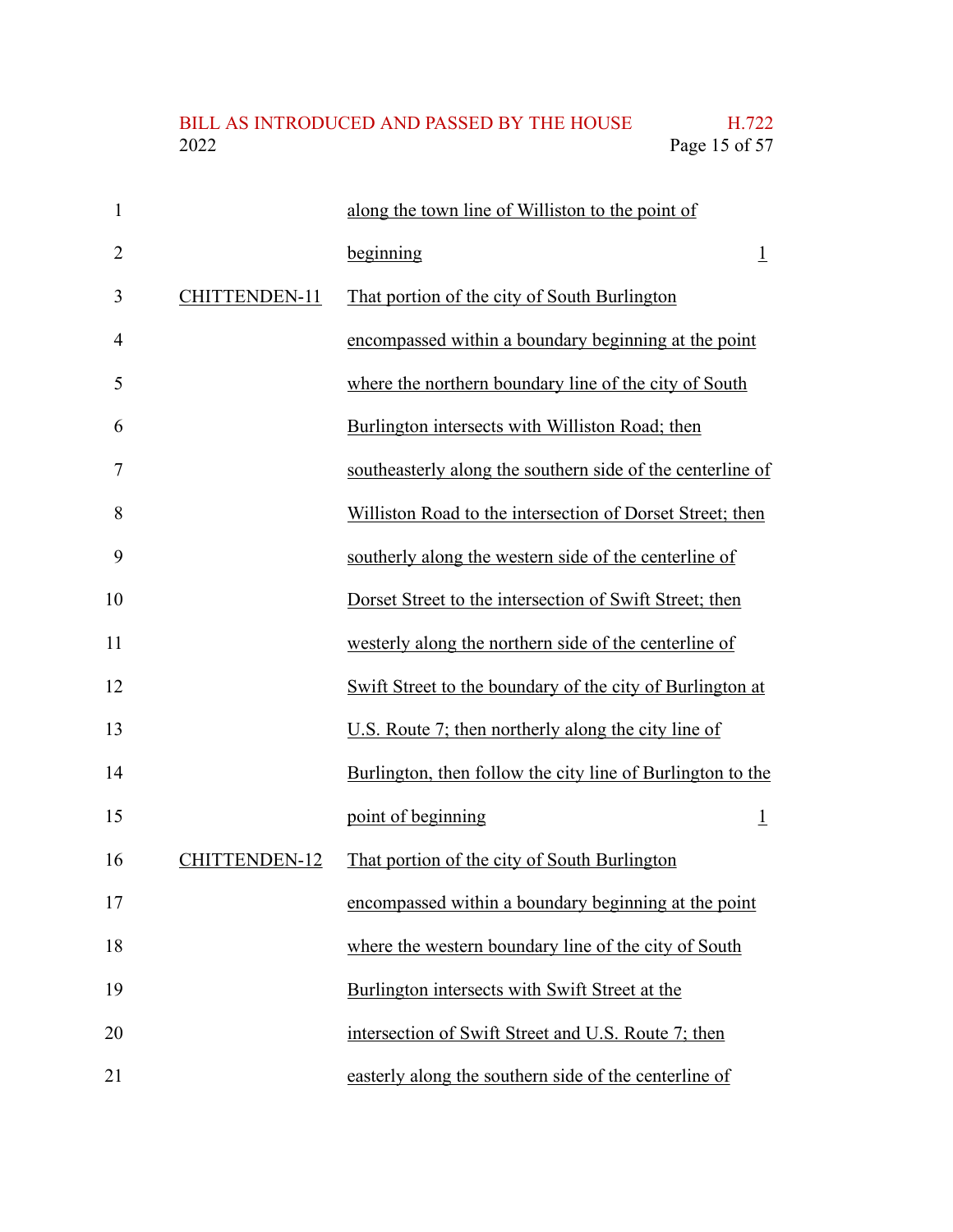| $\mathbf{1}$   | Swift Street to the intersection of Dorset Street; then    |
|----------------|------------------------------------------------------------|
| $\overline{2}$ | southerly along the western side of the centerline of      |
| 3              | Dorset Street to the intersection of Nowland Farm Road;    |
| $\overline{4}$ | then westerly along the northern side of the centerline of |
| 5              | Nowland Farm Road to the intersection of Spear Street;     |
| 6              | then southerly along the western side of the centerline of |
| 7              | Spear Street to the intersection of Allen Road; then       |
| 8              | westerly along the northern side of Allen Road to the      |
| 9              | intersection of U.S. Route 7; then briefly southerly       |
| 10             | along the western side of the centerline of U.S. Route 7   |
| 11             | to the boundary of the town of Shelburne; then westerly    |
| 12             | along the town line of Shelburne to where it intersects    |
| 13             | with Shelburne Bay; then northerly along the eastern       |
| 14             | side of the town line of Shelburne as it runs along        |
| 15             | Shelburne Bay; then westerly along the town line of        |
| 16             | Shelburne across Lake Champlain to the state border of     |
| 17             | New York; then northerly along the state border of New     |
| 18             | York to the boundary of the town of Colchester; then       |
| 19             | easterly along the town line of Colchester to the          |
| 20             | boundary of the city of Burlington; then southerly along   |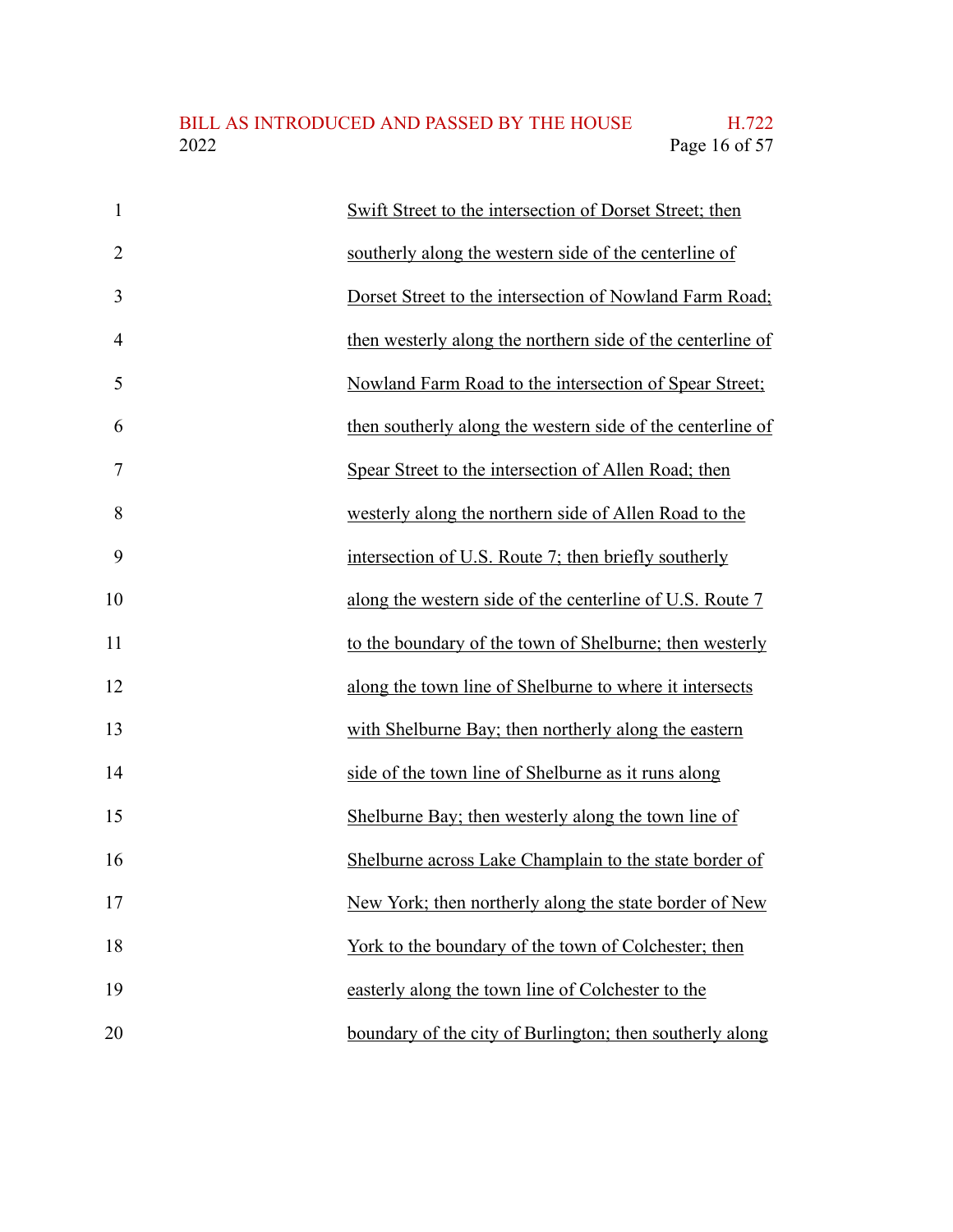| $\mathbf{1}$   |               | the city line of Burlington, then follow the city line of  |
|----------------|---------------|------------------------------------------------------------|
| $\overline{2}$ |               | Burlington to the point of beginning<br>$\perp$            |
| 3              | CHITTENDEN-13 | That portion of the city of Burlington encompassed         |
| $\overline{4}$ |               | within a boundary beginning at the point where the         |
| 5              |               | eastern boundary line of the city of Burlington intersects |
| 6              |               | with South Burlington Recreation Path; then westerly       |
| 7              |               | along the southern side of the boundary between the        |
| 8              |               | South Burlington Recreation Path and the Burlington        |
| 9              |               | Country Club to where the South Burlington Recreation      |
| 10             |               | Path turns north; then continuing westerly along the       |
| 11             |               | southern side of the property line of the Burlington       |
| 12             |               | Country Club to the property boundary line between 544     |
| 13             |               | South Prospect Street and 500 South Prospect Street;       |
| 14             |               | then westerly along the southern side of the property      |
| 15             |               | line between 544 South Prospect Street and 500             |
| 16             |               | Prospect Street to where it intersects with South          |
| 17             |               | Prospect Street; then northerly along the western side of  |
| 18             |               | the centerline of South Prospect Street to the             |
| 19             |               | intersection of Cliff Street; then westerly along the      |
| 20             |               | southern side of the centerline of Cliff Street to the     |
| 21             |               | intersection of U.S. Route 7; then briefly northerly       |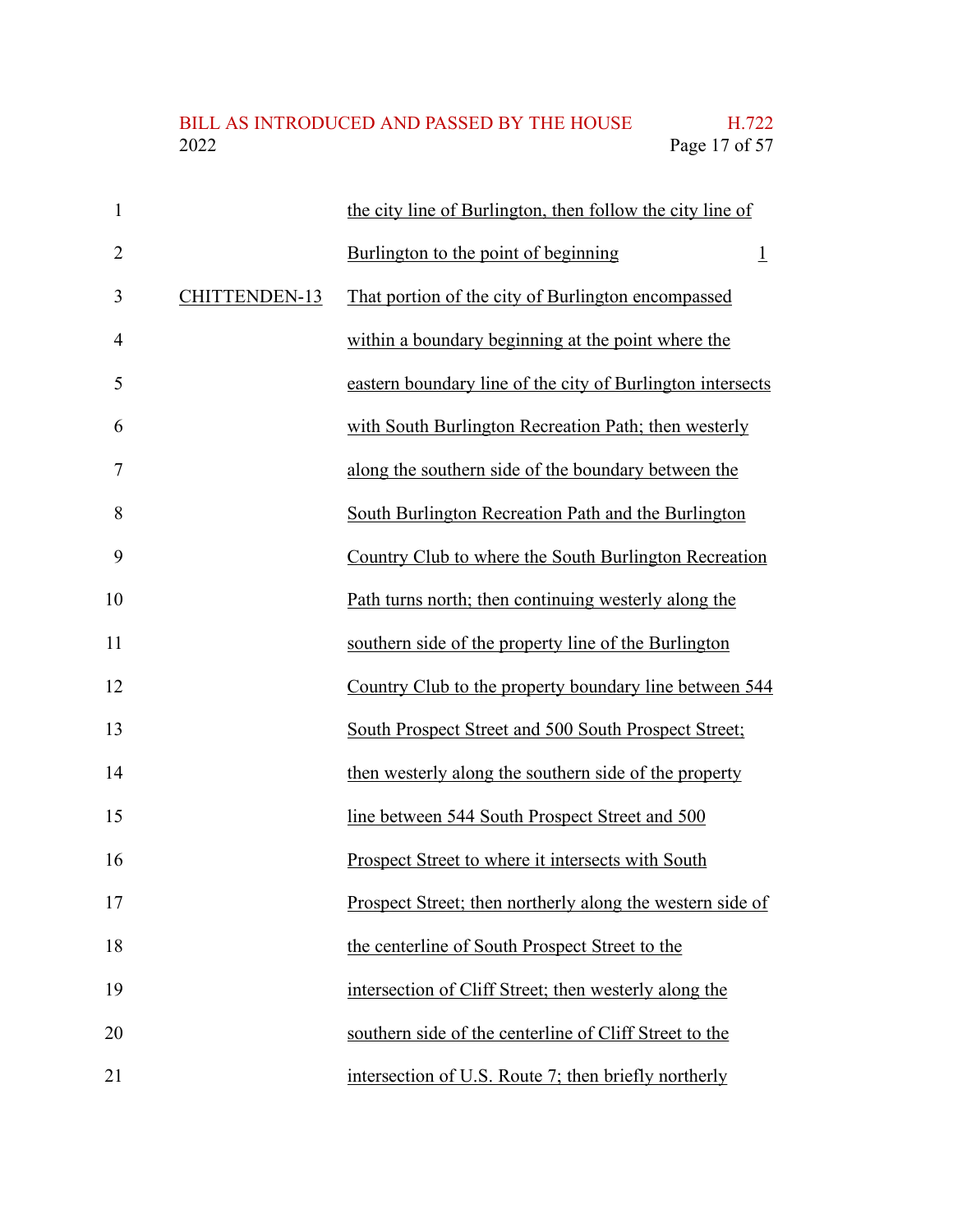| $\mathbf{1}$   |                      | along the western side of the centerline of U.S. Route 7   |
|----------------|----------------------|------------------------------------------------------------|
| $\overline{2}$ |                      | to the intersection of Spruce Street; then westerly along  |
| 3              |                      | the southern side of the centerline of Spruce Street to    |
| $\overline{4}$ |                      | the intersection of South Union Street; then northerly     |
| 5              |                      | along the western side of the centerline of South Union    |
| 6              |                      | Street to the intersection of Adams Street; then westerly  |
| 7              |                      | along the southern side of the centerline of Adams         |
| 8              |                      | Street to the intersection of South Winooski Avenue;       |
| 9              |                      | then northerly along the western side of the centerline of |
| 10             |                      | South Winooski Avenue to the intersection of Maple         |
| 11             |                      | Street; then westerly along the southern side of the       |
| 12             |                      | centerline of Maple Street to the end of Maple Street;     |
| 13             |                      | then continue in a line due west to the boundary of the    |
| 14             |                      | city of South Burlington in Lake Champlain; then           |
| 15             |                      | southeasterly along the city line of South Burlington,     |
| 16             |                      | then follow the city line of South Burlington to the point |
| 17             |                      | of beginning<br>$\overline{2}$                             |
| 18             | <b>CHITTENDEN-14</b> | That portion of the city of Burlington encompassed         |
| 19             |                      | within a boundary beginning at the point where the         |
| 20             |                      | eastern boundary line of the city of Burlington intersects |
| 21             |                      | with the South Burlington Recreation Path; then            |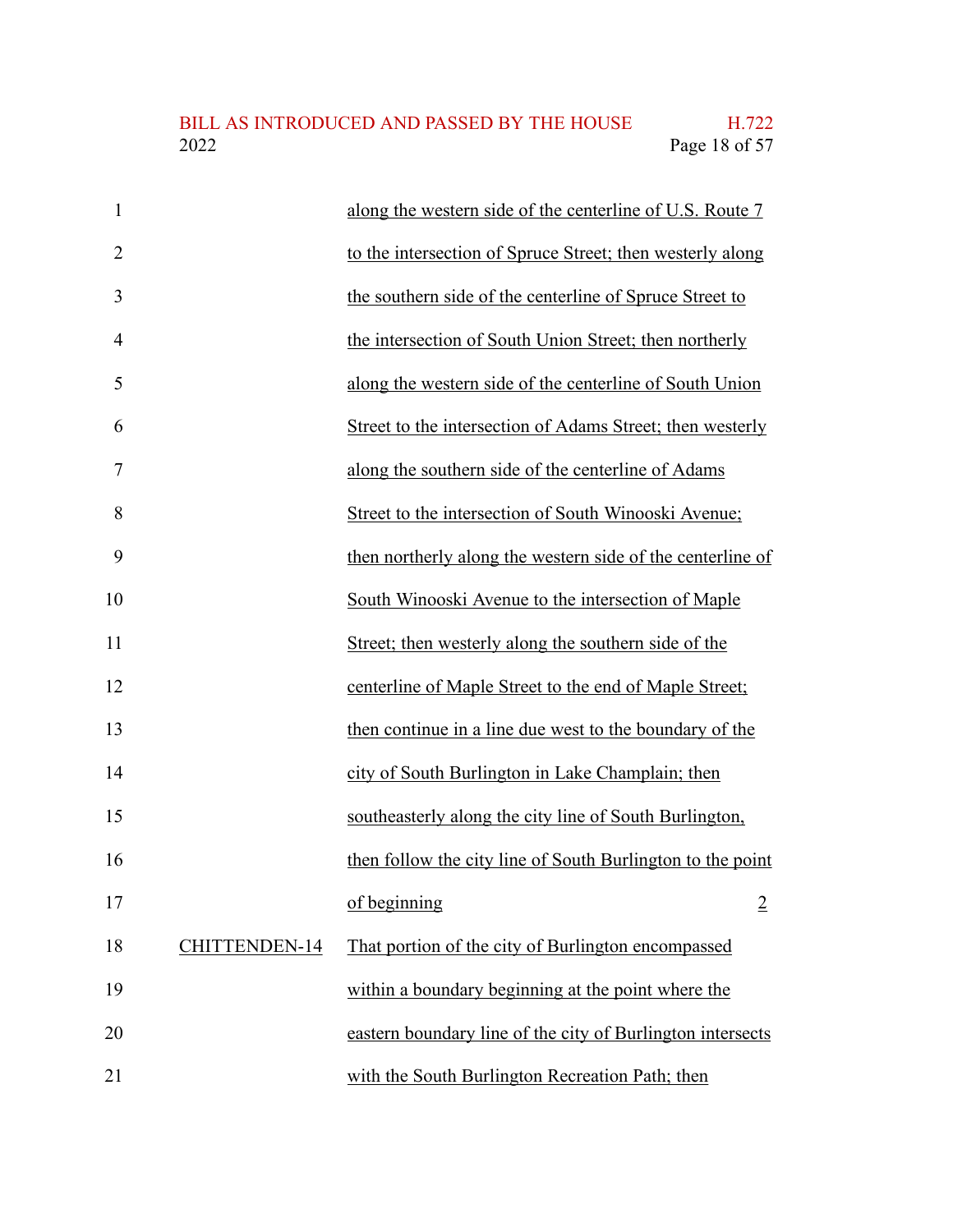| $\mathbf{1}$   | westerly along the northern side of the boundary            |
|----------------|-------------------------------------------------------------|
| $\overline{2}$ | between the South Burlington Recreation Path and the        |
| 3              | Burlington Country Club to where the South Burlington       |
| $\overline{4}$ | Recreation Path turns north; then continuing westerly       |
| 5              | along the northern side of the property boundary of the     |
| 6              | Burlington Country Club to the property boundary line       |
| 7              | between 544 South Prospect Street and 500 South             |
| 8              | Prospect Street; then westerly along the northern side of   |
| 9              | the property line between 544 South Prospect Street and     |
| 10             | 500 Prospect Street to where it intersects with South       |
| 11             | Prospect Street; then northerly along the eastern side of   |
| 12             | the centerline of South Prospect Street to the              |
| 13             | intersection of Cliff Street; then westerly along the       |
| 14             | northern side of the centerline of Cliff Street to the      |
| 15             | intersection of U.S. Route 7; then briefly northerly        |
| 16             | along the eastern side of the centerline of U.S. Route 7    |
| 17             | to the intersection of Spruce Street; then westerly along   |
| 18             | the northern side of the centerline of Spruce Street to the |
| 19             | intersection of South Union Street; then northerly along    |
| 20             | the eastern side of the centerline of South Union Street    |
| 21             | to the intersection of Adams Street; then westerly along    |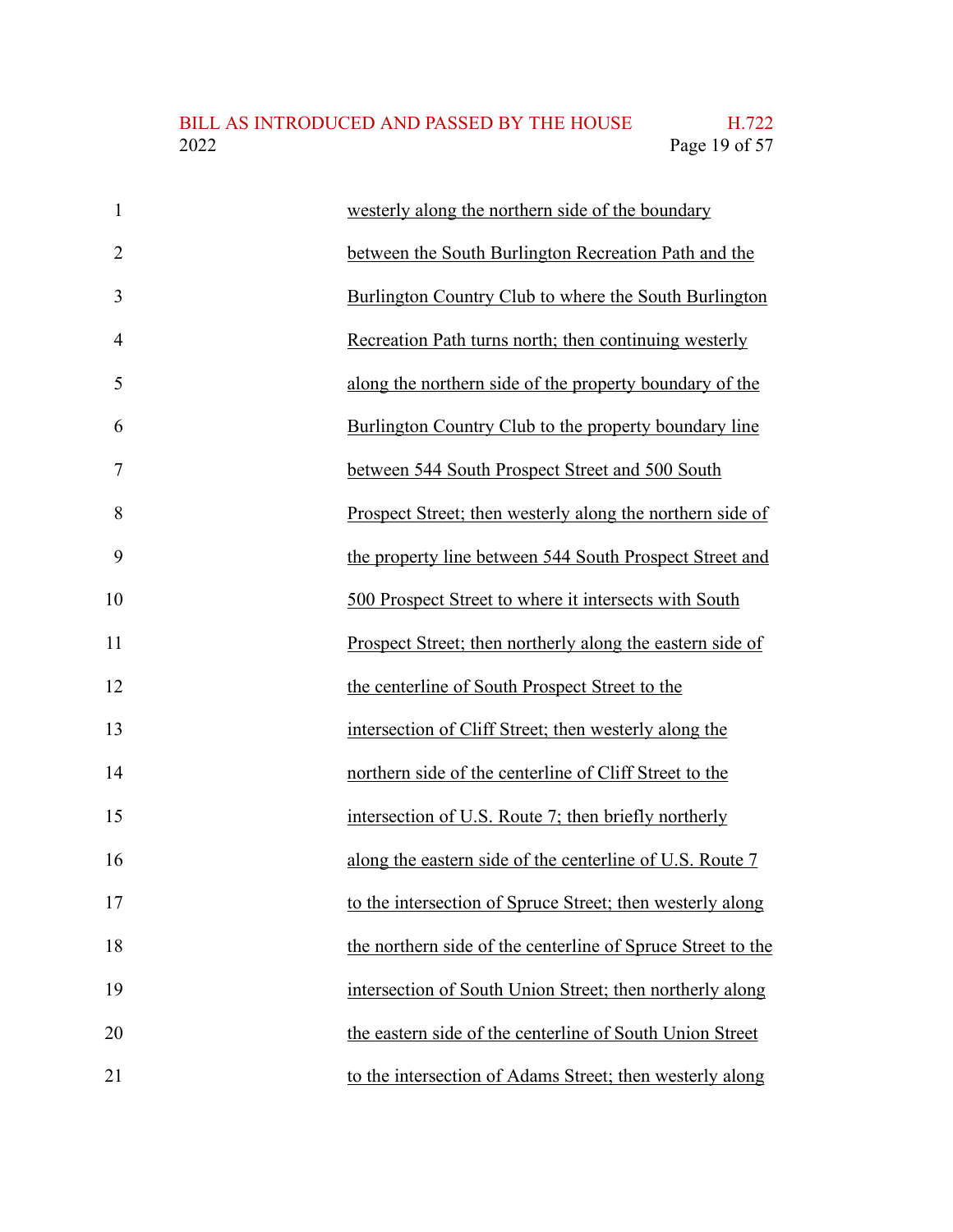| $\mathbf{1}$   | the northern side of the centerline of Adams Street to     |
|----------------|------------------------------------------------------------|
| $\overline{2}$ | the intersection of South Winooski Avenue; then            |
| 3              | northerly along the eastern side of the centerline of      |
| $\overline{4}$ | South Winooski Avenue to the intersection of Buel          |
| 5              | Street; then easterly along the southern side of the       |
| 6              | centerline of Buel Street to the intersection of South     |
| 7              | Union Street; then northerly along the eastern side of the |
| 8              | centerline of South Union Street to the intersection of    |
| 9              | Pearl Street; then easterly along the southern side of the |
| 10             | centerline of Pearl Street to the intersection of U.S.     |
| 11             | Route 7; then southerly along the western side of the      |
| 12             | centerline of U.S. Route 7 to the intersection of College  |
| 13             | Street; then easterly along the southern side of the       |
| 14             | centerline of College Street to the intersection of South  |
| 15             | Prospect Street; then southerly along the western side of  |
| 16             | the centerline of South Prospect Street to the             |
| 17             | intersection of U.S. Route 2; then southeasterly along     |
| 18             | the southwestern side of the westbound lane of U.S.        |
| 19             | Route 2 to the boundary of the city of South Burlington;   |
| 20             | then southerly along the city line of South Burlington to  |
| 21             | the point of beginning<br>$\overline{2}$                   |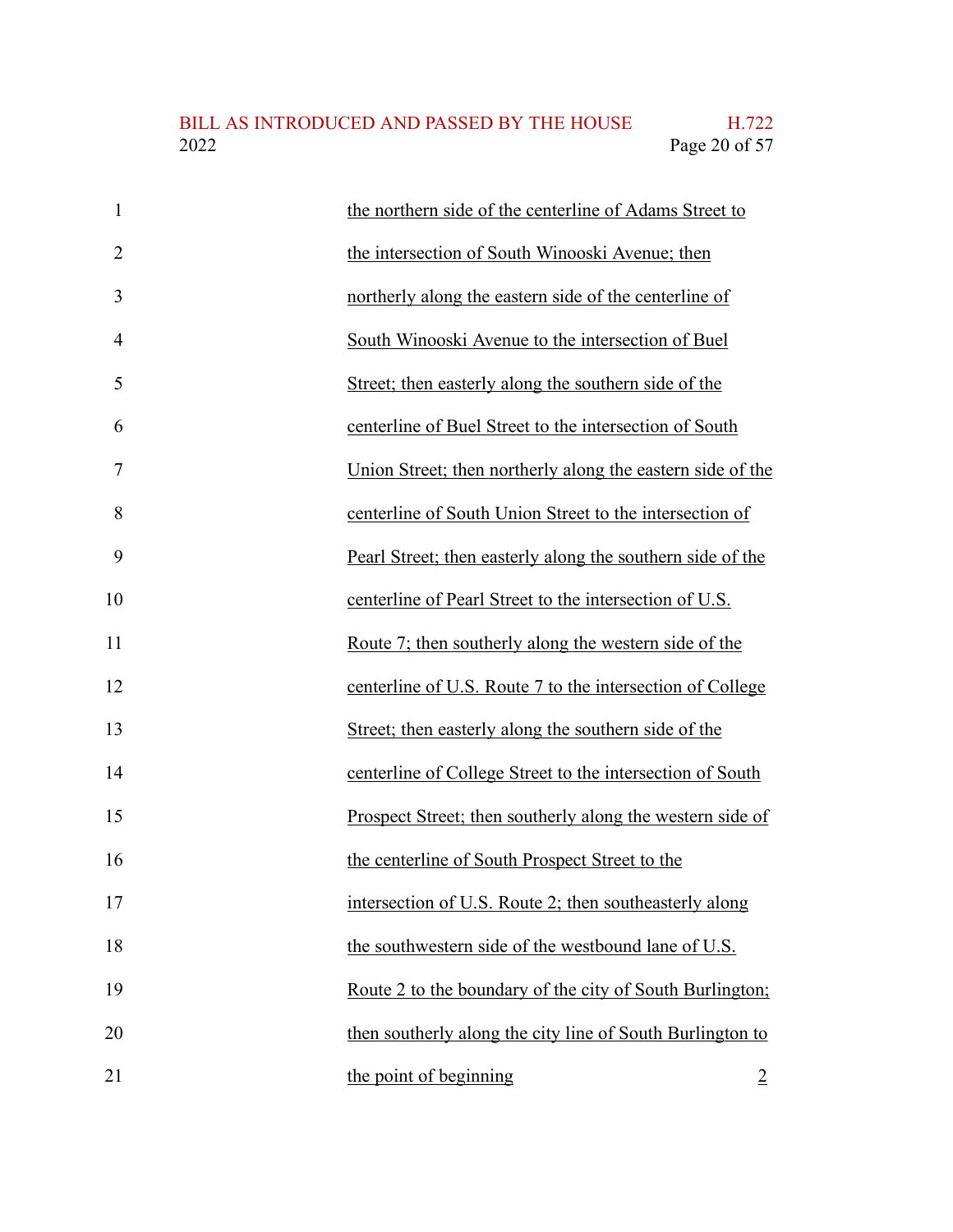### BILL AS INTRODUCED AND PASSED BY THE HOUSE H.722<br>2022 Page 21 of 57 Page 21 of 57

| $\mathbf{1}$   | <b>CHITTENDEN-15</b> | That portion of the city of Burlington encompassed          |
|----------------|----------------------|-------------------------------------------------------------|
| $\overline{2}$ |                      | within a boundary beginning at the point where the          |
| 3              |                      | northern boundary line of the city of Burlington            |
| $\overline{4}$ |                      | intersects with the railroad tracks crossing the Winooski   |
| 5              |                      | River; then westerly along the southern side of the         |
| 6              |                      | railroad tracks to where they intersect with a point        |
| 7              |                      | representing the end of a straight line extension from the  |
| 8              |                      | centerline of Hyde Street to the railroad tracks; then      |
| 9              |                      | southwesterly along the eastern side of the straight line   |
| 10             |                      | extension from the centerline of Hyde Street to the         |
| 11             |                      | intersection of Hyde Street and Riverside Avenue; then      |
| 12             |                      | southerly along the eastern side of the centerline of       |
| 13             |                      | Hyde Street to the intersection of North Willard Street;    |
| 14             |                      | then southerly along the eastern side of the centerline of  |
| 15             |                      | North Willard Street to the intersection of North Street;   |
| 16             |                      | then westerly along the southern side of the centerline of  |
| 17             |                      | North Street to the intersection of North Winooski          |
| 18             |                      | Avenue; then southerly along the eastern side of the        |
| 19             |                      | centerline of North Winooski Avenue to the intersection     |
| 20             |                      | of Pearl Street; then easterly along the northern side of   |
| 21             |                      | the centerline of Pearl Street to the intersection of South |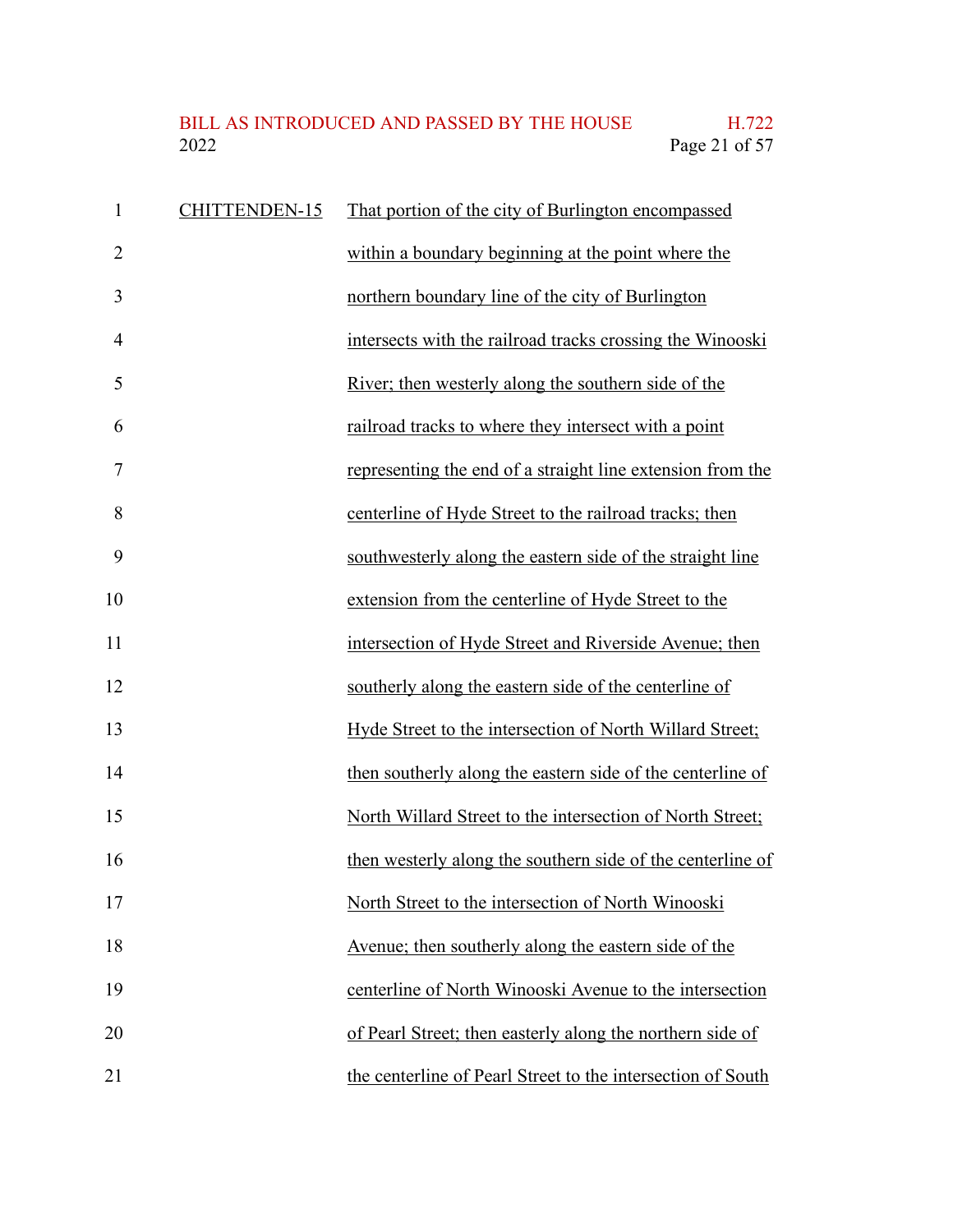### BILL AS INTRODUCED AND PASSED BY THE HOUSE H.722<br>2022 Page 22 of 57 Page 22 of 57

| $\mathbf{1}$   |               | Willard Street; then southerly along the eastern side of   |  |
|----------------|---------------|------------------------------------------------------------|--|
| $\overline{2}$ |               | the centerline of South Willard Street to the intersection |  |
| 3              |               | of College Street; then easterly along the northern side   |  |
| $\overline{4}$ |               | of the centerline of College Street to the intersection of |  |
| 5              |               | South Prospect Street; then southerly along the eastern    |  |
| 6              |               | side of the centerline of South Prospect Street to the     |  |
| 7              |               | intersection of U.S. Route 2; then southeasterly along     |  |
| 8              |               | the northeastern side of the westbound lane of U.S.        |  |
| 9              |               | Route 2 to the boundary of the city of South Burlington;   |  |
| 10             |               | then southeasterly along the city line of South            |  |
| 11             |               | Burlington and then follow the city line of South          |  |
| 12             |               | Burlington to the boundary of the city of Winooski; then   |  |
| 13             |               | northwesterly along the city line of Winooski to the       |  |
| 14             |               | point of beginning<br>$\overline{2}$                       |  |
| 15             | CHITTENDEN-16 | That portion of the city of Burlington not included in     |  |
| 16             |               | CHITTENDEN-13, CHITTENDEN-14,                              |  |
| 17             |               | CHITTENDEN-15, CHITTENDEN-17, and                          |  |
| 18             |               | <b>CHITTENDEN-18</b><br>$\overline{2}$                     |  |
| 19             | CHITTENDEN-17 | That portion of the city of Burlington encompassed         |  |
| 20             |               | within a boundary beginning at the point where the         |  |
| 21             |               | northern boundary line of the city of Burlington           |  |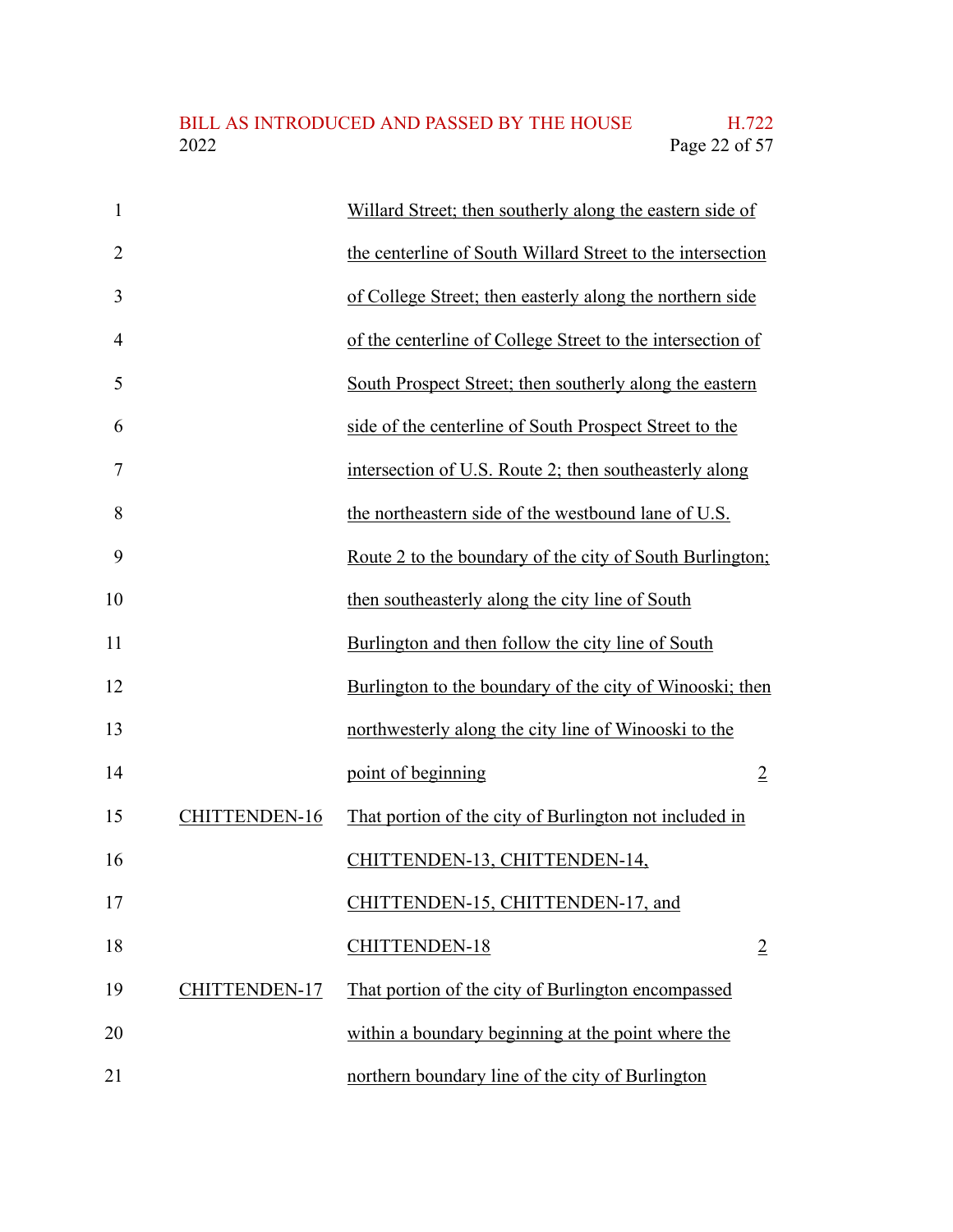### BILL AS INTRODUCED AND PASSED BY THE HOUSE H.722<br>2022 Page 23 of 57 Page 23 of 57

| $\mathbf{1}$   | intersects with the railroad tracks crossing the Winooski  |
|----------------|------------------------------------------------------------|
| $\overline{2}$ | River; then westerly along the northern side of the        |
| 3              | centerline of the railroad tracks to where it intersects   |
| $\overline{4}$ | with a point representing the end of a straight line       |
| 5              | extension from the end of the centerline of Spring         |
| 6              | Street; then southeasterly along the southwestern side of  |
| 7              | the straight line extension from the end of Spring Street  |
| 8              | to the intersection of Manhattan Drive and Spring          |
| 9              | Street; then westerly along the northern side of the       |
| 10             | centerline of Manhattan Drive to the intersection of Park  |
| 11             | Street; then southerly along the western side of the       |
| 12             | centerline of Park Street to the intersection of College   |
| 13             | Street; then westerly along the northern side of the       |
| 14             | centerline of College Street to the end of College Street; |
| 15             | then westerly on the northern side of a line drawn from    |
| 16             | the end point of College Street due west to the boundary   |
| 17             | of the city of South Burlington in Lake Champlain; then    |
| 18             | northerly along the city line of South Burlington to       |
| 19             | where it intersects with Appletree Point; then             |
| 20             | northeasterly then southeasterly along the southeastern    |
| 21             | side of the shore of Lake Champlain to where the           |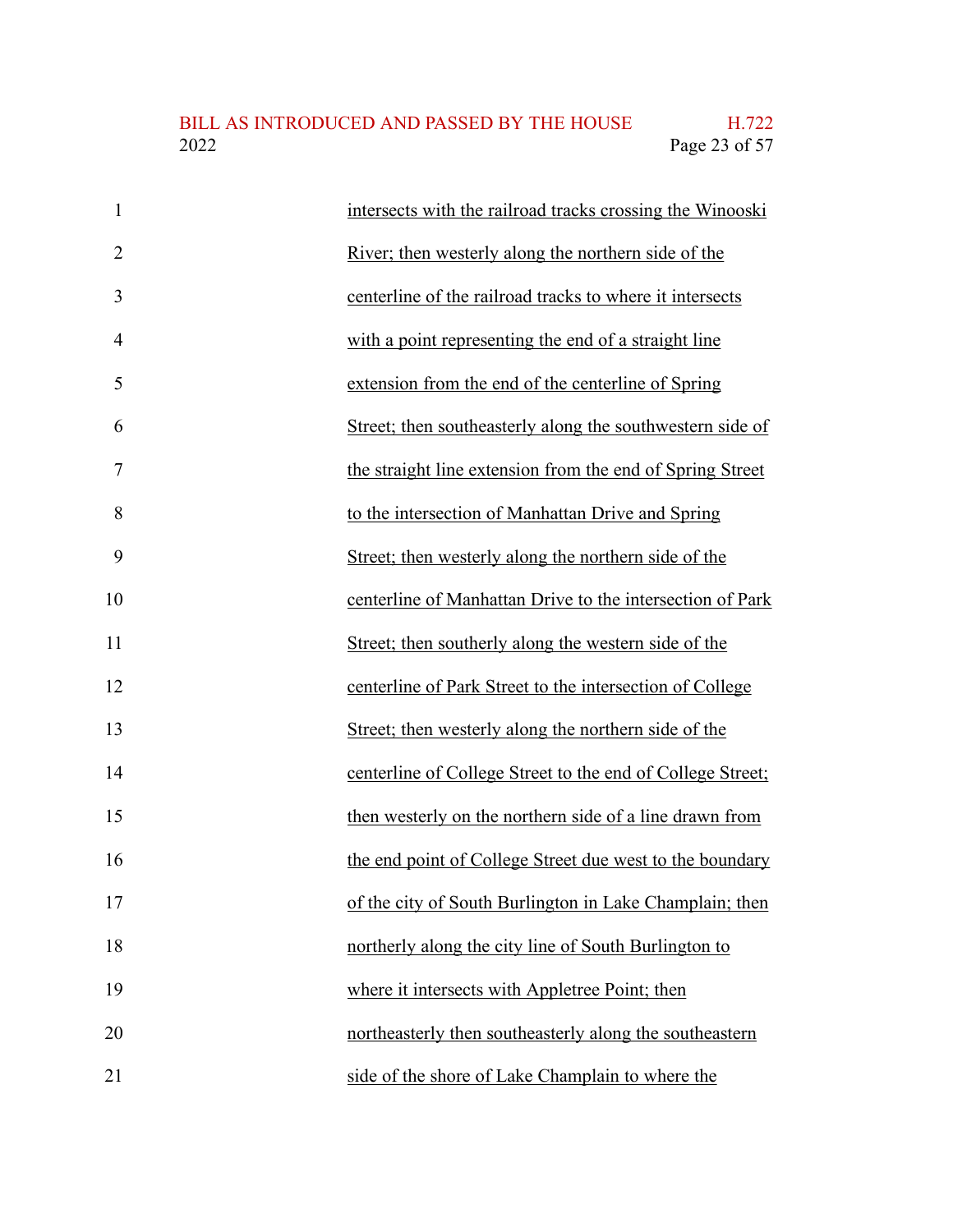### BILL AS INTRODUCED AND PASSED BY THE HOUSE H.722<br>2022 Page 24 of 57 Page 24 of 57

| $\mathbf{1}$   | northwestern property line of Leddy Park intersects with  |
|----------------|-----------------------------------------------------------|
| $\overline{2}$ | the shore of Lake Champlain; then northeasterly along     |
| 3              | the southern side of that property line and continuing    |
| $\overline{4}$ | from that property line in a straight line to the         |
| 5              | intersection of North Avenue; then southeasterly along    |
| 6              | the southwestern side of the centerline of North Avenue   |
| 7              | to the southern boundary of Farrington's Trailer Park;    |
| 8              | then northeasterly and then northwesterly along the       |
| 9              | boundary of Farrington's Trailer Park and the back        |
| 10             | property lines of property fronting Lopes Avenue to the   |
| 11             | northwest corner of the corner lot at the intersection of |
| 12             | Lopes Avenue and Roseade Parkway, including all the       |
| 13             | residences on Lopes Avenue and Blondin Circle; then       |
| 14             | northeasterly along the back property lines between       |
| 15             | property fronting on Roseade Parkway and Arlington        |
| 16             | Court, including all the residences on Roseade Parkway;   |
| 17             | then turning northwesterly along the back property lines  |
| 18             | of property fronting Arlington Court to the intersection  |
| 19             | of the back property lines of property fronting           |
| 20             | Farrington Parkway on the southern side; then easterly    |
| 21             | along those back property lines to Farrington Parkway;    |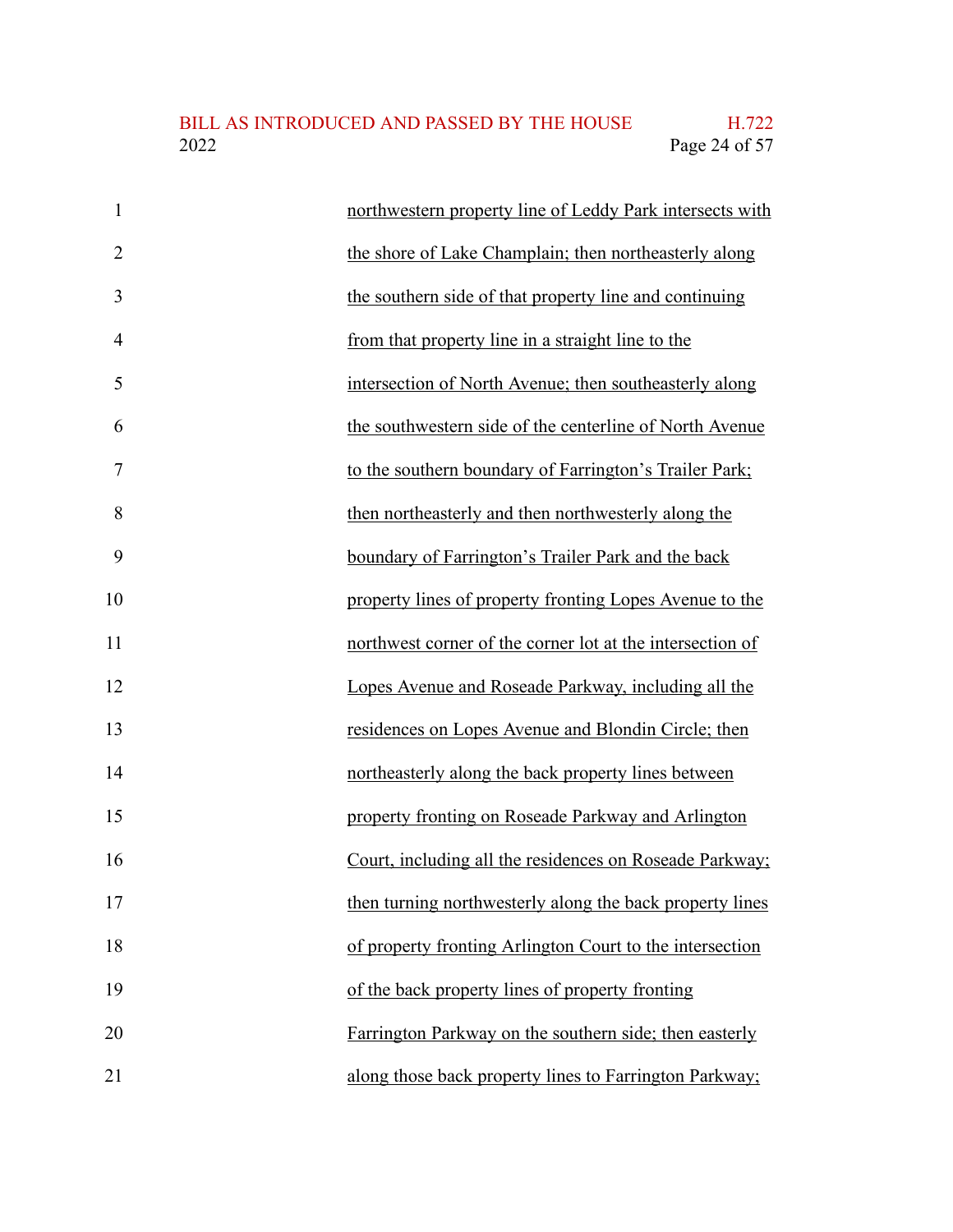### BILL AS INTRODUCED AND PASSED BY THE HOUSE H.722<br>2022 Page 25 of 57 Page 25 of 57

| $\mathbf{1}$   |               | then easterly along the southern side of the centerline of |
|----------------|---------------|------------------------------------------------------------|
| $\overline{2}$ |               | Farrington Parkway to the intersection of Ethan Allen      |
| 3              |               | Parkway, including all units at 282 Ethan Allen            |
| 4              |               | Parkway; then northerly along the eastern side of the      |
| 5              |               | centerline of Ethan Allen Parkway to the intersection of   |
| 6              |               | VT Route 127; then northwesterly along the northern        |
| 7              |               | side of the centerline of VT Route 127 to the              |
| 8              |               | intersection of the boundary of the town of Colchester at  |
| 9              |               | the Heineberg Bridge over the Winooski River; then         |
| 10             |               | northerly and easterly along the town line of Colchester   |
| 11             |               | and then follow the town line of Colchester southerly to   |
| 12             |               | the boundary of the city of Winooski; then southerly       |
| 13             |               | along the city line of Winooski to the point of beginning  |
| 14             |               | $\perp$                                                    |
| 15             | CHITTENDEN-18 | That portion of the city of Burlington encompassed         |
| 16             |               | within a boundary beginning at the point where the         |
| 17             |               | northwestern property line of Leddy Park intersects with   |
| 18             |               | the shore of Lake Champlain; then northeasterly along      |
| 19             |               | the northern side of that property line and continuing     |
| 20             |               | from that property line in a straight line to the          |
| 21             |               | intersection of North Avenue; then southeasterly along     |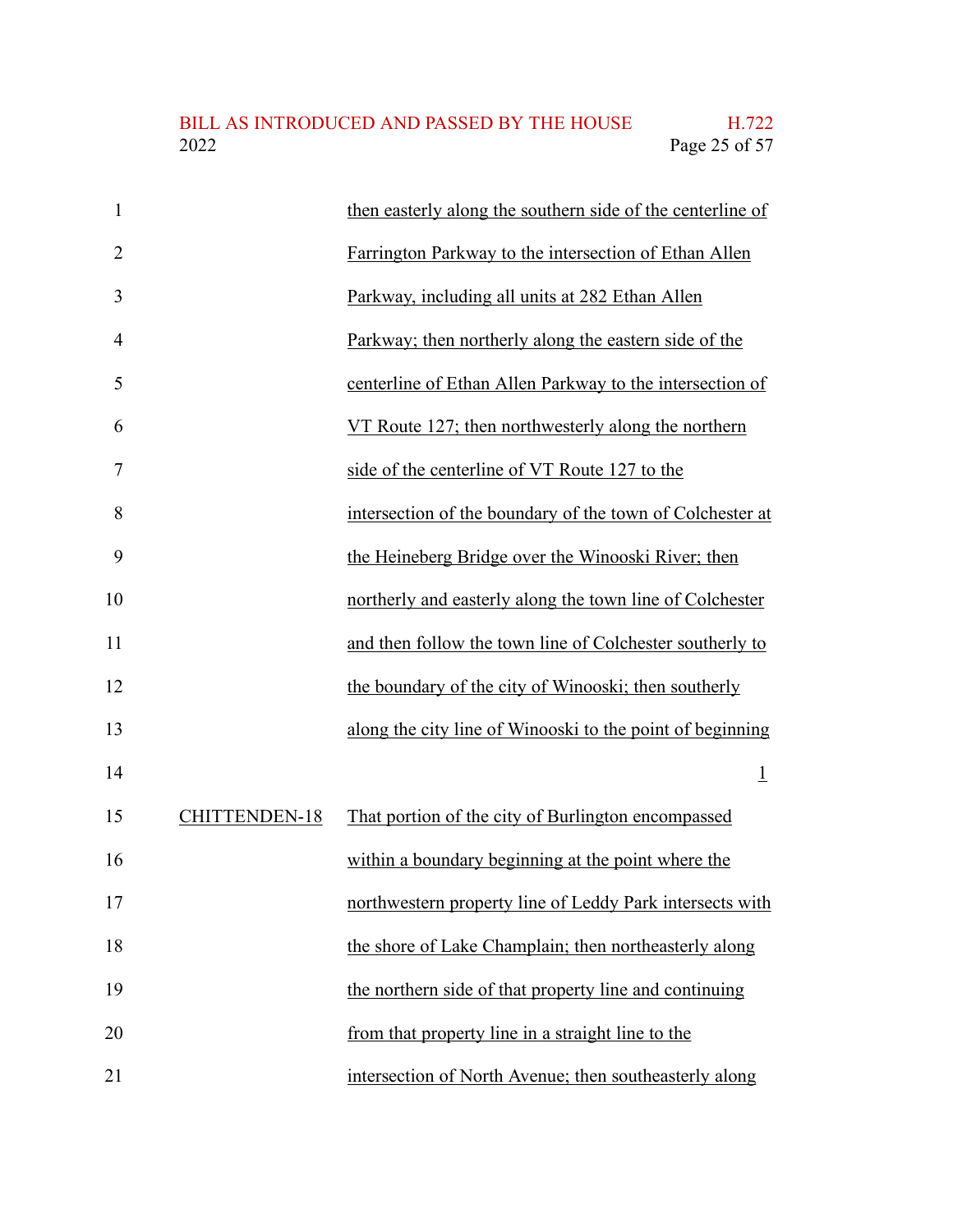### BILL AS INTRODUCED AND PASSED BY THE HOUSE H.722<br>2022 Page 26 of 57 Page 26 of 57

| $\mathbf{1}$   | the northeastern side of the centerline of North Avenue    |
|----------------|------------------------------------------------------------|
| $\overline{2}$ | to the southern boundary of Farrington's Trailer Park;     |
| 3              | then northeasterly and then northwesterly along the        |
| $\overline{4}$ | boundary of Farrington's Trailer Park and the back         |
| 5              | property lines of property fronting Lopes Avenue to the    |
| 6              | northwest corner of the corner lot at the intersection of  |
| 7              | Lopes Avenue and Roseade Parkway, including all of         |
| 8              | the residences in Farrington's Trailer Park and on         |
| 9              | Poirier Place; then northeasterly along the back property  |
| 10             | lines between property fronting on Roseade Parkway         |
| 11             | and Arlington Court, including all the residences on       |
| 12             | Arlington Court; then turning northwesterly along the      |
| 13             | back property lines of property fronting Arlington Court   |
| 14             | to the intersection of the back property lines of property |
| 15             | fronting Farrington Parkway on the southern side; then     |
| 16             | easterly along those back property lines to Farrington     |
| 17             | Parkway; then easterly along the northern side of the      |
| 18             | centerline of Farrington Parkway to the intersection of    |
| 19             | Ethan Allen Parkway; then northerly along the western      |
| 20             | side of the centerline of Ethan Allen Parkway to the       |
| 21             | intersection of VT Route 127; then northwesterly along     |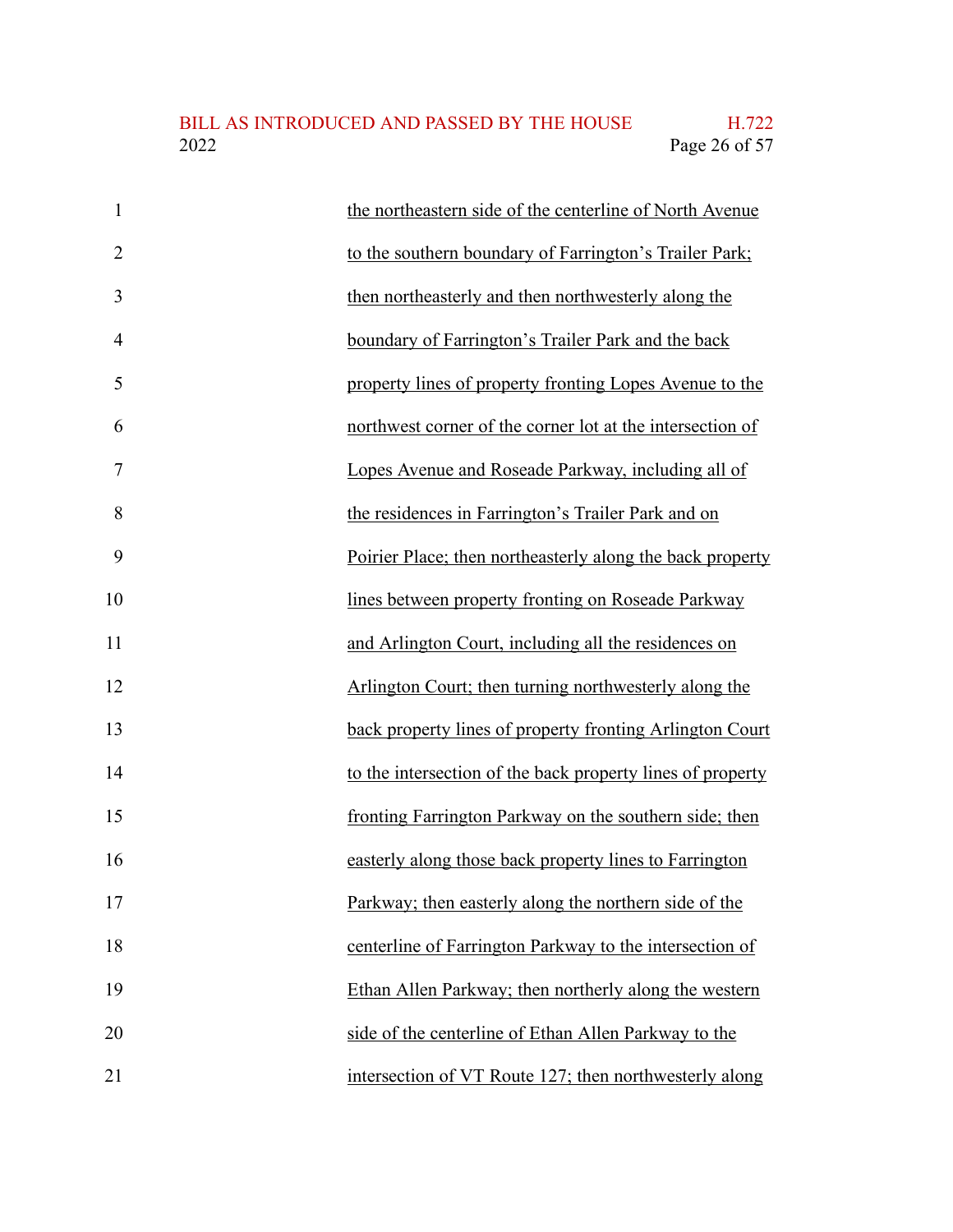### BILL AS INTRODUCED AND PASSED BY THE HOUSE H.722<br>2022 Page 27 of 57 Page 27 of 57

| $\mathbf{1}$   |                      | the southern side of the centerline of VT Route 127 to     |
|----------------|----------------------|------------------------------------------------------------|
| $\overline{2}$ |                      | the intersection of the boundary of the town of            |
| 3              |                      | Colchester at the Heineberg Bridge over the Winooski       |
| $\overline{4}$ |                      | River; then northerly and westerly along the Colchester    |
| 5              |                      | town line to the intersection with Lake Champlain; then    |
| 6              |                      | southerly along the shore of Lake Champlain to the         |
| $\overline{7}$ |                      | point of beginning<br>$\overline{2}$                       |
| 8              | <b>CHITTENDEN-19</b> | That portion of the town of Colchester encompassed         |
| 9              |                      | within a boundary beginning at the point where the         |
| 10             |                      | southern boundary line of the town of Colchester           |
| 11             |                      | intersects with the southbound lane of Interstate 89; then |
| 12             |                      | northerly along the eastern side of the southbound lane    |
| 13             |                      | of Interstate 89 to where it intersects with Sunderland    |
| 14             |                      | Brook; then easterly along the northern side of            |
| 15             |                      | Sunderland Brook to where it intersects with U.S. Route    |
| 16             |                      | 7; then northerly along the western side of the centerline |
| 17             |                      | of U.S. Route 7 to the intersection of Blakely Road;       |
| 18             |                      | then westerly along the southern side of the centerline of |
| 19             |                      | Blakely Road to where it intersects with the southbound    |
| 20             |                      | lane of Interstate 89; then northerly along the western    |
| 21             |                      | side of the southbound lane of Interstate 89 to where it   |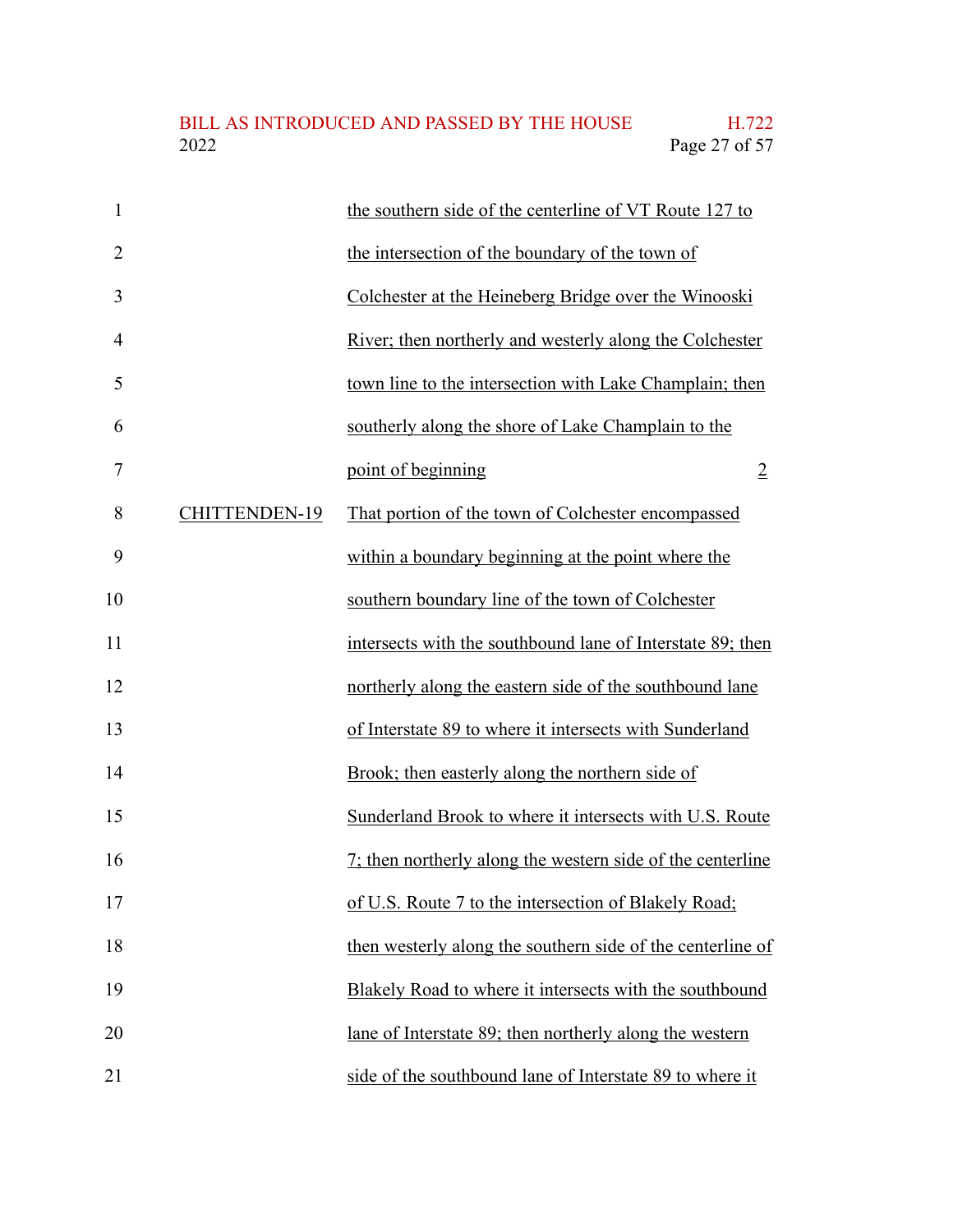### BILL AS INTRODUCED AND PASSED BY THE HOUSE H.722<br>2022 Page 28 of 57 Page 28 of 57

| $\mathbf{1}$   |               | intersects with the Malletts Creek; then following        |
|----------------|---------------|-----------------------------------------------------------|
| $\overline{2}$ |               | Malletts Creek westerly out to its mouth joining Malletts |
| 3              |               | Bay; then westerly on the south side of a line drawn      |
| $\overline{4}$ |               | across Malletts Bay from Interstate 89 to the boundary    |
| 5              |               | of the town of South Hero; than southwesterly along the   |
| 6              |               | town line of South Hero to the boundary of the state of   |
| 7              |               | New York; then southerly along border of the state of     |
| 8              |               | New York to the boundary of the city of South             |
| 9              |               | Burlington; then easterly along the city line of South    |
| 10             |               | Burlington to the boundary of the city of Burlington;     |
| 11             |               | then southeasterly along the city line of Burlington to   |
| 12             |               | the boundary of the city of Winooski; then easterly       |
| 13             |               | along the city line of Winooski to the point of beginning |
| 14             |               | $\overline{2}$                                            |
| 15             | CHITTENDEN-20 | That portion of the town of Colchester not included in    |
| 16             |               | CHITTENDEN-19<br>$\overline{2}$                           |
| 17             | CHITTENDEN-21 | Winooski<br>$\overline{2}$                                |
| 18             | CHITTENDEN-22 | That portion of Essex encompassed within a boundary       |
| 19             |               | beginning at the point where the southern boundary line   |
| 20             |               | of the town of Essex intersects with the property         |
| 21             |               | boundary between 18 River Road and 30 River Road;         |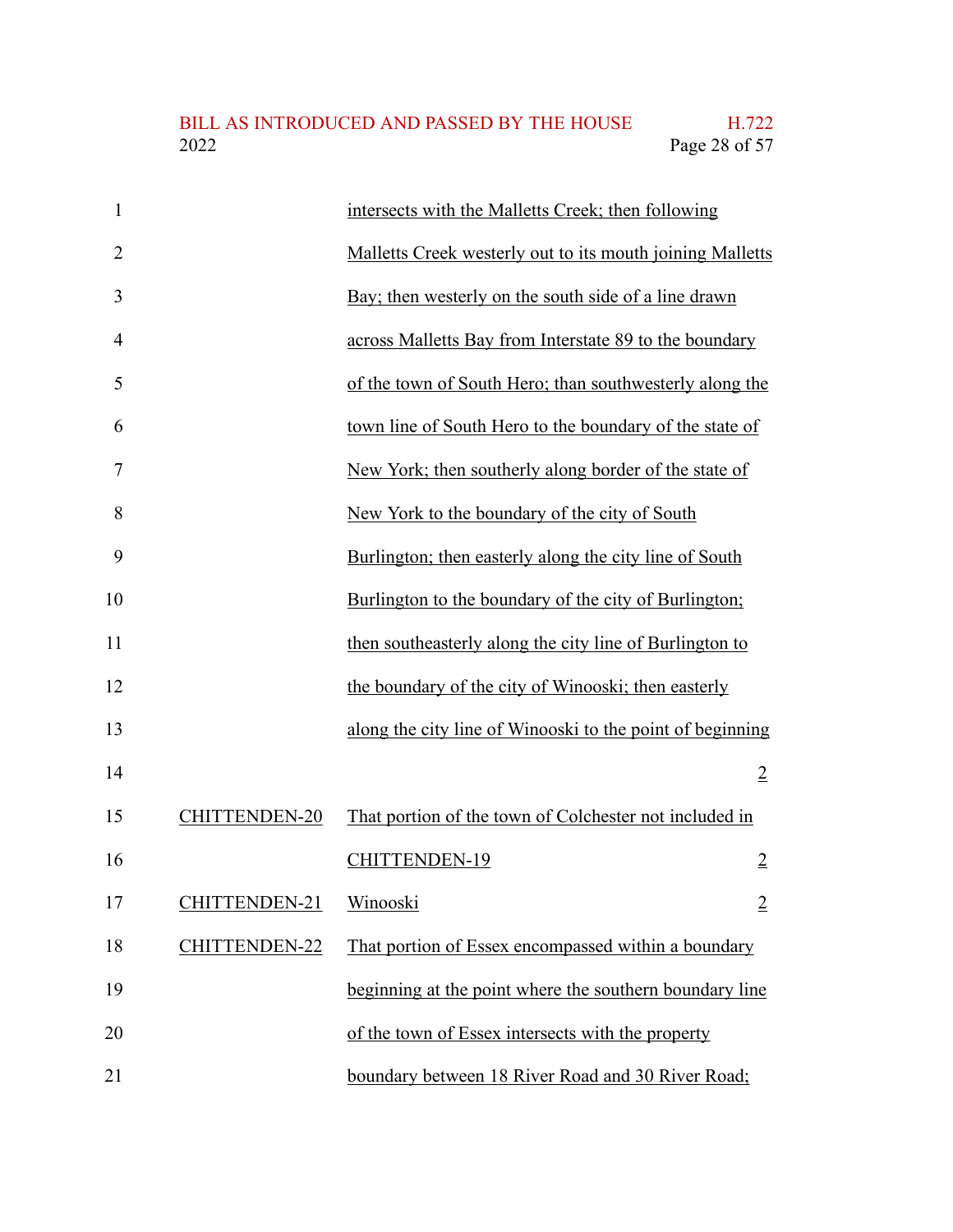### BILL AS INTRODUCED AND PASSED BY THE HOUSE H.722<br>2022 Page 29 of 57 Page 29 of 57

| $\mathbf{1}$   | then northerly along the western side of the property      |
|----------------|------------------------------------------------------------|
| $\overline{2}$ | boundary between 18 River Road and 30 River Road to        |
| 3              | the intersection of River Road; then briefly easterly      |
| $\overline{4}$ | along the northern side of the centerline of River Road    |
| 5              | to 3 River Road; then turning northeasterly along the      |
| 6              | western side of the property line of 3 River Road to the   |
| 7              | southwestern corner of the property boundary of 56         |
| 8              | Forest Road; then northeasterly along the western side     |
| 9              | of the back property lines of the properties fronting the  |
| 10             | west side of Forest Road; then turning west-               |
| 11             | northwesterly along the western side of the back           |
| 12             | property lines of the properties fronting the west side of |
| 13             | Forest Road to the intersection of the back property       |
| 14             | lines of the properties fronting the west side of Sidney   |
| 15             | Drive; then northwesterly along the western side of the    |
| 16             | back property lines of the properties fronting the west    |
| 17             | side of Sidney Drive to the intersection of the back       |
| 18             | property lines of the properties fronting the east and     |
| 19             | north sides of Chestnut Lane; then turning                 |
| 20             | northwesterly along the southwestern side of the back      |
| 21             | property lines of the properties fronting the east and     |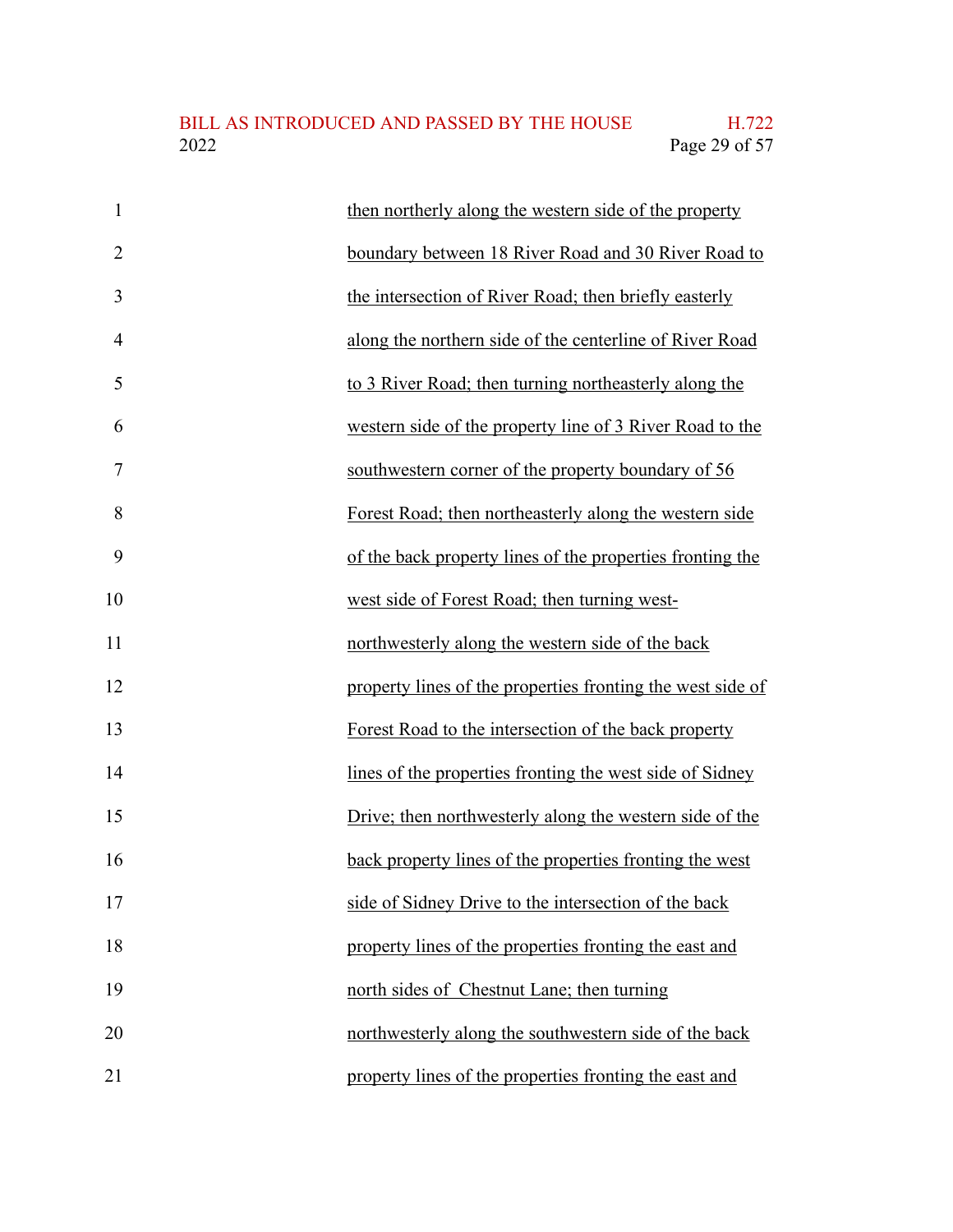### BILL AS INTRODUCED AND PASSED BY THE HOUSE H.722<br>2022 Page 30 of 57 Page 30 of 57

| $\mathbf{1}$   | north sides of Chestnut Lane, the north side of Beech     |
|----------------|-----------------------------------------------------------|
| $\overline{2}$ | Street, then the north and west sides of Spruce Lane to   |
| 3              | the intersection of the southern property boundary line   |
| $\overline{4}$ | of 39 Essex Way; then northwesterly along the southern    |
| 5              | side of the property line of 39 Essex Way to where it     |
| 6              | intersects with the Indian Brook; then southerly along    |
| 7              | the eastern side of the Indian Brook to where it          |
| 8              | intersects with Hubbells Falls Drive; then northwesterly  |
| 9              | along the southwestern side of the centerline of          |
| 10             | Hubbells Falls Drive to the intersection of Juniper Ridge |
| 11             | Road; then southwesterly along the southeastern side of   |
| 12             | the centerline of Juniper Ridge Road to the intersection  |
| 13             | of Fairview Drive; then southerly following along the     |
| 14             | southeastern and then southwestern side of the            |
| 15             | centerline of Fairview Drive to the intersection of       |
| 16             | Hawthorne Circle; then westerly and northerly along the   |
| 17             | western and northern side of the centerline of            |
| 18             | Hawthorne Circle to the intersection of Fairview Drive;   |
| 19             | then northwesterly along the southwestern side of the     |
| 20             | centerline of Fairview Drive to the intersection of Main  |
| 21             | Street; then southwesterly along the southeastern side of |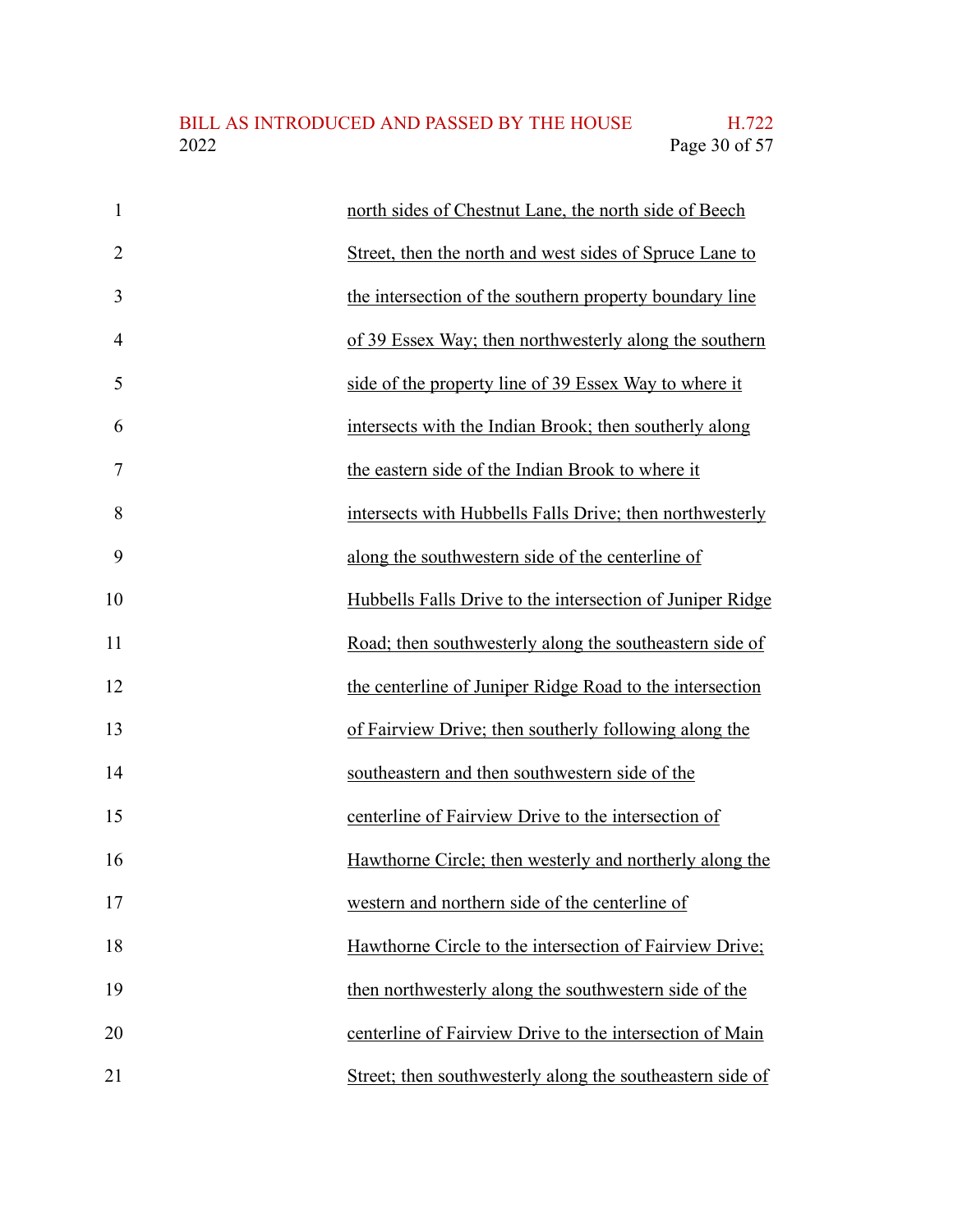| 1              | the centerline of Main Street to the intersection of      |
|----------------|-----------------------------------------------------------|
| $\overline{2}$ | Crestview Road; then northwesterly along the              |
| 3              | southwestern side of the centerline of Crestview Road to  |
| $\overline{4}$ | the intersection of Drury Drive; then northeasterly along |
| 5              | the southwestern side of the centerline of Drury Drive to |
| 6              | the intersection of Meadow Terrace; then northwesterly    |
| 7              | along the southwestern side of the centerline of Meadow   |
| 8              | Terrace to the intersection of Upland Road; then          |
| 9              | southwesterly along the southeastern side of the          |
| 10             | centerline of Upland Road to the intersection of Drury    |
| 11             | Drive; then southwesterly along the southeastern side of  |
| 12             | the centerline of Drury Drive to the intersection of      |
| 13             | Educational Drive; then northwesterly along the           |
| 14             | southwestern side of the centerline of Educational Drive  |
| 15             | to the intersection of Old Colchester Road and Grove      |
| 16             | Street; then southerly along the eastern side of Grove    |
| 17             | Street to the intersection of North Street; then briefly  |
| 18             | westerly along the southern side of the centerline of     |
| 19             | North Street to the intersection of Lincoln Street; then  |
| 20             | northerly along the western side of the centerline of     |
| 21             | Lincoln Street and continuing on the western side of      |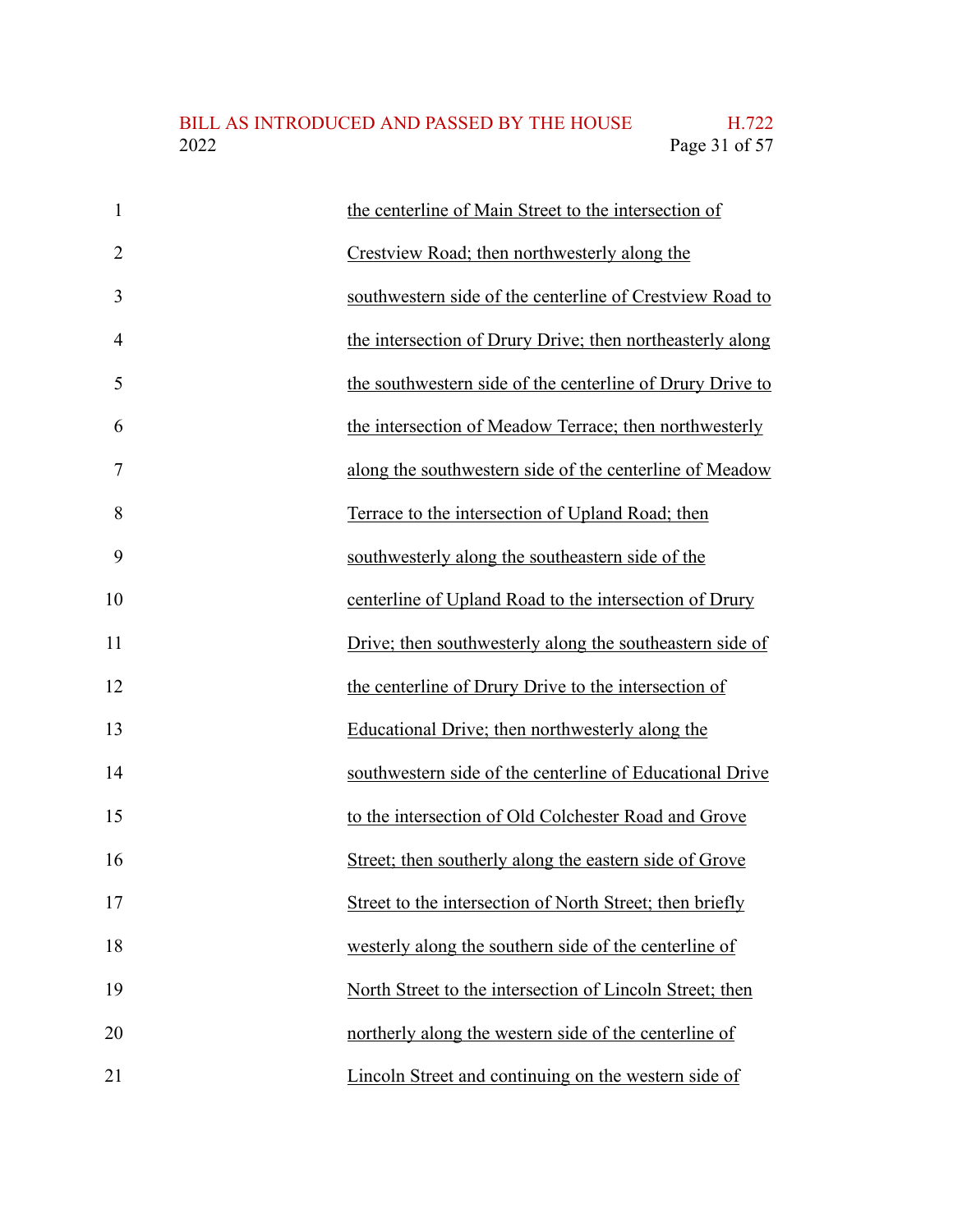| $\mathbf{1}$   | Lincoln Street when it turns into Colchester Road to      |
|----------------|-----------------------------------------------------------|
| $\overline{2}$ | where Colchester Road intersects with the property        |
| 3              | boundary line between 78 Lincoln Street and 98            |
| $\overline{4}$ | Colchester Road; then southwesterly along the             |
| 5              | southeasterly side of the property boundary line between  |
| 6              | 78 Lincoln Street and 98 Colchester Road to where it      |
| 7              | intersects with the Indian Brook; then westerly along the |
| 8              | southern side of the back property lines of those         |
| 9              | properties fronting the south side of Pinecrest Drive to  |
| 10             | the intersection of the back property lines of the        |
| 11             | properties fronting the end of Hampshire Court; then      |
| 12             | southwesterly along the southeastern side of the back     |
| 13             | property lines of the properties fronting the end of      |
| 14             | Hampshire Court and fronting the east side of Dartmoor    |
| 15             | Court; then turning northwesterly along the southern      |
| 16             | side of the back property lines of property fronting the  |
| 17             | northeast side of Edgewood Drive to the intersection of   |
| 18             | the back property lines of the properties fronting the    |
| 19             | west side of Warner Avenue; then turning southwesterly    |
| 20             | along the southeastern side of the back property lines of |
| 21             | the properties fronting the west side of Warner Avenue    |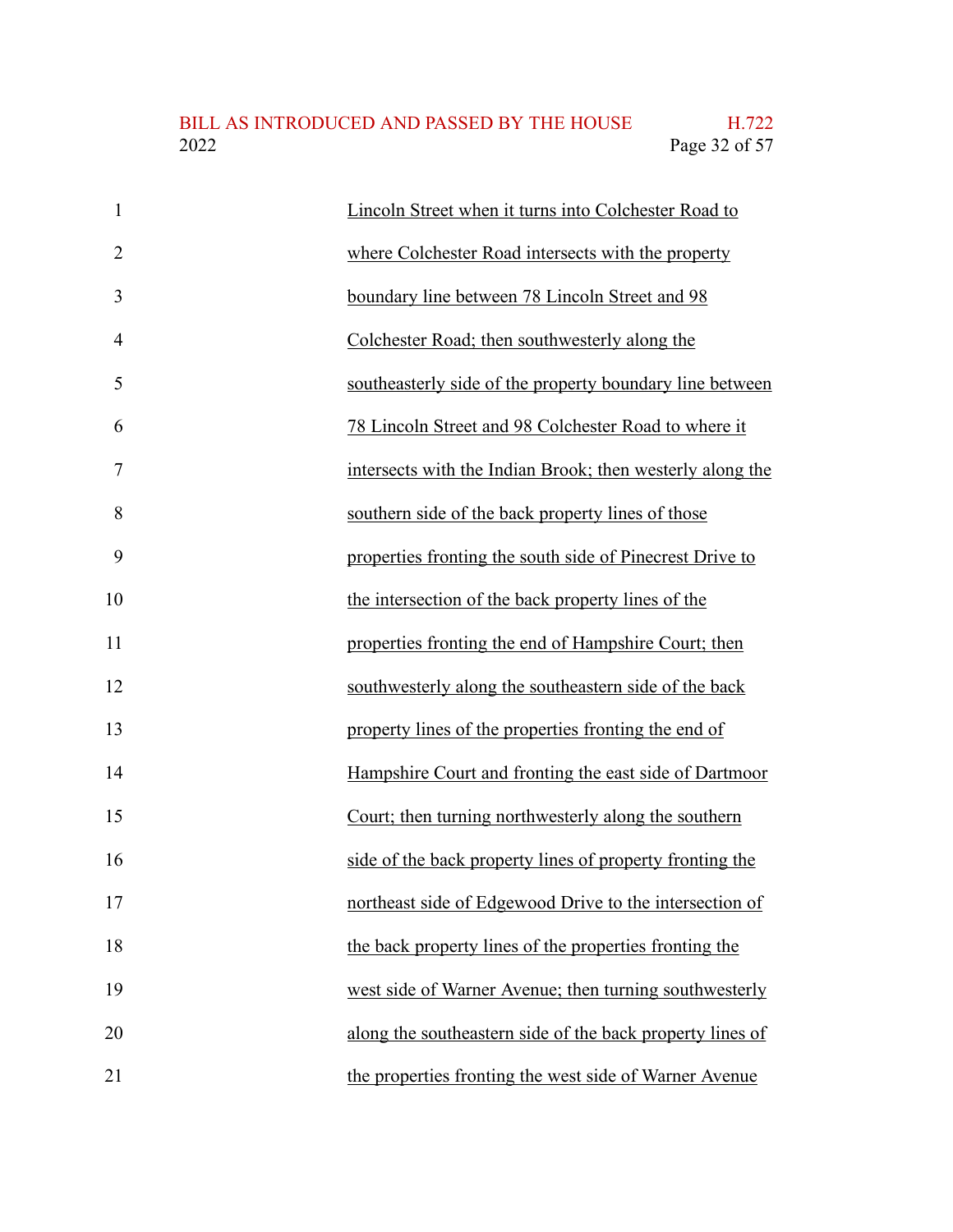| $\mathbf{1}$   |               | to the end of the Sunderland Brook; then turning           |
|----------------|---------------|------------------------------------------------------------|
| $\overline{2}$ |               | southeasterly along the northeastern side of the property  |
| 3              |               | boundary between 2 Warner Avenue and 4 Warner              |
| $\overline{4}$ |               | Avenue to the intersection of Warner Avenue; then          |
| 5              |               | southwesterly along the southeastern side of the           |
| 6              |               | centerline of Warner Avenue to the intersection of Pearl   |
| 7              |               | Street; then northwesterly along the southern side of the  |
| 8              |               | centerline of Pearl Street to where it intersects with the |
| 9              |               | powerlines running perpendicular to Pearl Street           |
| 10             |               | between 235 Pearl Street and 241 Pearl Street; then        |
| 11             |               | southerly along the eastern side of the powerlines to      |
| 12             |               | where they intersect with the boundary of the city of      |
| 13             |               | South Burlington; then southeasterly along the city line   |
| 14             |               | of South Burlington to the boundary of the town of         |
| 15             |               | Williston; then easterly along the town line of Williston  |
| 16             |               | to the point of beginning<br>$\overline{2}$                |
| 17             | CHITTENDEN-23 | That portion of the town of Essex not included in          |
| 18             |               | CHITTENDEN-22 or CHITTENDEN-24<br>$\overline{2}$           |
| 19             | CHITTENDEN-24 | That portion of the town of Essex encompassed within a     |
| 20             |               | boundary beginning at the point where the western          |
| 21             |               | boundary line of the town of Essex intersects with VT      |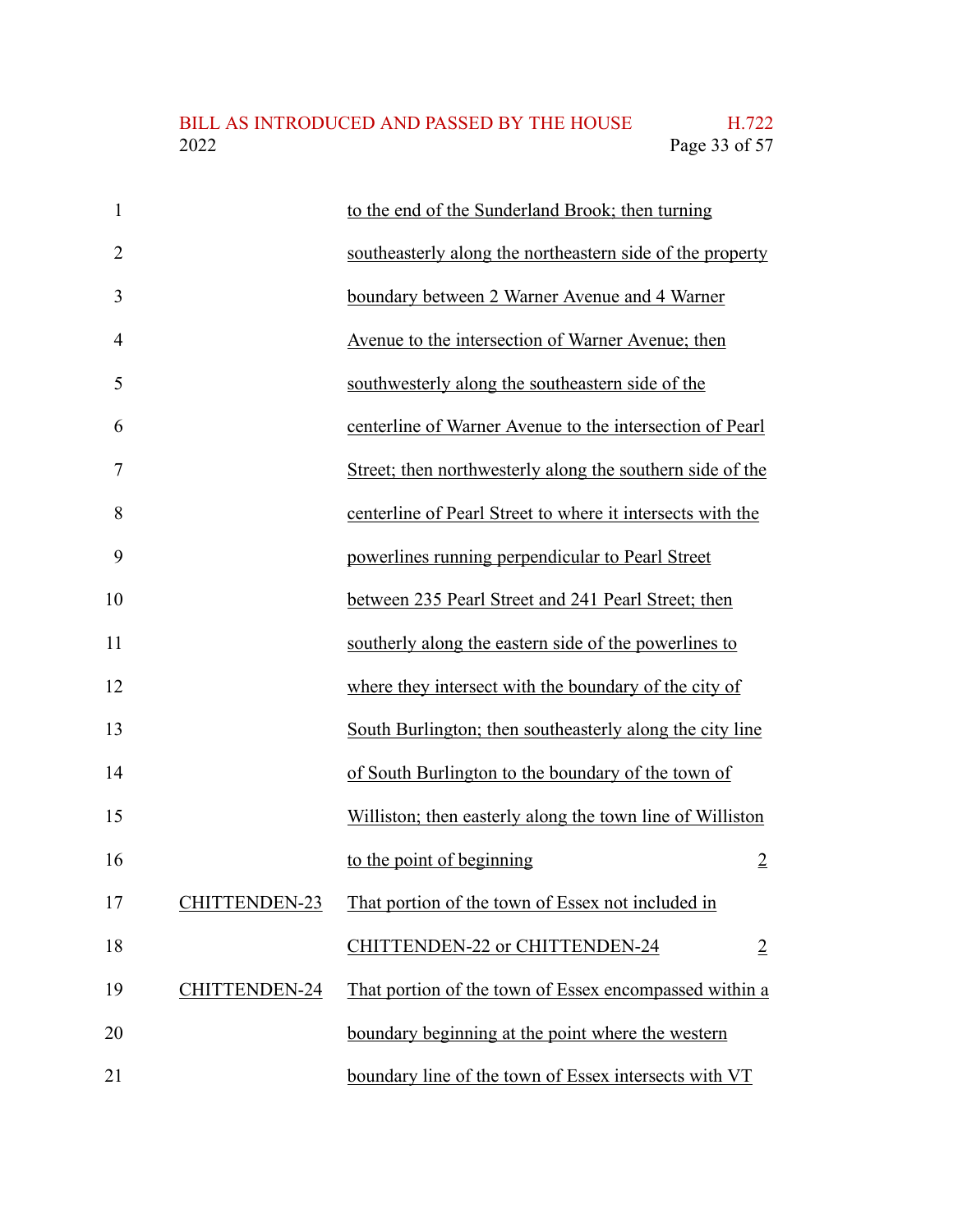### BILL AS INTRODUCED AND PASSED BY THE HOUSE H.722<br>2022 Page 34 of 57 Page 34 of 57

| $\mathbf{1}$   | Route 2A; then southerly along the eastern side of the     |
|----------------|------------------------------------------------------------|
| $\overline{2}$ | centerline of VT Route 2A to the intersection of Gentes    |
| 3              | Road; then briefly easterly along the northern side of the |
| $\overline{4}$ | centerline of Gentes Road to where it intersects with the  |
| 5              | railroad tracks before Lamore Road; then southerly         |
| 6              | along the eastern side of the railroad tracks to where     |
| $\overline{7}$ | they intersect with VT Route 289; then southeasterly       |
| 8              | along the northeastern side of the centerline of VT        |
| 9              | Route 289 to the intersection of Upper Main Street; then   |
| 10             | northeasterly along the northwesterly side of the          |
| 11             | centerline of Upper Main Street to the intersection of     |
| 12             | Center Road; then easterly along the northern side of the  |
| 13             | centerline of Center Road to the intersection of Jericho   |
| 14             | Road; then southeasterly along the northeastern side of    |
| 15             | the centerline of Jericho Road to the intersection of      |
| 16             | Allen Martin Drive; then southwesterly along the           |
| 17             | southeasterly side of the centerline of Allen Martin       |
| 18             | Road to the intersection of Sandhill Road; then            |
| 19             | southerly along the eastern side of Sandhill Road to the   |
| 20             | intersection of River Road; then westerly along the        |
| 21             | northern side of the centerline of River Road to where it  |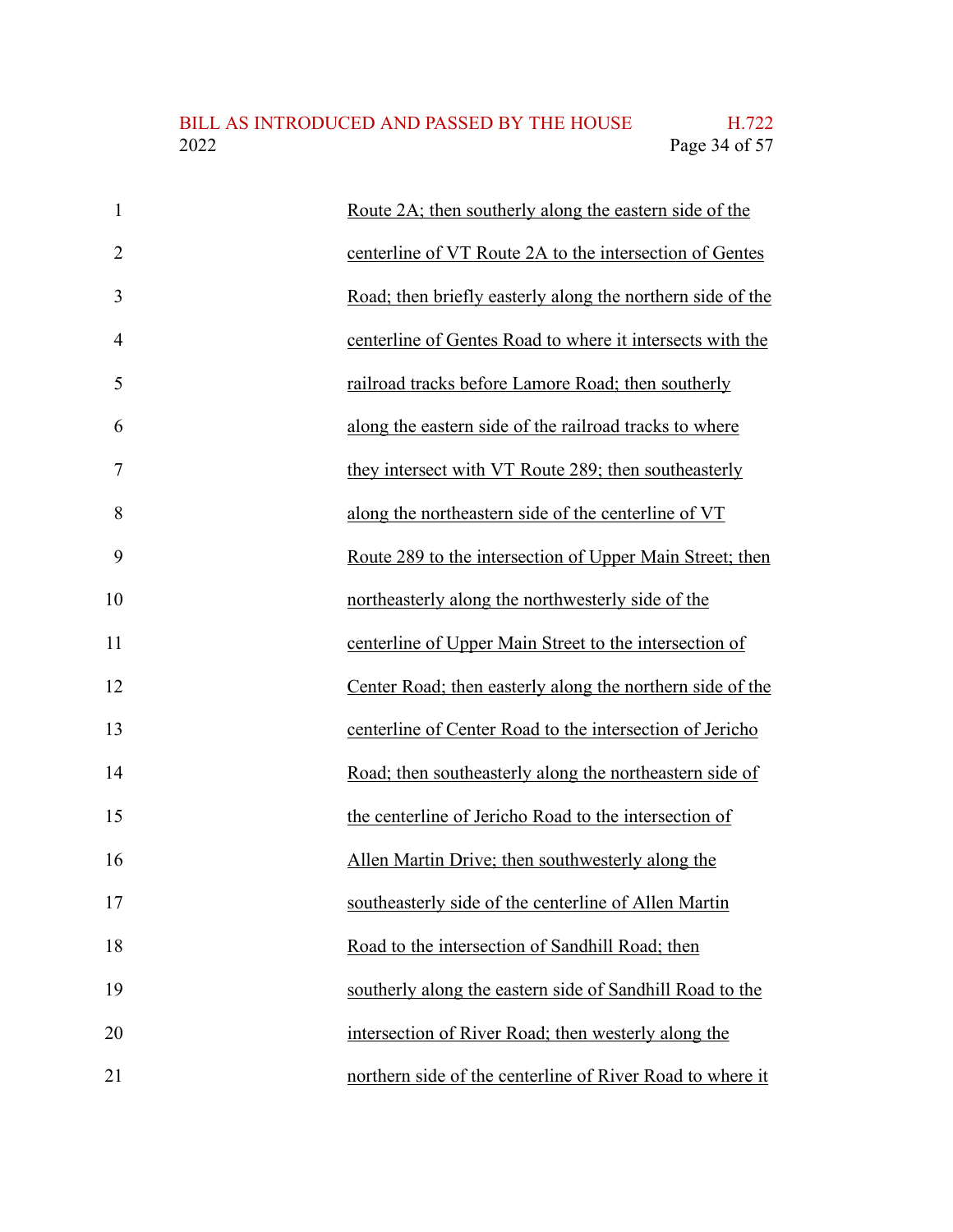### BILL AS INTRODUCED AND PASSED BY THE HOUSE H.722<br>2022 Page 35 of 57 Page 35 of 57

| $\mathbf{1}$   |                      | intersects with Alder Brook; then southerly along the           |
|----------------|----------------------|-----------------------------------------------------------------|
| $\overline{2}$ |                      | eastern side of Alder Brook to the boundary of the town         |
| 3              |                      | of Williston; then easterly along the town line of              |
| 4              |                      | Williston to the boundary of the town of Jericho; then          |
| 5              |                      | northeasterly along the town line of Jericho to the             |
| 6              |                      | boundary of the town of Westford; then westerly along           |
| 7              |                      | the town line of Westford to the boundary of the town of        |
| 8              |                      | Colchester; then southerly along the town line of               |
| 9              |                      | Colchester to the point of beginning<br>$\overline{\mathbf{1}}$ |
| 10             | <b>CHITTENDEN-25</b> | Westford and that portion of the town of Milton                 |
| 11             |                      | encompassed within a boundary beginning at the point            |
| 12             |                      | where the southern boundary line of the town of Milton          |
| 13             |                      | intersects with Middle Road; then northerly along the           |
| 14             |                      | eastern side of the centerline of Middle Road to the            |
| 15             |                      | intersection of Hobbs Road; then easterly along the             |
| 16             |                      | southern side of the centerline of Hobbs Road to the            |
| 17             |                      | intersection of McMullen Road; then northerly along the         |
| 18             |                      | eastern side of the centerline of McMullen Road to the          |
| 19             |                      | intersection of Kingsbury Crossing; then easterly along         |
| 20             |                      | the southern side of the centerline of Kingsbury                |
| 21             |                      | Crossing to where it intersects with the railroad tracks;       |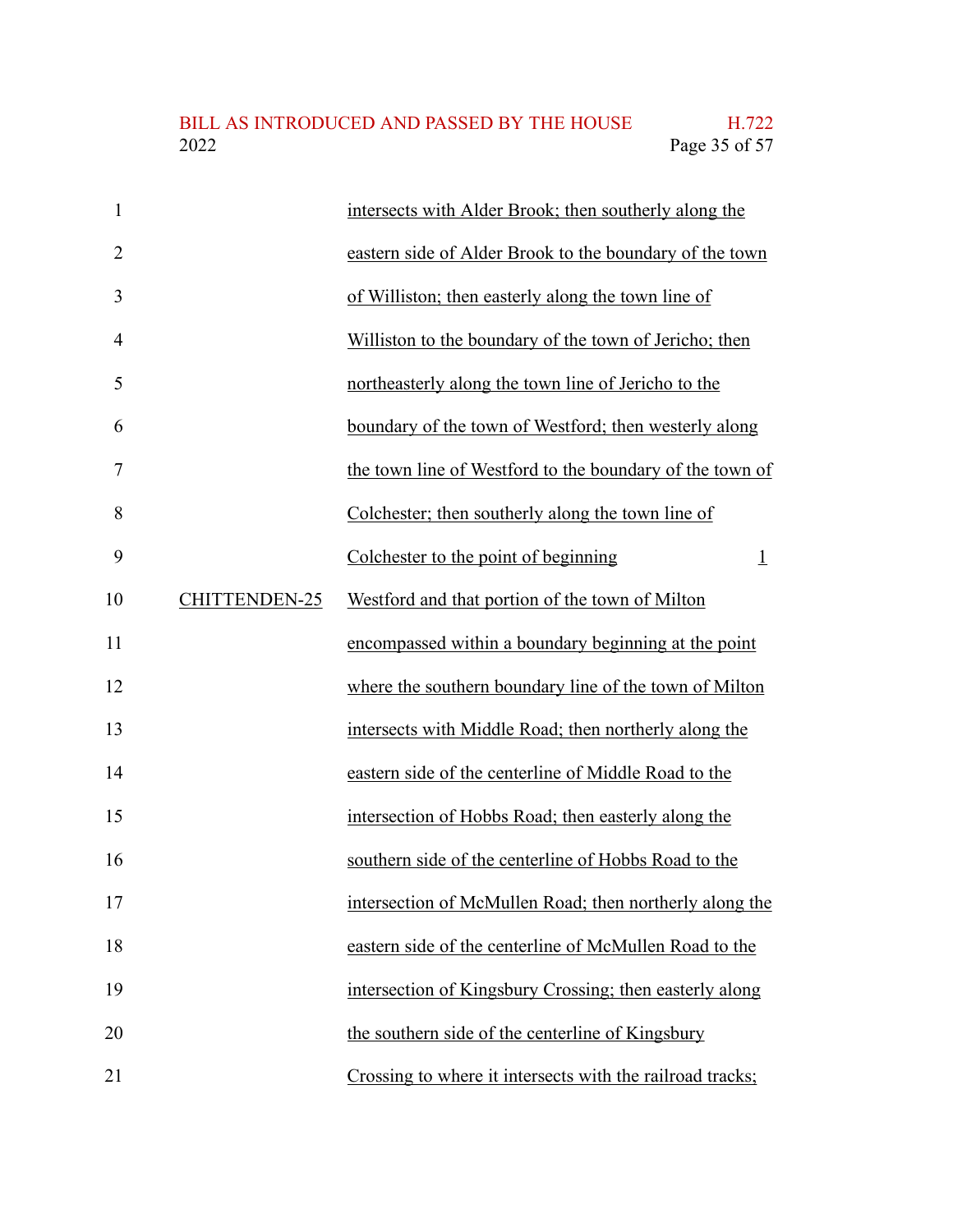| $\mathbf{1}$   |                 | then northerly along the eastern side of the railroad     |
|----------------|-----------------|-----------------------------------------------------------|
| $\overline{2}$ |                 | tracks to where they intersect Railroad Street; then      |
| 3              |                 | northerly along the eastern side of the centerline of     |
| $\overline{4}$ |                 | Railroad Street to the intersection of Main Street; then  |
| 5              |                 | easterly along the southern side of the centerline of     |
| 6              |                 | Main Street to the intersection of North Road; then       |
| 7              |                 | northerly along the eastern side of the centerline of     |
| 8              |                 | North Road to where it intersects with the railroad       |
| 9              |                 | tracks at the intersection of Cooper Road; then northerly |
| 10             |                 | along the eastern side of the railroad tracks to where    |
| 11             |                 | they intersect with the boundary of the town of Georgia;  |
| 12             |                 | then southeasterly along the town line of Georgia to the  |
| 13             |                 | boundary of the town of Westford; then southwesterly      |
| 14             |                 | along the town line of Westford to the boundary of the    |
| 15             |                 | town of Colchester; then westerly along the town line of  |
| 16             |                 | Colchester to the point of beginning<br>$\perp$           |
| 17             | CHITTENDEN-     |                                                           |
| 18             | <b>FRANKLIN</b> | That portion of the town of Milton not included in        |
| 19             |                 | CHITTENDEN-25 or GRAND ISLE-CHITTENDEN                    |
| 20             |                 | and that portion of the town of Georgia encompassed       |
| 21             |                 | within a boundary beginning at the point where the        |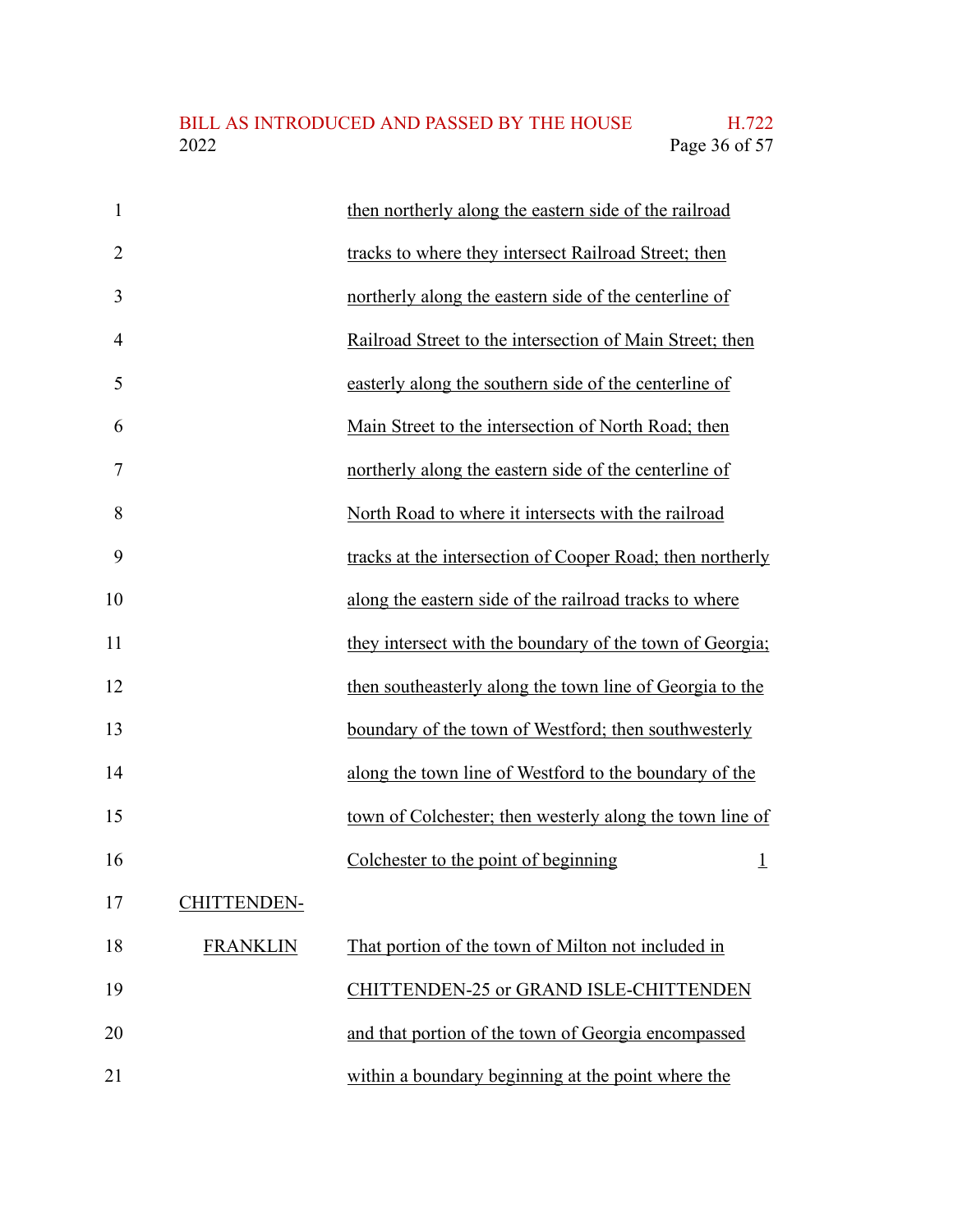| $\mathbf{1}$   |                  | southern boundary line of the town of Georgia intersects   |
|----------------|------------------|------------------------------------------------------------|
| $\overline{2}$ |                  | with the northbound lane of Interstate 89; then northerly  |
| 3              |                  | along the eastern side of the northbound lane of           |
| 4              |                  | Interstate 89 to where it intersects with U.S. Route 7;    |
| 5              |                  | then southerly along the eastern side of the centerline of |
| 6              |                  | U.S. Route 7 to the intersection of Highbridge Road;       |
| 7              |                  | then southeasterly along the southern side of the          |
| 8              |                  | centerline of Highbridge Road to Arrow Head Lake           |
| 9              |                  | Road; then southerly and westerly along the western        |
| 10             |                  | side of Arrow Head Lake Road to the intersection of        |
| 11             |                  | Georgia Mountain Road; then westerly along the             |
| 12             |                  | southern side of the centerline of Georgia Mountain        |
| 13             |                  | Road to where it intersects with the railroad tracks on    |
| 14             |                  | the southern bank of the Lamoille River; then southerly    |
| 15             |                  | along the western side of the railroad tracks to the       |
| 16             |                  | boundary of the town of Milton; then northeasterly         |
| 17             |                  | along the town line of Milton to the point of beginning2   |
| 18             | <b>ESSEX-</b>    |                                                            |
| 19             | <b>CALEDONIA</b> | Bloomfield, Brunswick, Burke, East Haven, Ferdinand,       |
| 20             |                  | Granby, Guildhall, Lunenburg, Maidstone, and Victory1      |
| 21             | ESSEX-           |                                                            |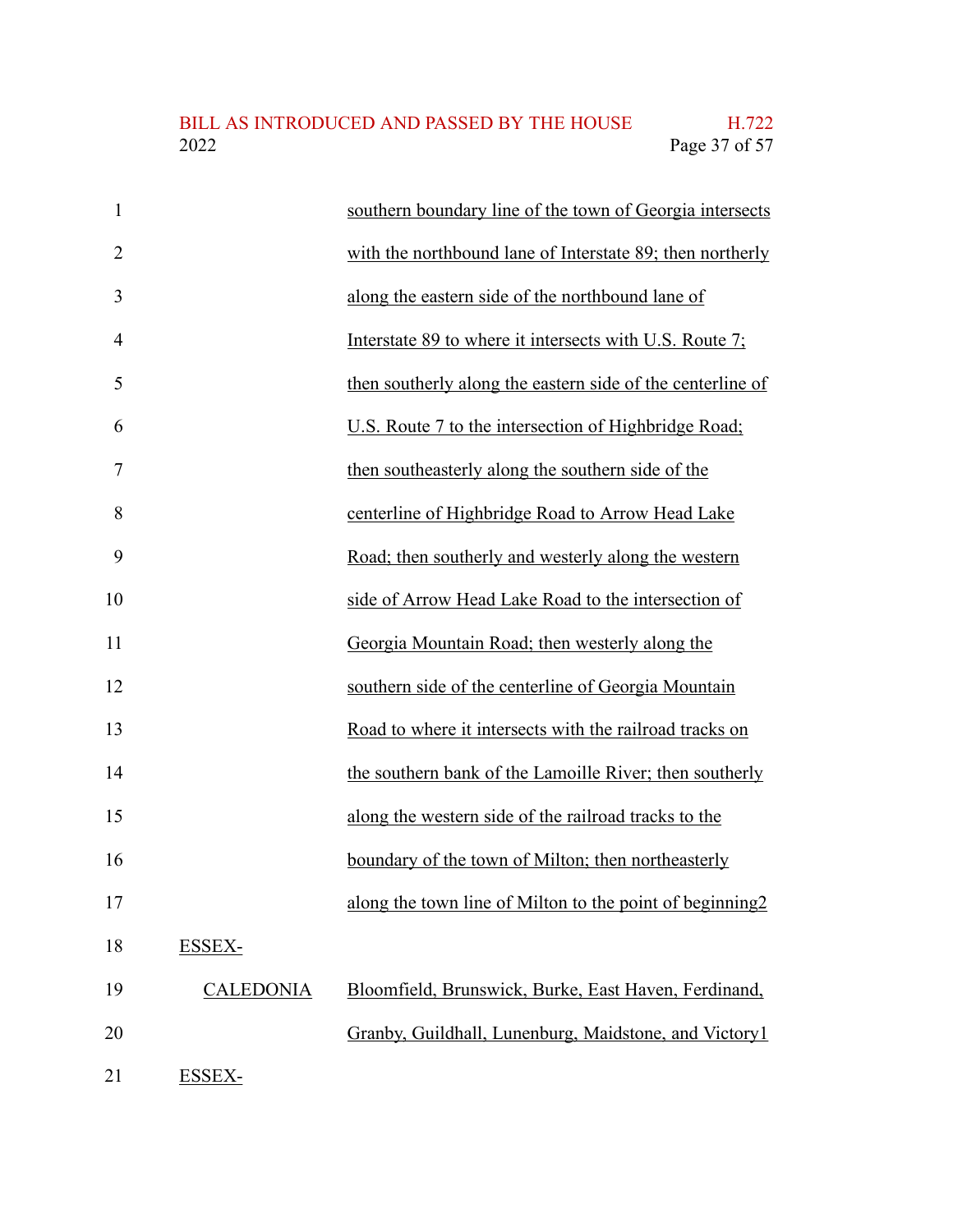### BILL AS INTRODUCED AND PASSED BY THE HOUSE H.722<br>2022 Page 38 of 57 Page 38 of 57

| 1              | <b>ORLEANS</b>    | Averill, Avery's Gore, Brighton, Canaan, Charleston,       |
|----------------|-------------------|------------------------------------------------------------|
| $\overline{2}$ |                   | Holland, Lemington, Lewis, Morgan, Norton,                 |
| 3              |                   | Warner's Grant, and Warren's Gore<br>$\mathbf{1}$          |
| 4              | <b>FRANKLIN-1</b> | Fairfax and that portion of the town of Georgia not        |
| 5              |                   | included in CHITTENDEN-FRANKLIN<br>$\overline{2}$          |
| 6              | FRANKLIN-2        | That portion of the Town of St. Albans encompassed         |
| 7              |                   | within a boundary beginning at the point where the         |
| 8              |                   | southern boundary line of the Town of St. Albans           |
| 9              |                   | intersects with U.S. Route 7; then northeasterly along     |
| 10             |                   | the northwestern side of the centerline of U.S. Route 7    |
| 11             |                   | to the boundary of the City of St. Albans; then            |
| 12             |                   | northwesterly along the town line of the City of St.       |
| 13             |                   | Albans to the intersection of Congress Street; then        |
| 14             |                   | easterly along the northern side of the centerline of      |
| 15             |                   | Congress Street to the intersection of VT Route 104;       |
| 16             |                   | then northeasterly along the northwestern side of the      |
| 17             |                   | centerline of VT Route 104 to where it intersects with     |
| 18             |                   | the southbound lane of Interstate 89; then southerly       |
| 19             |                   | along the eastern side of the southbound lane of           |
| 20             |                   | Interstate 89 to the boundary of the town of Fairfield;    |
| 21             |                   | then northeasterly along the town line of Fairfield to the |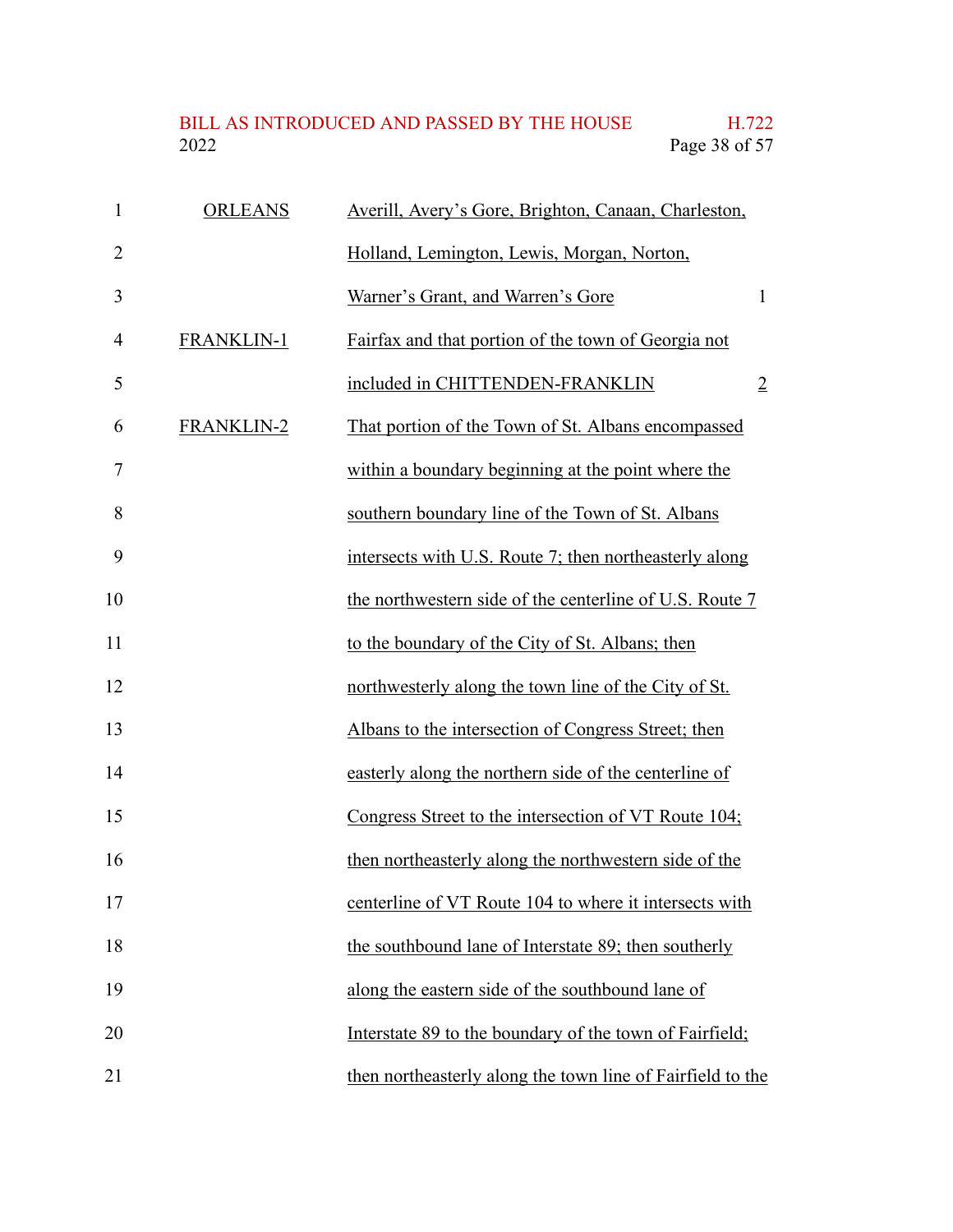### BILL AS INTRODUCED AND PASSED BY THE HOUSE H.722<br>2022 Page 39 of 57 Page 39 of 57

| $\mathbf{1}$   |                   | boundary of the town of Swanton; then northwesterly       |
|----------------|-------------------|-----------------------------------------------------------|
| $\overline{2}$ |                   | along the town line of Swanton to the boundary of the     |
| 3              |                   | town of North Hero; then southerly along the town line    |
| 4              |                   | of North Hero to the boundary of the town of Grand        |
| 5              |                   | Isle; then southerly along the town line of Grand Isle to |
| 6              |                   | the boundary of the town of Georgia; then northeasterly   |
| 7              |                   | along the town line of Georgia to the point of beginning  |
| 8              |                   | $\overline{1}$                                            |
| 9              | <b>FRANKLIN-3</b> | That portion of the City of St. Albans encompassed        |
| 10             |                   | within a boundary beginning at the point where the        |
| 11             |                   | southwestern boundary line of the City of St. Albans      |
| 12             |                   | intersects with the property boundary line between 2      |
| 13             |                   | Bowles Lane and 28 Guyette Circle; then northeasterly     |
| 14             |                   | along the northwestern side of the property boundary      |
| 15             |                   | line between 2 Bowles Lane and 28 Guyette Circle to       |
| 16             |                   | the intersection of Bowles Lane, Guyette Circle, and      |
| 17             |                   | Edward Street; then northeasterly along the               |
| 18             |                   | northwestern side of the centerline of Edward Street to   |
| 19             |                   | the intersection of Lake Street; then easterly along the  |
| 20             |                   | northern side of the centerline of Lake Street to the     |
| 21             |                   | intersection of U.S. Route 7; then southerly along the    |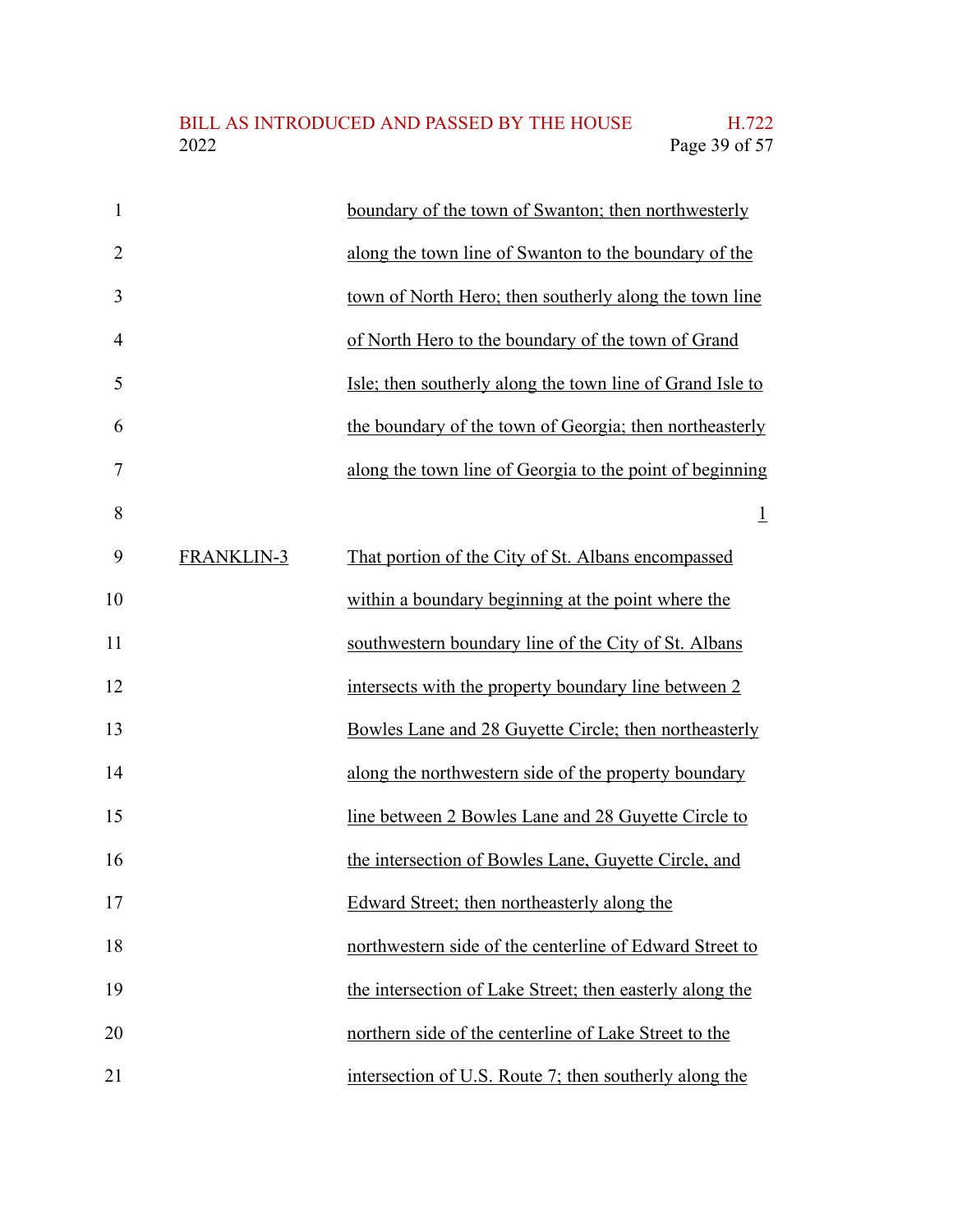| 1              |                    | eastern side of the centerline of U.S. Route 7 to the      |                    |
|----------------|--------------------|------------------------------------------------------------|--------------------|
| $\overline{2}$ |                    | intersection of Diamond Street; then easterly along the    |                    |
| 3              |                    | northern side of the centerline of Diamond Street to the   |                    |
| $\overline{4}$ |                    | intersection of Lincoln Avenue; then northerly along the   |                    |
| 5              |                    | western side of the centerline of Lincoln Avenue to the    |                    |
| 6              |                    | intersection of Fairfield Street; then southeasterly along |                    |
| 7              |                    | the northeastern side of Fairfield Street to the boundary  |                    |
| 8              |                    | line of the Town of St. Albans; then northerly along the   |                    |
| 9              |                    | town line of the Town of St. Albans, then follow the       |                    |
| 10             |                    | town line to the point of beginning                        | $\perp$            |
| 11             | <b>FRANKLIN-4</b>  | Sheldon and Swanton                                        | $\overline{2}$     |
| 12             | FRANKLIN-5         | Berkshire, Franklin, Highgate, and Richford                | $\overline{2}$     |
| 13             | <b>FRANKLIN-6</b>  | Bakersfield, Fairfield, and Fletcher                       | $\overline{\perp}$ |
| 14             | FRANKLIN-7         | <b>Enosburgh and Montgomery</b>                            | $\overline{1}$     |
| 15             | FRANKLIN-8         | That portion of the City of St. Albans not included in     |                    |
| 16             |                    | FRANKLIN-3 and that portion of the Town of St.             |                    |
| 17             |                    | Albans not included in FRANKLIN-2                          | $\overline{\perp}$ |
| 18             | <b>GRAND ISLE-</b> |                                                            |                    |
| 19             | <b>CHITTENDEN</b>  | Alburgh, Grand Isle, Isle La Motte, North Hero, South      |                    |
| 20             |                    | Hero, and that portion of the town of Milton               |                    |
| 21             |                    | encompassed within a boundary beginning at the point       |                    |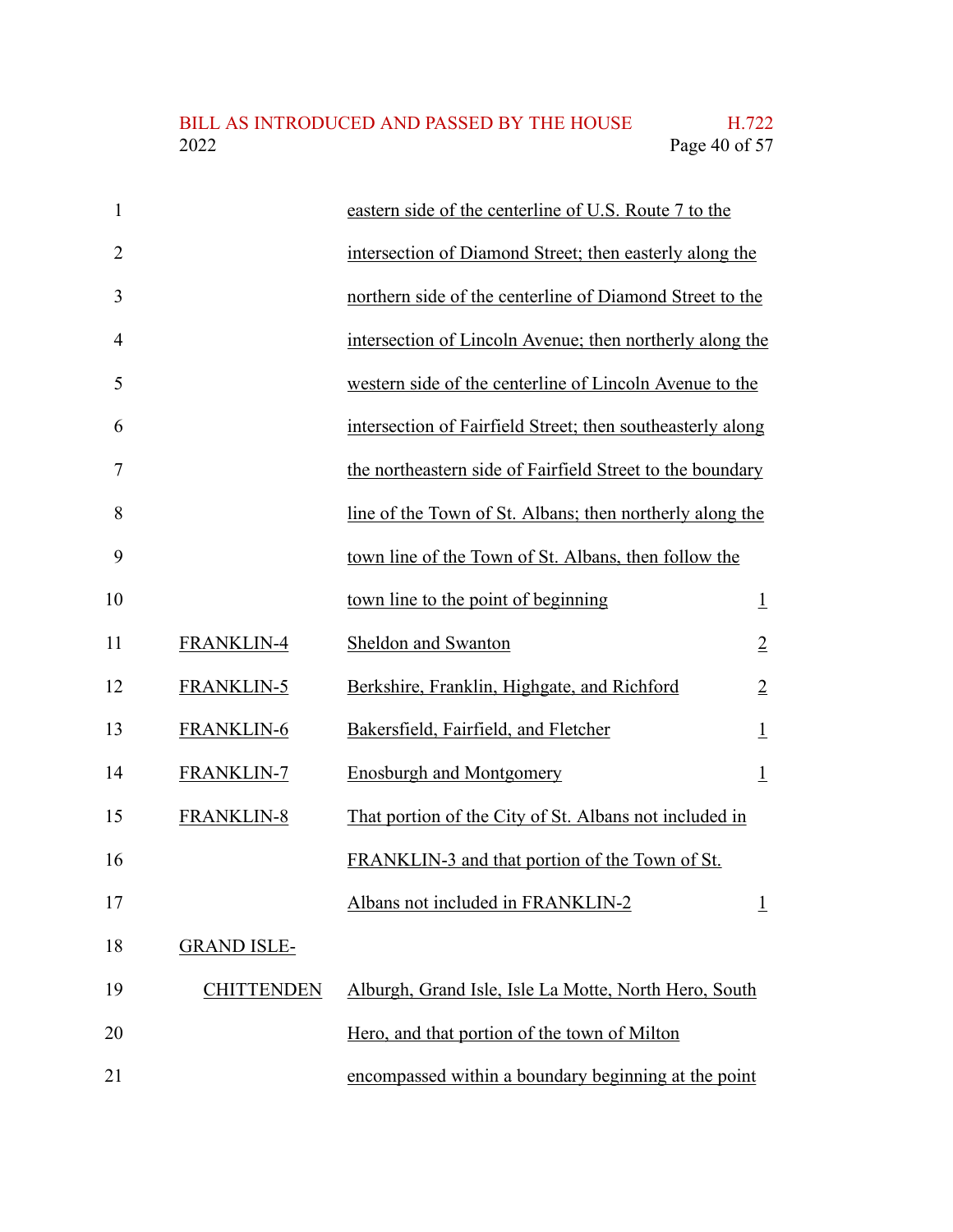### BILL AS INTRODUCED AND PASSED BY THE HOUSE H.722<br>2022 Page 41 of 57 Page 41 of 57

| $\mathbf{1}$   |            | where the northern boundary line of the town of Milton     |
|----------------|------------|------------------------------------------------------------|
| $\overline{2}$ |            | intersects with the southbound lane of Interstate 89; then |
| 3              |            | southerly along the western side of the southbound lane    |
| $\overline{4}$ |            | of Interstate 89 to where it intersects with the Lamoille  |
| 5              |            | River; then southeasterly along the northwestern side of   |
| 6              |            | the Lamoille River to where it intersects with the         |
| 7              |            | boundary of the town of Colchester; then westerly along    |
| 8              |            | the town line of Colchester to the boundary of the town    |
| 9              |            | of South Hero; then northerly along the town line of       |
| 10             |            | South Hero to the boundary of the town of Grand Isle;      |
| 11             |            | then northerly along the town line of Grand Isle to the    |
| 12             |            | boundary of the town of Georgia; then southeasterly        |
| 13             |            | along the town line of Georgia to the point of beginning   |
| 14             |            | $\overline{2}$                                             |
| 15             | LAMOILLE-1 | That portion of the town of Stowe encompassed within a     |
| 16             |            | boundary beginning at the point where the northeastern     |
| 17             |            | boundary line of the town of Stowe intersects with         |
| 18             |            | Moulton Lane; then southeasterly along the                 |
| 19             |            | southwestern side of the centerline of Moulton Lane to     |
| 20             |            | where it intersects with the Sterling Brook; then          |
| 21             |            | southerly along the western side of Sterling Brook to the  |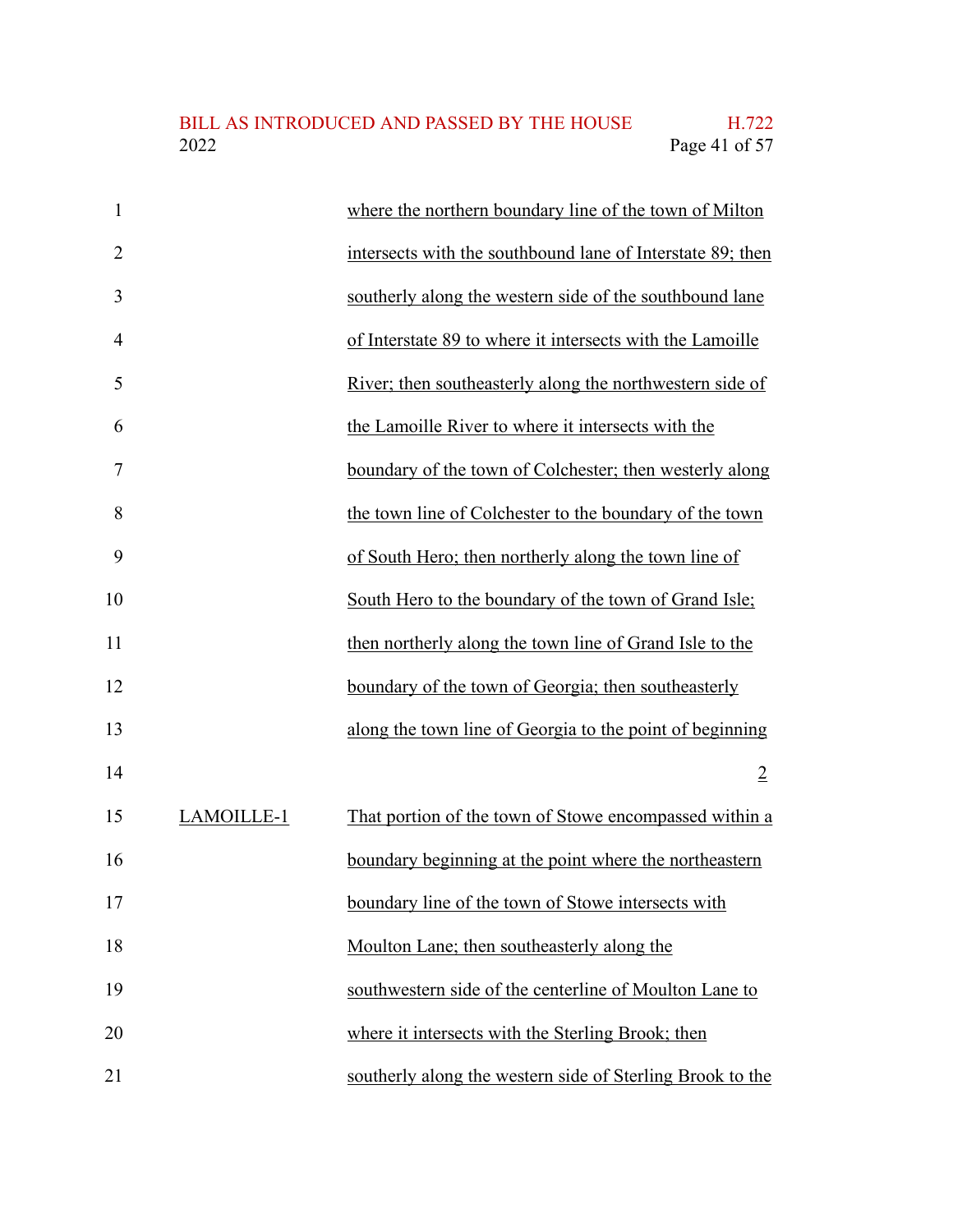### BILL AS INTRODUCED AND PASSED BY THE HOUSE H.722<br>2022 Page 42 of 57 Page 42 of 57

| $\mathbf{1}$   | point it becomes the Waterbury River; then southerly      |
|----------------|-----------------------------------------------------------|
| $\overline{2}$ | along the western side of the Waterbury River to where    |
| 3              | it intersects with West Hill Road; then southeasterly     |
| $\overline{4}$ | along the southwestern side of the centerline of West     |
| 5              | Hill Road to the intersection of VT Route 100; then       |
| 6              | briefly northeasterly along the southeastern side of the  |
| 7              | centerline of VT Route 100 to the intersection of Brush   |
| 8              | Hill Road; then easterly along the southern side of the   |
| 9              | centerline of Brush Hill Road to the intersection of      |
| 10             | Brownsville Road; then easterly along the southern side   |
| 11             | of the centerline of Brownsville Road to the intersection |
| 12             | of Moss Glen Falls Road; then northerly along the         |
| 13             | eastern side of the centerline of Moss Glen Falls Road to |
| 14             | the intersection of Randolph Road; then briefly easterly  |
| 15             | along the southern side of the centerline of Randolph     |
| 16             | Road to the intersection of Elmore Mountain Road; then    |
| 17             | easterly along the southern side of the centerline of     |
| 18             | Elmore Mountain Road to the boundary of the town of       |
| 19             | Morristown; then easterly along the town line of          |
| 20             | Morristown to the boundary of the town of Worcester;      |
| 21             | then southwesterly along the town line of Worcester to    |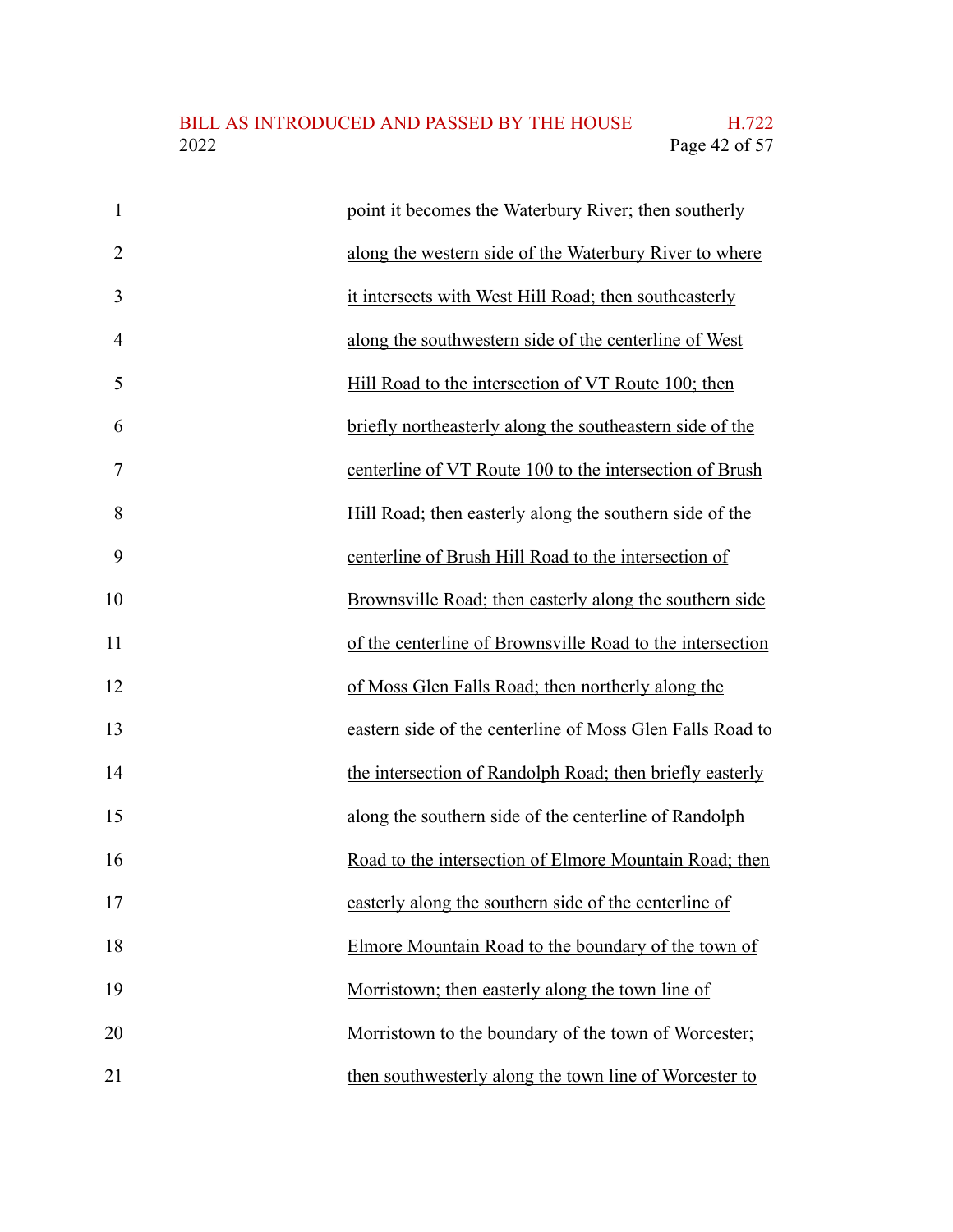| $\mathbf{1}$   |                   | the boundary of the town of Waterbury; then westerly    |                    |
|----------------|-------------------|---------------------------------------------------------|--------------------|
| $\overline{2}$ |                   | along the town line of Waterbury to the boundary of the |                    |
| 3              |                   | town of Bolton; then westerly along the town line of    |                    |
| $\overline{4}$ |                   | Bolton to the boundary of the town of Underhill; then   |                    |
| 5              |                   | northerly along the town line of Underhill to the       |                    |
| 6              |                   | boundary of the town of Cambridge; then northerly       |                    |
| $\overline{7}$ |                   | along the town line of Cambridge to the boundary of the |                    |
| 8              |                   | town of Morristown; then southeasterly along the town   |                    |
| 9              |                   | line of Morristown to the point of beginning            | $\perp$            |
| 10             | LAMOILLE-2        | Belvidere, Hyde Park, Johnson, and Wolcott              | $\overline{2}$     |
| 11             | LAMOILLE-3        | Cambridge and Waterville                                | $\overline{1}$     |
| 12             | LAMOILLE-         |                                                         |                    |
| 13             | <b>WASHINGTON</b> | Elmore, Morristown, Woodbury, Worcester, and that       |                    |
| 14             |                   | portion of Stowe not included in LAMOILLE-1             | $\overline{2}$     |
| 15             | <b>ORANGE-1</b>   | Corinth, Orange, Vershire, and Washington               | $\perp$            |
| 16             | ORANGE-2          | Bradford, Fairlee, and West Fairlee                     | $\overline{\perp}$ |
| 17             | ORANGE-3          | Chelsea and that portion of the town of Williamstown    |                    |
| 18             |                   | encompassed within a boundary beginning at the point    |                    |
| 19             |                   | where the northern boundary line of the town of         |                    |
| 20             |                   | Williamstown intersects with McGlynn Road; then         |                    |
| 21             |                   | southerly along the western side of the centerline of   |                    |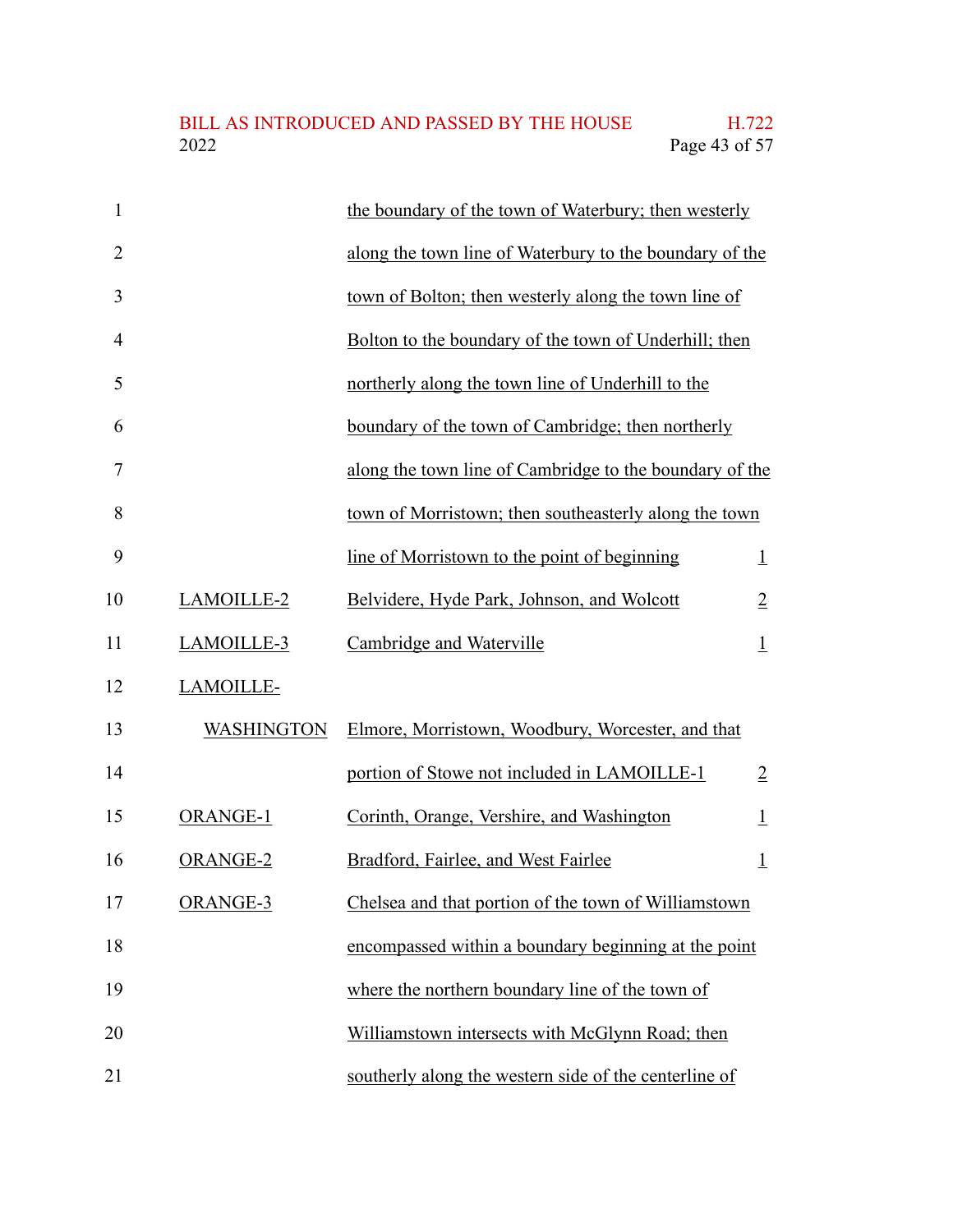| $\mathbf{1}$   | McGlynn Road to the intersection of Graniteville Road;    |
|----------------|-----------------------------------------------------------|
| $\overline{2}$ | then briefly westerly along the northern side of the      |
| 3              | centerline of Graniteville Road to the intersection of    |
| $\overline{4}$ | Martin Road; then easterly along the southern side of the |
| 5              | centerline of Martin Road to the intersection of          |
| 6              | Therriault Hill Road; then easterly along the southern    |
| 7              | side of the centerline of Therriault Hill Road to the     |
| 8              | intersection of Sugarhouse Road; then easterly along the  |
| 9              | southern side of the centerline of Sugarhouse Road to     |
| 10             | the boundary of the town of Washington; then southerly    |
| 11             | along the town line of Washington to the boundary of      |
| 12             | the town of Chelsea; then westerly along the town line    |
| 13             | of Chelsea to the boundary of the town of Brookfield;     |
| 14             | then westerly along the town line of Brookfield to        |
| 15             | boundary of the town of Northfield; then northerly        |
| 16             | along the town line of Northfield to the boundary of the  |
| 17             | town of Berlin; then easterly and northerly along the     |
| 18             | town line of Berlin to the boundary of the Town of        |
| 19             | Barre; then easterly along the town line of Barre to the  |
| 20             | point of beginning<br>$\perp$                             |

21 ORANGE-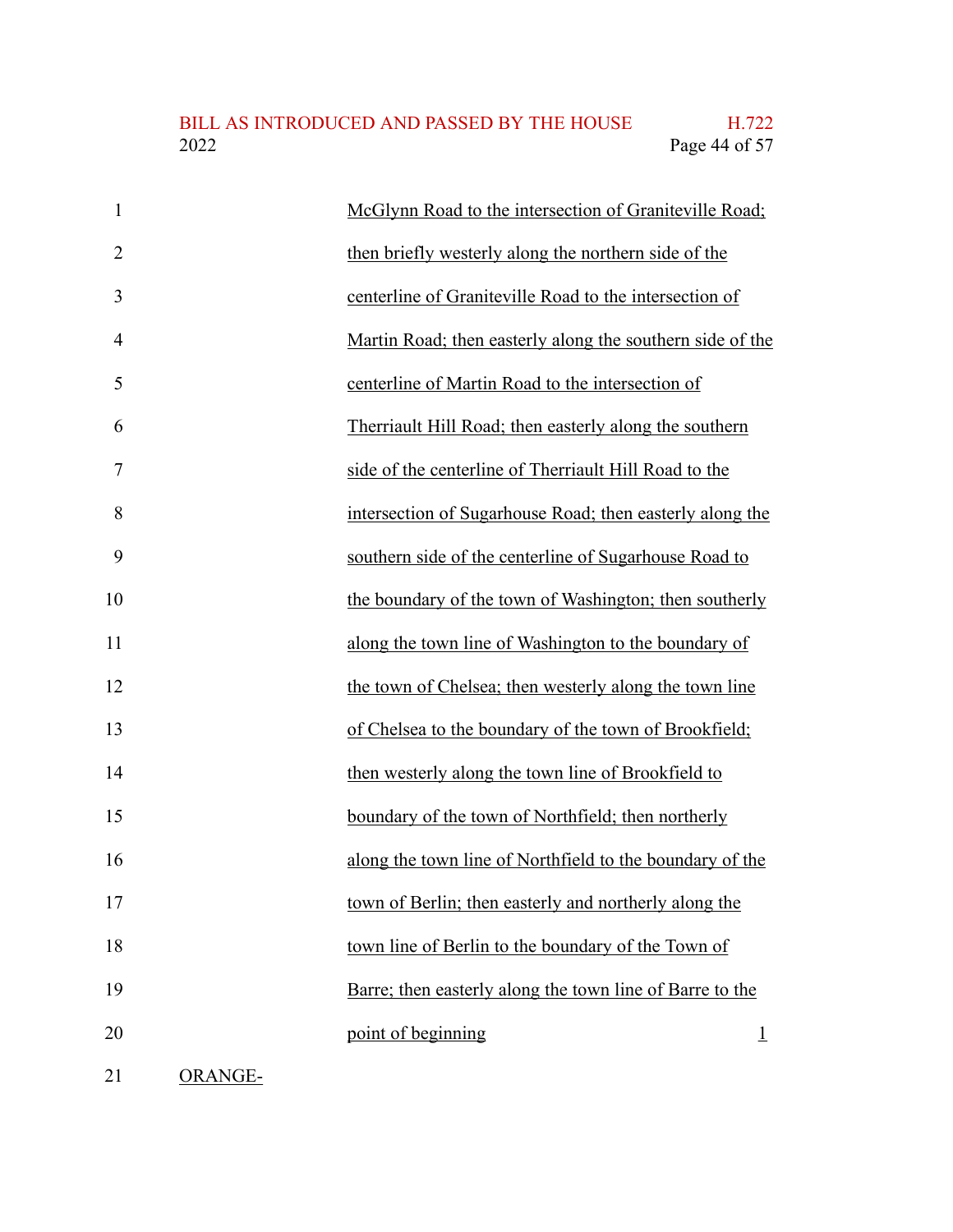BILL AS INTRODUCED AND PASSED BY THE HOUSE H.722<br>2022 Page 45 of 57 Page 45 of 57

| 1  | <b>CALEDONIA</b>   | Groton, Newbury, and Topsham                             | $\overline{\perp}$ |
|----|--------------------|----------------------------------------------------------|--------------------|
| 2  | <b>ORANGE-</b>     |                                                          |                    |
| 3  | <b>WASHINGTON-</b> |                                                          |                    |
| 4  | <b>ADDISON</b>     | Braintree, Brookfield, Granville, Randolph, and          |                    |
| 5  |                    | Roxbury                                                  | $\overline{2}$     |
| 6  | <b>ORLEANS-1</b>   | Derby                                                    | $\perp$            |
| 7  | <b>ORLEANS-2</b>   | <b>Newport City</b>                                      | $\perp$            |
| 8  | <b>ORLEANS-3</b>   | Barton, Brownington, and Westmore                        | $\perp$            |
| 9  | ORLEANS-4          | Albany, Craftsbury, Glover, and Greensboro               | $\perp$            |
| 10 | <b>ORLEANS-</b>    |                                                          |                    |
| 11 | <b>LAMOILLE</b>    | Coventry, Eden, Irasburg, Jay, Lowell, Newport Town,     |                    |
| 12 |                    | Troy, and Westfield                                      | $\overline{2}$     |
| 13 | <b>RUTLAND-1</b>   | Ira, Poultney, and that portion of the town of Wells not |                    |
| 14 |                    | in RUTLAND-BENNINGTON                                    | $\perp$            |
| 15 | <b>RUTLAND-2</b>   | Clarendon, Wallingford, West Rutland, and                |                    |
| 16 |                    | that portion of Rutland Town not included in             |                    |
| 17 |                    | <b>RUTLAND-4</b>                                         | $\overline{2}$     |
| 18 | <b>RUTLAND-3</b>   | Castleton                                                | $\perp$            |
| 19 | <b>RUTLAND-4</b>   | That portion of Rutland City not included in             |                    |
| 20 |                    | RUTLAND-5, RUTLAND-6, or RUTLAND-7, and that             |                    |
| 21 |                    | portion of Rutland Town encompassed within a             |                    |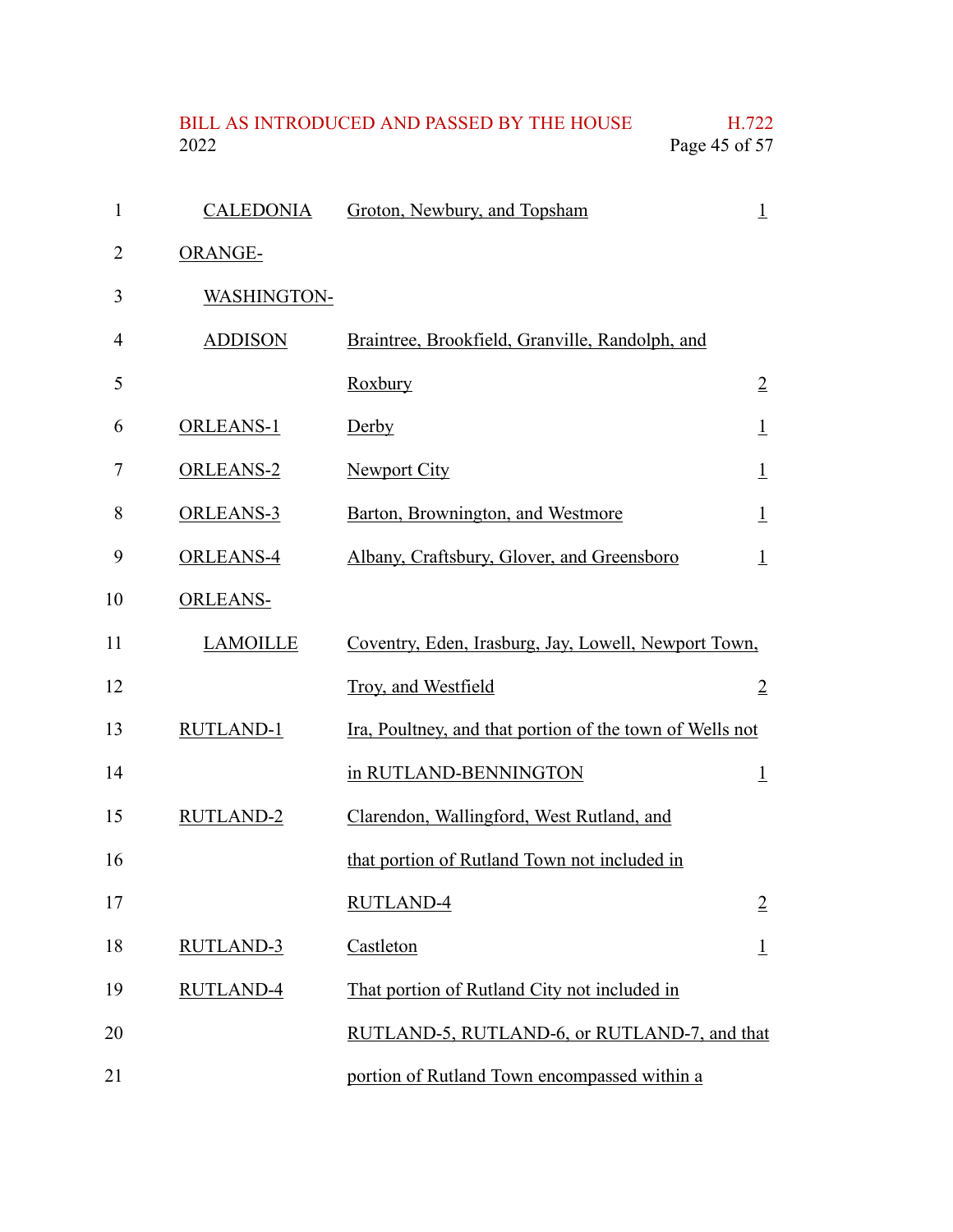### BILL AS INTRODUCED AND PASSED BY THE HOUSE H.722<br>2022 Page 46 of 57 Page 46 of 57

| $\mathbf{1}$   |                  | boundary beginning at the point where the northern        |
|----------------|------------------|-----------------------------------------------------------|
| $\overline{2}$ |                  | boundary line of Rutland Town intersects with North       |
| 3              |                  | Grove Street; then southerly along the eastern side of    |
| $\overline{4}$ |                  | the centerline of North Grove Street to the boundary of   |
| 5              |                  | Rutland City; then easterly along the northern side of    |
| 6              |                  | the city line of Rutland City to the intersection of U.S. |
| 7              |                  | Route 4; then northeasterly along the northwestern side   |
| 8              |                  | of the centerline of U.S. Route 4 to the boundary of the  |
| 9              |                  | town of Mendon; then northerly along the town line of     |
| 10             |                  | Mendon to the boundary of the town of Pittsford; then     |
| 11             |                  | westerly along the town line of Pittsford to the point of |
| 12             |                  | beginning<br>$\perp$                                      |
| 13             | <b>RUTLAND-5</b> | That portion of Rutland City encompassed within a         |
| 14             |                  | boundary beginning at the point where the northeastern    |
| 15             |                  | boundary line of Rutland City intersects with U.S. Route  |
| 16             |                  | 4; then southwesterly along the southeastern side of the  |
| 17             |                  | centerline of U.S. Route 4 to the intersection of East    |
| 18             |                  | Street; then southerly along the eastern side of the      |
| 19             |                  | centerline of East Street to the intersection of Jackson  |
| 20             |                  | Avenue; then briefly westerly along the southern side of  |
| 21             |                  | the centerline of Jackson Avenue to intersection of U.S.  |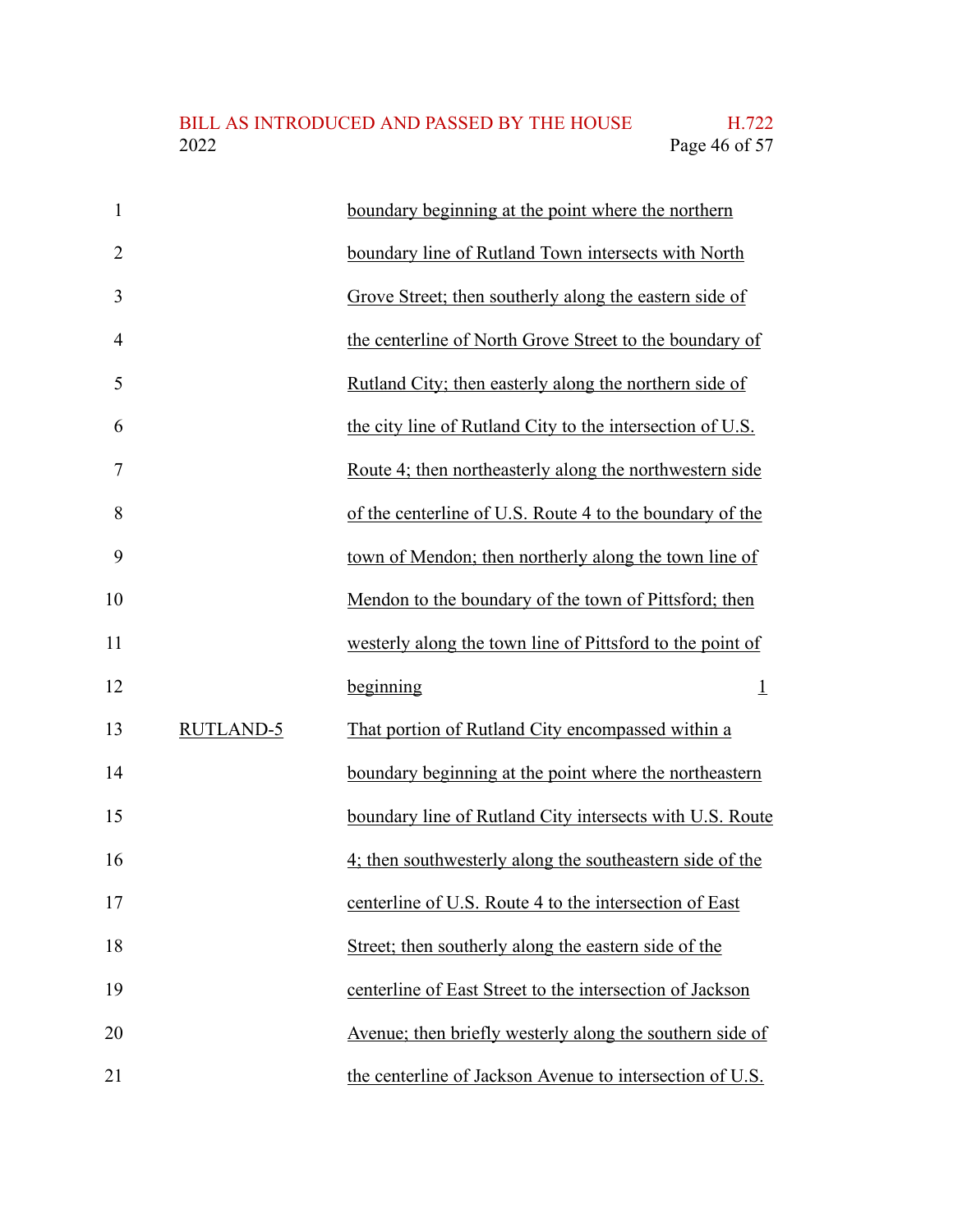| $\mathbf{1}$   |                  | Route 7; then southerly along the eastern side of the      |
|----------------|------------------|------------------------------------------------------------|
| $\overline{2}$ |                  | centerline of U.S. Route 7 to the intersection of Allen    |
| 3              |                  | Street; then briefly easterly along the northern side of   |
| $\overline{4}$ |                  | the centerline of Allen Street to where it intersects with |
| 5              |                  | the railroad tracks; then southeasterly along the          |
| 6              |                  | northeastern side of the railroad tracks to where the      |
| 7              |                  | railroad tracks intersect with the boundary of Rutland     |
| 8              |                  | Town; then easterly along the town line of Rutland         |
| 9              |                  | Town, then follow the town line of Rutland Town to the     |
| 10             |                  | point of beginning<br>$\perp$                              |
| 11             | <b>RUTLAND-6</b> | That portion of Rutland City encompassed within a          |
| 12             |                  | boundary beginning at the point where the western          |
| 13             |                  | boundary line of Rutland City intersects with West         |
| 14             |                  | Street; then easterly along the southern side of the       |
| 15             |                  | centerline of West Street to the intersection of U.S.      |
| 16             |                  | Route 7; then northerly along the eastern side of the      |
| 17             |                  | centerline of U.S. Route 7 to intersection of U.S. Route   |
| 18             |                  | 4; then easterly along the southern side of the centerline |
| 19             |                  | of U.S. Route 4 to the intersection of East Street; then   |
| 20             |                  | southerly along the western side of the centerline of East |
| 21             |                  | Street to the intersection of Jackson Avenue; then         |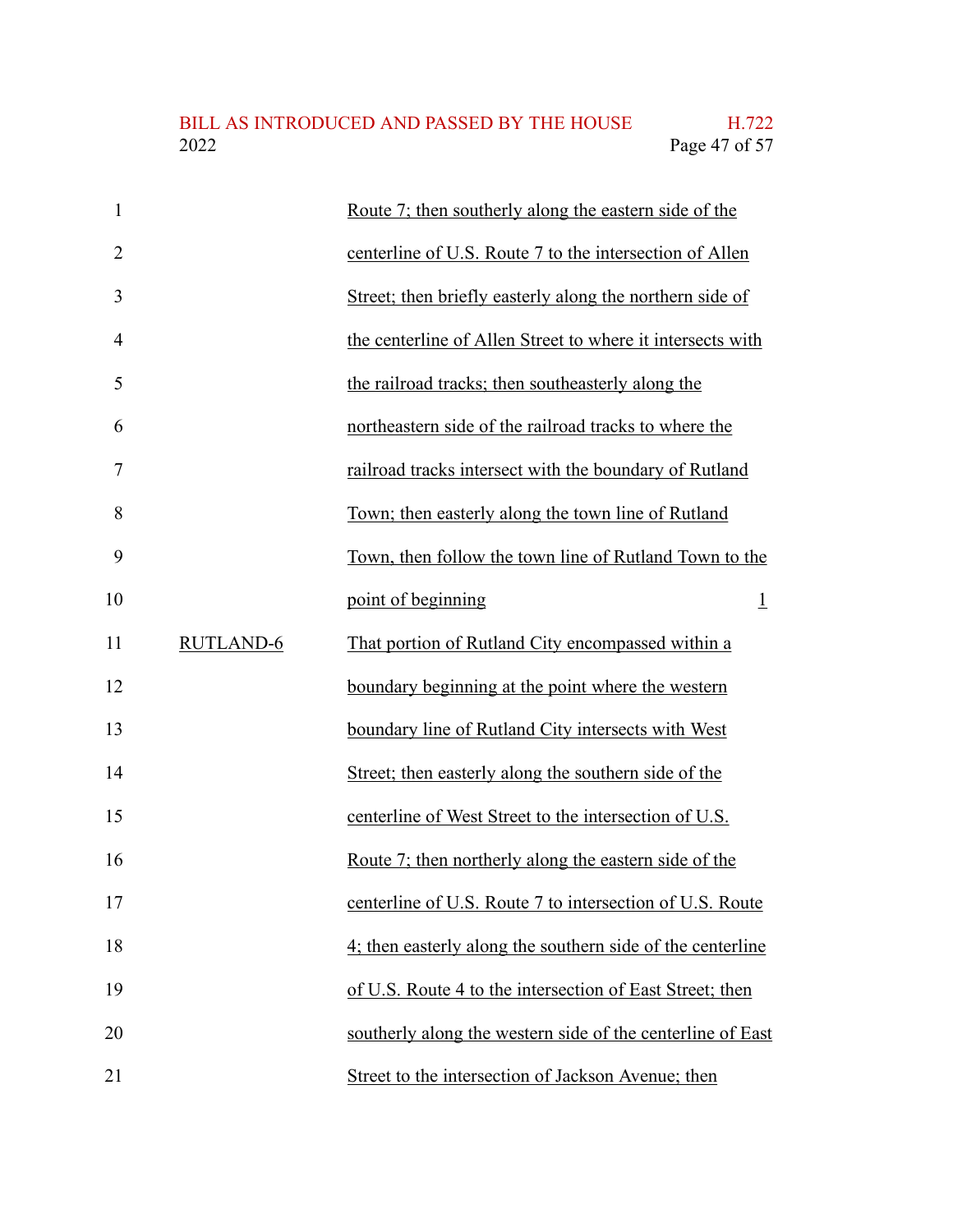### BILL AS INTRODUCED AND PASSED BY THE HOUSE H.722<br>2022 Page 48 of 57 Page 48 of 57

| $\mathbf{1}$   |                  | westerly along the northern side of the centerline of      |
|----------------|------------------|------------------------------------------------------------|
| $\overline{2}$ |                  | Jackson Avenue to the intersection of U.S. Route 7; then   |
| 3              |                  | southerly along the western side of the centerline of      |
| $\overline{4}$ |                  | U.S. Route 7 to the intersection of Allen Street; then     |
| 5              |                  | briefly easterly along the southern side of the centerline |
| 6              |                  | of Allen Street to where it intersects with the railroad   |
| $\overline{7}$ |                  | tracks; then southeasterly along the southwestern side of  |
| 8              |                  | the railroad tracks to where the railroad tracks intersect |
| 9              |                  | with the boundary of Rutland Town; then westerly along     |
| 10             |                  | the town line of Rutland Town; then follow the town        |
| 11             |                  | line of Rutland Town to the point of beginning<br>$\perp$  |
| 12             | <b>RUTLAND-7</b> | That portion of Rutland City encompassed within a          |
| 13             |                  | boundary beginning at the point where the western          |
| 14             |                  | boundary line of Rutland City intersects with West         |
| 15             |                  | Street; then easterly along the northern side of the       |
| 16             |                  | centerline of West Street to the intersection of Church    |
| 17             |                  | Street; then northerly along the western side of the       |
| 18             |                  | centerline of Church Street to intersection of North       |
| 19             |                  | Street; then briefly easterly along the northern side of   |
| 20             |                  | the centerline of North Street to the intersection of      |
| 21             |                  | Lincoln Avenue; then briefly southerly along the eastern   |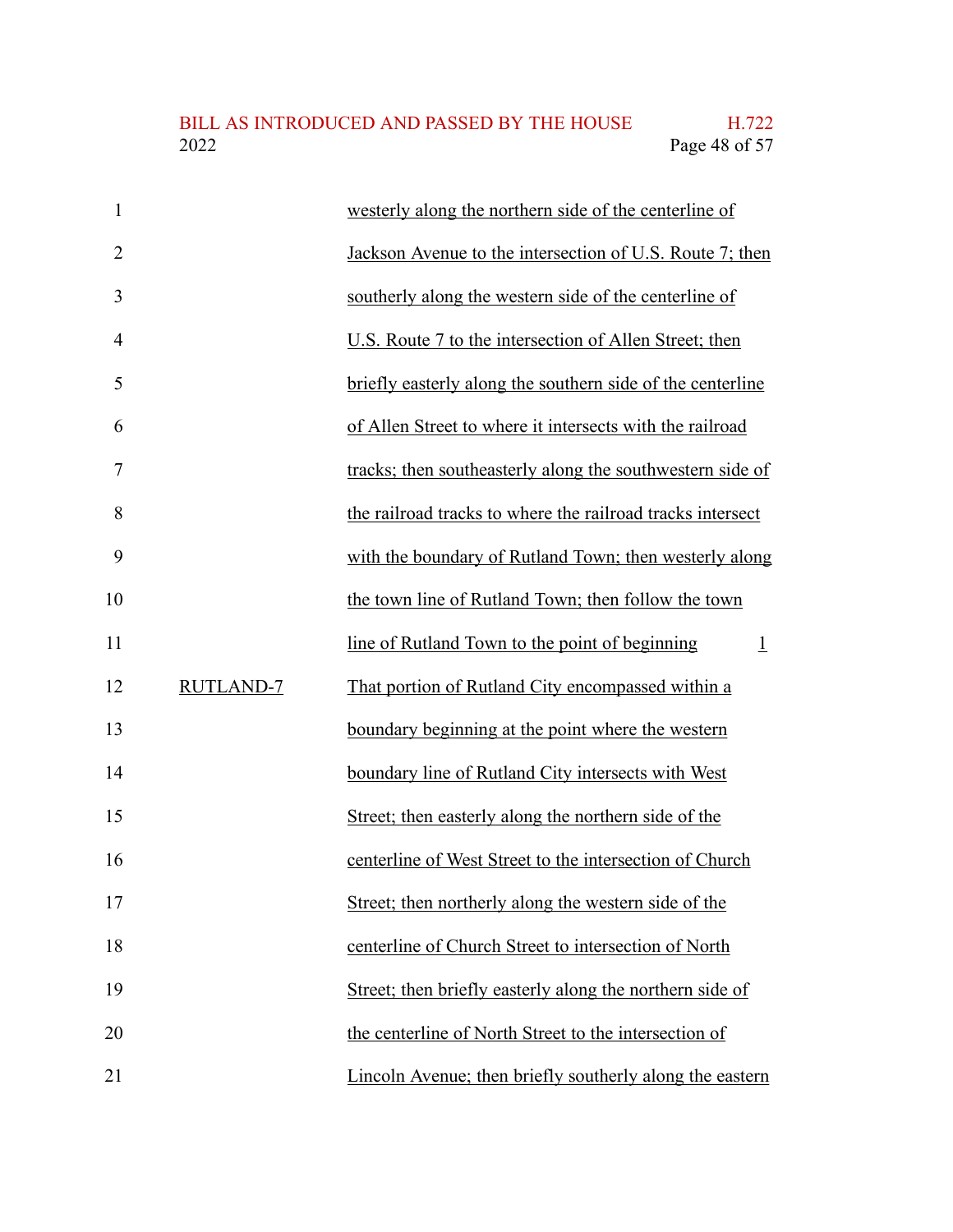### BILL AS INTRODUCED AND PASSED BY THE HOUSE H.722<br>2022 Page 49 of 57 Page 49 of 57

| 1              |                   | side of the centerline of Lincoln Avenue to the            |
|----------------|-------------------|------------------------------------------------------------|
| $\overline{2}$ |                   | intersection of Melrose Avenue; then easterly along the    |
| 3              |                   | north side of the centerline of Melrose Avenue to the      |
| $\overline{4}$ |                   | intersection of U.S. Route 7; then northerly along the     |
| 5              |                   | western side of the centerline of U.S. Route 7 to the      |
| 6              |                   | boundary of Rutland Town; then westerly along the          |
| 7              |                   | town line of Rutland Town; then follow the town line of    |
| 8              |                   | Rutland Town to the point of beginning<br>$\perp$          |
| 9              | <b>RUTLAND-8</b>  | Pittsford and Proctor<br>$\perp$                           |
| 10             | RUTLAND-9         | <b>Brandon</b><br>$\perp$                                  |
| 11             | RUTLAND-10        | Benson, Fair Haven, and West Haven<br>$\perp$              |
| 12             | RUTLAND-11        | Chittenden, Killington, Mendon, and Pittsfield<br>$\perp$  |
| 13             | <b>RUTLAND-</b>   |                                                            |
| 14             | <b>BENNINGTON</b> | Middletown Springs, Pawlet, Rupert, Tinmouth, and          |
| 15             |                   | that portion of the town of Wells encompassed within a     |
| 16             |                   | boundary beginning at the point where the northern         |
| 17             |                   | boundary line of Wells intersects with VT Route 30;        |
| 18             |                   | then southerly along the eastern side of the centerline of |
| 19             |                   | VT Route 30 to the intersection of VT Route 30 and         |
| 20             |                   | Main Street; then continuing southwesterly along the       |
| 21             |                   | southeastern side of the centerline of VT Route 30 to the  |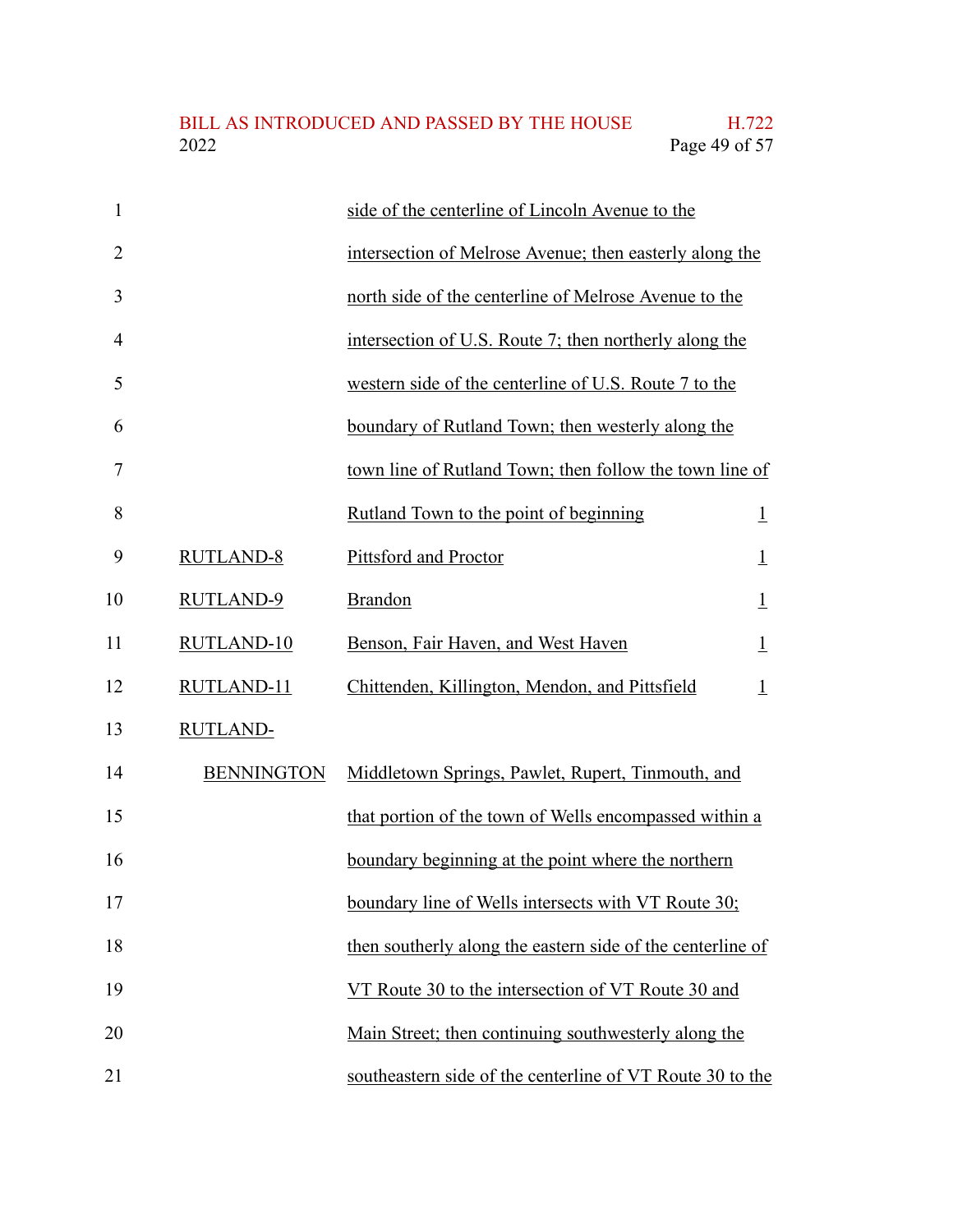### BILL AS INTRODUCED AND PASSED BY THE HOUSE H.722<br>2022 Page 50 of 57 Page 50 of 57

| $\mathbf{1}$   |                     | boundary of Pawlet; then easterly along the town line of |                |
|----------------|---------------------|----------------------------------------------------------|----------------|
| $\overline{2}$ |                     | Pawlet to the boundary of the town of Tinmouth; then     |                |
| 3              |                     | northerly along the town line of Tinmouth to the         |                |
| $\overline{4}$ |                     | boundary of the town of Middletown Springs; then         |                |
| 5              |                     | northeasterly along the town line of Middletown Springs  |                |
| 6              |                     | to the boundary of the town of Poultney, then westerly   |                |
| 7              |                     | along the town line of Poultney to the point of          |                |
| 8              |                     | beginning                                                | $\perp$        |
| 9              | <b>RUTLAND-</b>     |                                                          |                |
| 10             | <b>WINDSOR</b>      | Ludlow, Mount Holly, and Shrewsbury                      | $\perp$        |
| 11             | <b>WASHINGTON-1</b> | Berlin and Northfield                                    | $\overline{2}$ |
| 12             | <b>WASHINGTON-2</b> | Duxbury, Fayston, Moretown, Waitsfield, and Warren 2     |                |
| 13             | <b>WASHINGTON-3</b> | <b>Barre City</b>                                        | $\overline{2}$ |
| 14             | <b>WASHINGTON-4</b> | Montpelier                                               | $\overline{2}$ |
| 15             | <b>WASHINGTON-5</b> | <b>East Montpelier and Middlesex</b>                     | $\perp$        |
| 16             | WASHINGTON-6        | Calais, Marshfield, and Plainfield                       | $\perp$        |
| 17             | WASHINGTON-         |                                                          |                |
| 18             | <b>CHITTENDEN</b>   | Bolton, Buels Gore, Huntington, and Waterbury            | $\overline{2}$ |
| 19             | <b>WASHINGTON-</b>  |                                                          |                |
| 20             | <b>ORANGE</b>       | Barre Town and that portion of the town of               |                |
| 21             |                     | Williamstown not included in ORANGE-3                    | $\overline{2}$ |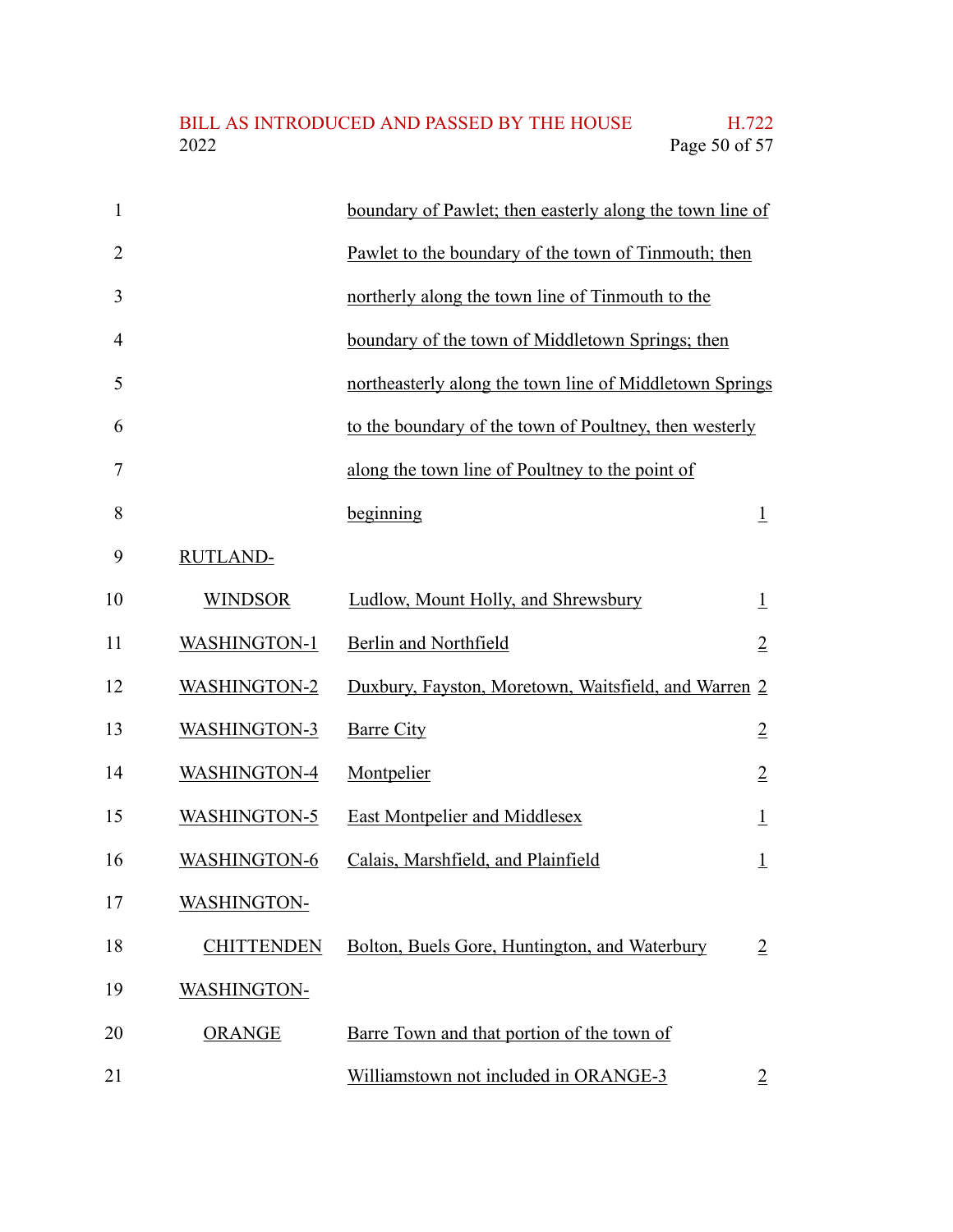BILL AS INTRODUCED AND PASSED BY THE HOUSE H.722<br>2022 Page 51 of 57 Page 51 of 57

| $\mathbf{1}$   | WINDHAM-1 | Guilford and Vernon                                       | $\perp$        |
|----------------|-----------|-----------------------------------------------------------|----------------|
| $\overline{2}$ | WINDHAM-2 | Dover, Jamaica, Somerset, Stratton, and Wardsboro         | $\perp$        |
| 3              | WINDHAM-3 | Brookline, Rockingham, and Westminster                    | $\overline{2}$ |
| 4              | WINDHAM-4 | Dummerston and Putney                                     | $\overline{1}$ |
| 5              | WINDHAM-5 | Marlboro, Newfane, and Townshend                          | $\perp$        |
| 6              | WINDHAM-6 | Halifax, Wilmington, and Whitingham                       | $\perp$        |
| 7              | WINDHAM-7 | That portion of the town of Brattleboro encompassed       |                |
| 8              |           | within a boundary beginning at the point where the        |                |
| 9              |           | boundary line between the town of Brattleboro and the     |                |
| 10             |           | town of Dummerston intersects with Wickopee Hill          |                |
| 11             |           | Road; then southerly along the western side of the        |                |
| 12             |           | centerline of Wickopee Hill Road and then continuing      |                |
| 13             |           | southerly along the western side of the centerline of     |                |
| 14             |           | Pleasant Valley Road to the intersection of               |                |
| 15             |           | Meadowbrook Road; then northeasterly along the            |                |
| 16             |           | southern side of the centerline of Meadowbrook Road to    |                |
| 17             |           | the intersection of Upper Dummerston Road; then           |                |
| 18             |           | southerly along the western side of the centerline of     |                |
| 19             |           | Upper Dummerston Road to the intersection of East         |                |
| 20             |           | Orchard Street; then southerly along the western side of  |                |
| 21             |           | the centerline of East Orchard Street to the intersection |                |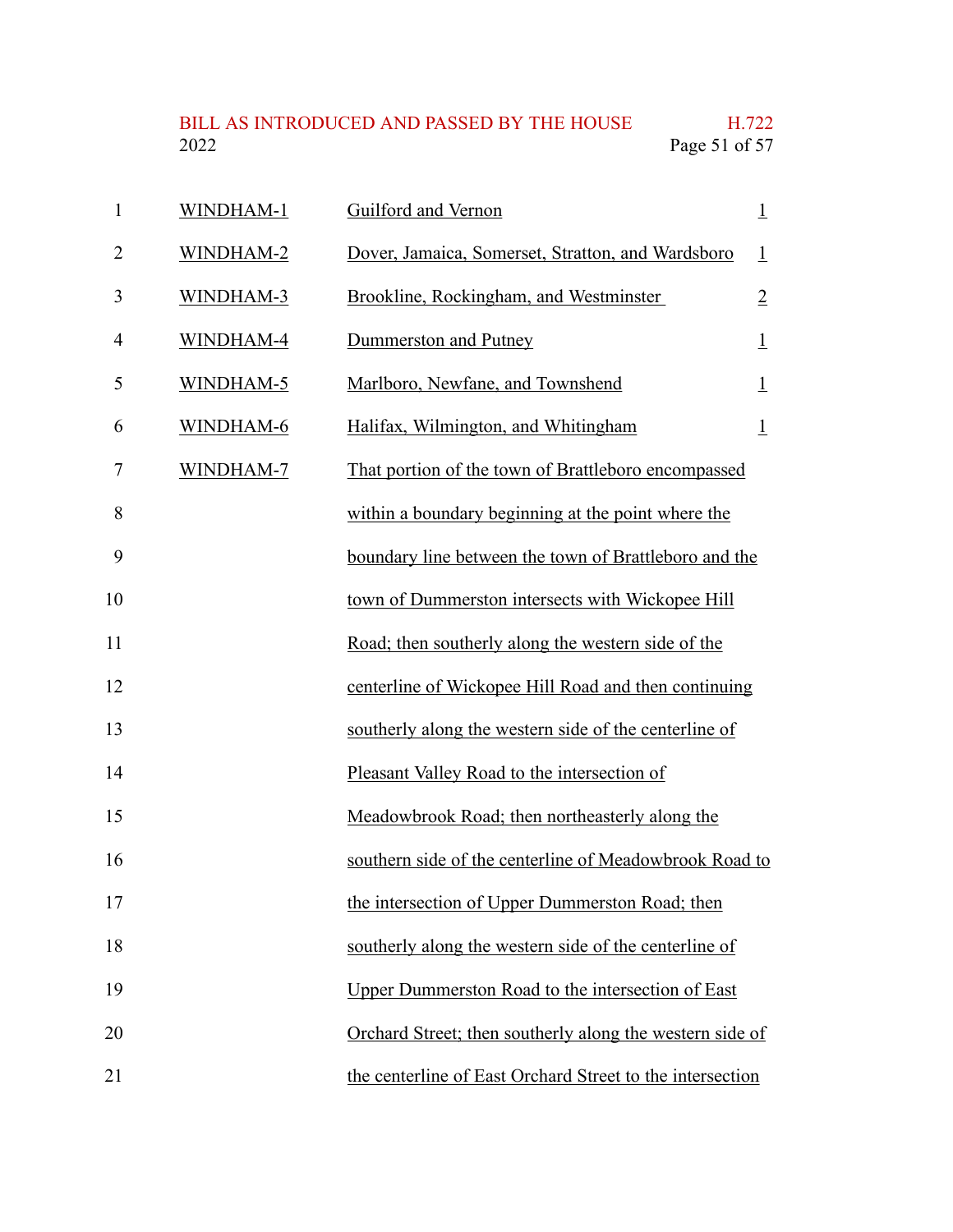### BILL AS INTRODUCED AND PASSED BY THE HOUSE H.722<br>2022 Page 52 of 57 Page 52 of 57

| $\mathbf{1}$   | of Orchard Street; then southerly along the western side    |
|----------------|-------------------------------------------------------------|
| $\overline{2}$ | of the centerline of Orchard Street to the intersection of  |
| 3              | Western Avenue; then westerly along the northern side       |
| $\overline{4}$ | of the centerline of Western Avenue to the intersection     |
| 5              | of Guilford Street; then southerly along the western side   |
| 6              | of the centerline of Guilford Street to the intersection of |
| 7              | Maple Street; then easterly along the southern side of      |
| 8              | the centerline of Maple Street to where it intersects with  |
| 9              | tax map parcel 00110367.000; then southerly along the       |
| 10             | western side of the western boundary of tax map parcels     |
| 11             | 00110367.000 and 00110368.000; then westerly along          |
| 12             | the northern side of the southern boundary of tax parcel    |
| 13             | 00110369.000 to tax map parcel 00110378.000; then           |
| 14             | north easterly along the eastern side of the easterly       |
| 15             | boundary of tax parcel 0110378.000 following the            |
| 16             | parcel boundary to Guilford Street; then southerly along    |
| 17             | the western side of the centerline of Guilford Street to    |
| 18             | the boundary of the town of Guilford; then westerly         |
| 19             | along the town line of Guilford to the boundary of the      |
| 20             | town of Marlboro; then northerly along the town line of     |
| 21             | Marlboro to the boundary of the town of Dummerston;         |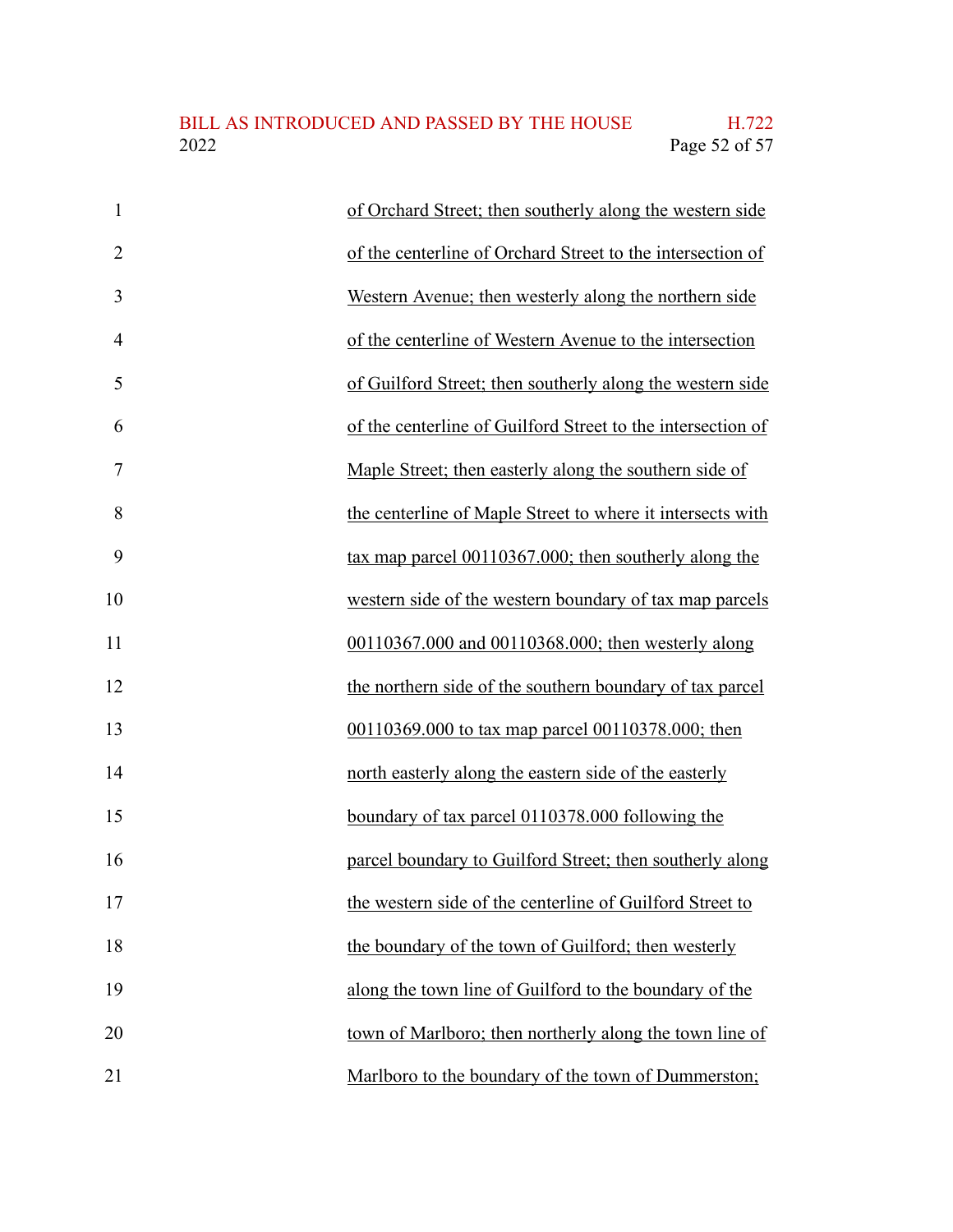### BILL AS INTRODUCED AND PASSED BY THE HOUSE H.722<br>2022 Page 53 of 57 Page 53 of 57

| $\mathbf{1}$   |           | then easterly along the town line of Dummerston to the     |
|----------------|-----------|------------------------------------------------------------|
| $\overline{2}$ |           | point of beginning<br>$\perp$                              |
| 3              |           | Tax parcel ID numbers in WINDHAM-7 are those               |
| 4              |           | numbers recorded in the town clerk's office as of April    |
| 5              |           | 1, 2020.                                                   |
| 6              | WINDHAM-8 | That portion of the town of Brattleboro encompassed        |
| 7              |           | within a boundary beginning at the point where the         |
| 8              |           | eastern boundary line of the town of Brattleboro along     |
| 9              |           | the Connecticut River intersects with the Whetstone        |
| 10             |           | Brook; then westerly along the southern side of the        |
| 11             |           | Whetstone Brook to the intersection with Elm Street;       |
| 12             |           | then northerly along the western side of the centerline of |
| 13             |           | Elm Street to the intersection of Frost Street; then       |
| 14             |           | westerly along the southern side of the centerline of      |
| 15             |           | Frost Street to the intersection of Williams Street; then  |
| 16             |           | westerly along the southern side of the centerline of      |
| 17             |           | Williams Street to the intersection of Brannan Street;     |
| 18             |           | then southerly along the eastern side of the centerline of |
| 19             |           | Brannan Street to the intersection of West Street; then    |
| 20             |           | westerly along the southern side of the centerline of      |
| 21             |           | West Street to the intersection of Strand Avenue; then     |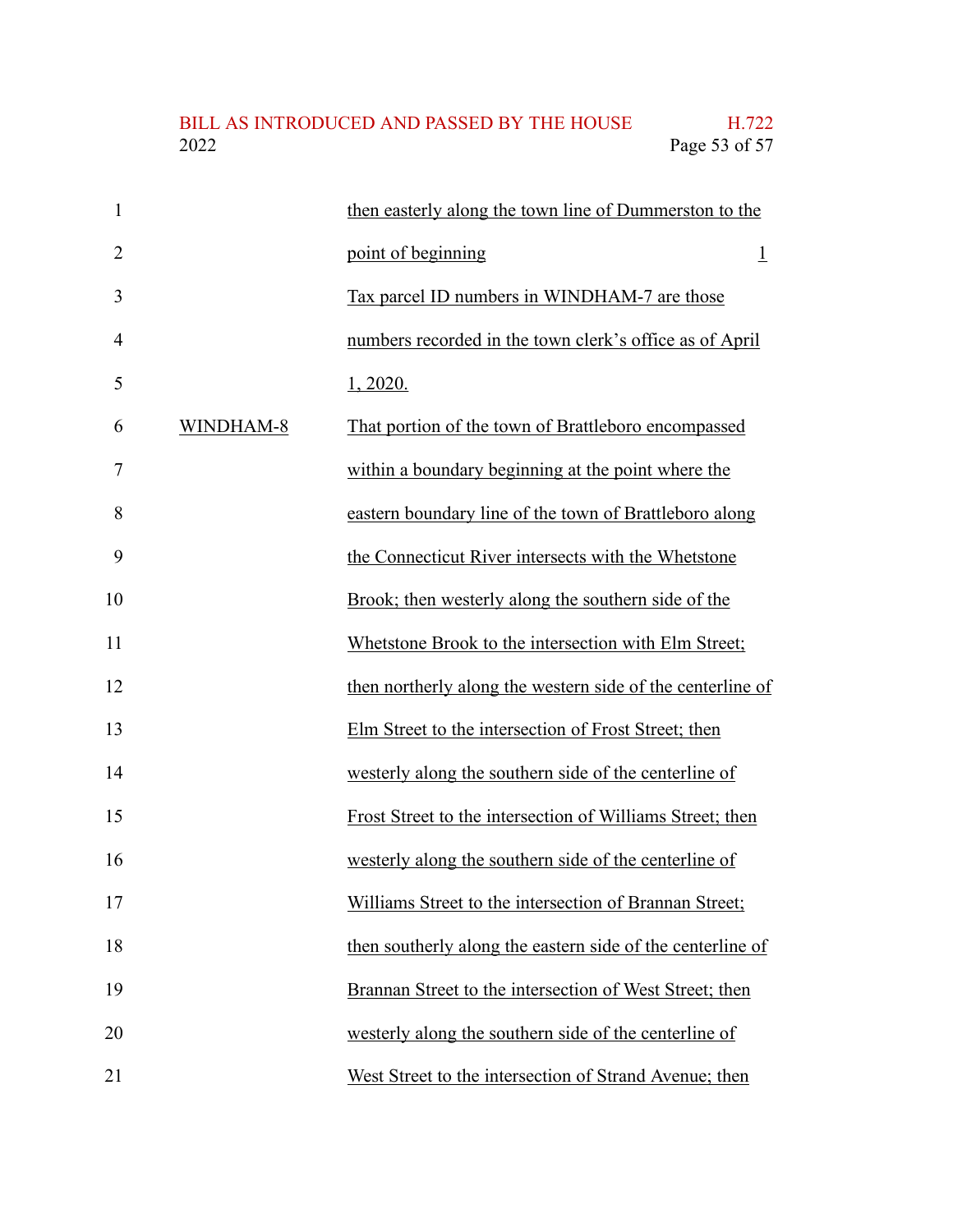| $\mathbf{1}$   | southerly along the eastern side of the centerline of West |
|----------------|------------------------------------------------------------|
| $\overline{2}$ | Street to the intersection of Williams Street; then        |
| 3              | westerly along the southern side of the centerline of      |
| $\overline{4}$ | Williams Street past Whetstone Drive to where it           |
| 5              | intersects with the Whetstone Brook; then westerly         |
| 6              | along the southern side the centerline of the Whetstone    |
| 7              | Brook past Interstate 91 to the intersection of Guilford   |
| 8              | Street; then southerly along the eastern side of the       |
| 9              | centerline of Guilford Street to the intersection of Maple |
| 10             | Street; then easterly along the northern side of the       |
| 11             | centerline of Maple Street to the westerly boundary of     |
| 12             | tax parcel 00110367.000; then southerly along the          |
| 13             | eastern side of the western boundary of tax parcels        |
| 14             | 00110367.000 and 00110368.000; then westerly along         |
| 15             | the south side of the southern boundary of tax parcel      |
| 16             | 00110369.000 to tax parcel 00110378.000; then              |
| 17             | northeasterly along the western side of the eastern        |
| 18             | boundary of tax parcel 00110378.000 following the          |
| 19             | parcel boundary to Guilford Street; then southerly along   |
| 20             | the eastern side of the centerline of Guilford Street to   |
| 21             | the boundary of the town of Guilford; then easterly        |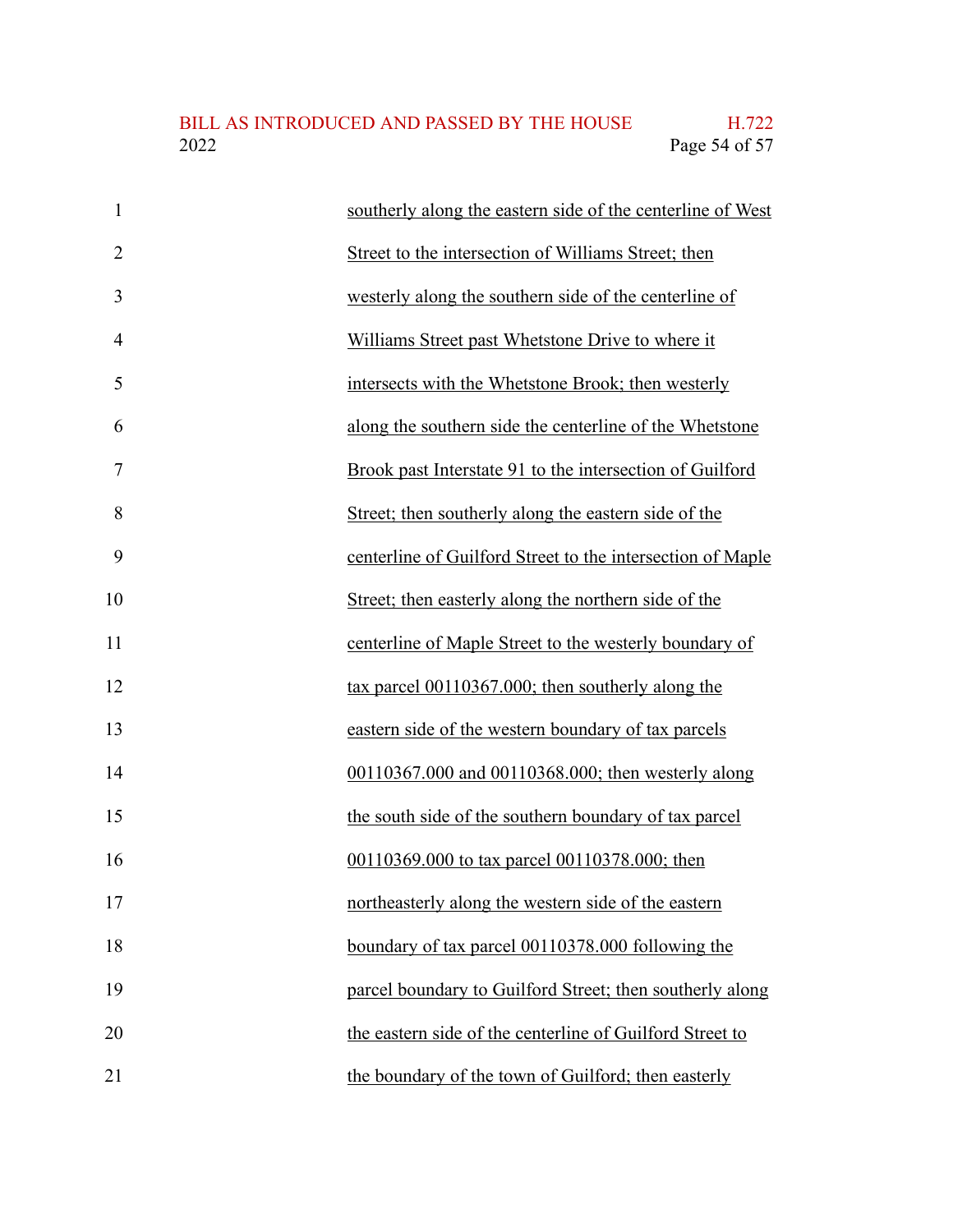### BILL AS INTRODUCED AND PASSED BY THE HOUSE H.722<br>2022 Page 55 of 57 Page 55 of 57

| 1              |                   | along the town line of Guilford to the intersection with   |                |
|----------------|-------------------|------------------------------------------------------------|----------------|
| 2              |                   | the Connecticut River; then northerly along the            |                |
| 3              |                   | Connecticut River to the point of beginning.               | $\perp$        |
| $\overline{4}$ |                   | Tax parcel ID numbers in WINDHAM-8 are those               |                |
| 5              |                   | numbers recorded in the town clerk's office as of April    |                |
| 6              |                   | 1, 2020.                                                   |                |
| 7              | WINDHAM-9         | That portion of the town of Brattleboro not located in     |                |
| 8              |                   | WINDHAM-7 or WINDHAM-8                                     | $\perp$        |
| 9              | WINDHAM-          |                                                            |                |
| 10             | WINDSOR-          |                                                            |                |
| 11             | <b>BENNINGTON</b> | Andover, Londonderry, Weston, and Winhall                  | $\perp$        |
| 12             | WINDSOR-1         | Hartland, West Windsor, and Windsor                        | $\overline{2}$ |
| 13             | WINDSOR-2         | Baltimore, Cavendish, and Weathersfield                    | $\perp$        |
| 14             | WINDSOR-3         | Springfield                                                | $\overline{2}$ |
| 15             | WINDSOR-4         | Barnard, Bridgewater, Pomfret, and that portion of the     |                |
| 16             |                   | town of Hartford encompassed within a boundary             |                |
| 17             |                   | beginning at the point where the northern boundary line    |                |
| 18             |                   | of Hartford and Norwich intersects with Joshua Road;       |                |
| 19             |                   | then southerly along the western side of the centerline of |                |
| 20             |                   | Joshua Road to the intersection of Jericho Street; then    |                |
| 21             |                   | southwesterly along the northern side of the centerline    |                |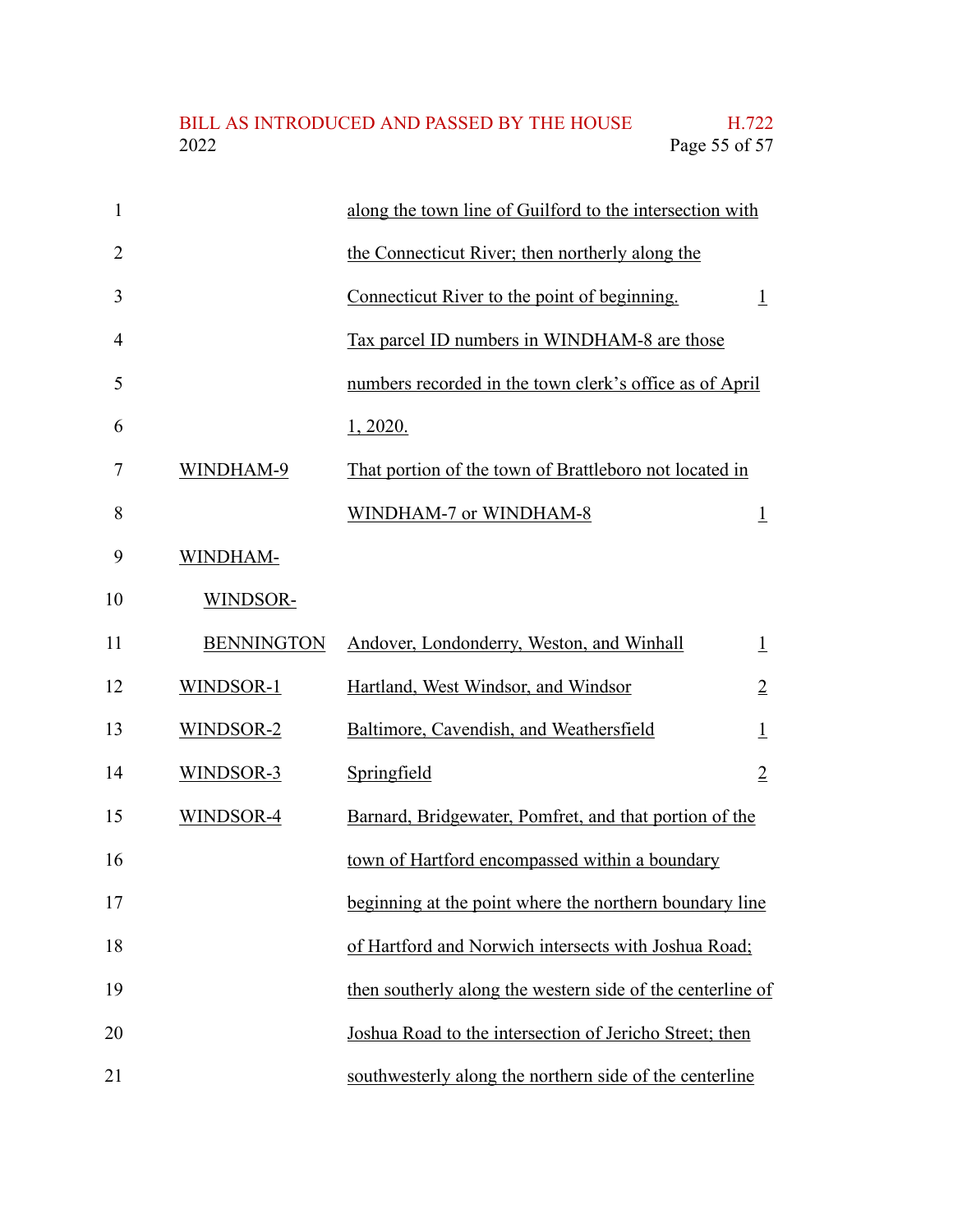| $\mathbf{1}$   | of Jericho Street to the intersection of VT Route 14;      |
|----------------|------------------------------------------------------------|
| $\overline{2}$ | then easterly along the southern side of the centerline of |
| 3              | VT Route 14 to the intersection of the centerline of       |
| $\overline{4}$ | Runnals Road and VT Route 14; then turn south along        |
| 5              | the southwesterly side of a straight line extension from   |
| 6              | the end of Runnals Road across the White River to the      |
| 7              | intersection of Old River Road and the beginning of        |
| 8              | Costello Road; then westerly along the northern side of    |
| 9              | the centerline of Costello Road to the intersection of Old |
| 10             | Quechee Road; then southwesterly along the                 |
| 11             | northeasterly side of the centerline of Old Quechee        |
| 12             | Road to the intersection of Quechee Main Street; then      |
| 13             | westerly along the northern side of the centerline of      |
| 14             | Quechee Main Street to the intersection of Waterman        |
| 15             | Hill Road and the Quechee Covered Bridge; then             |
| 16             | westerly along the northern side of the Ottauquechee       |
| 17             | River to the boundary line of the town of Hartland; then   |
| 18             | westerly along the town line of Hartland to the boundary   |
| 19             | of the town of Woodstock; then westerly along the town     |
| 20             | line of Woodstock to the boundary of the town of           |
| 21             | Pomfret; then northerly along the town line of Pomfret     |